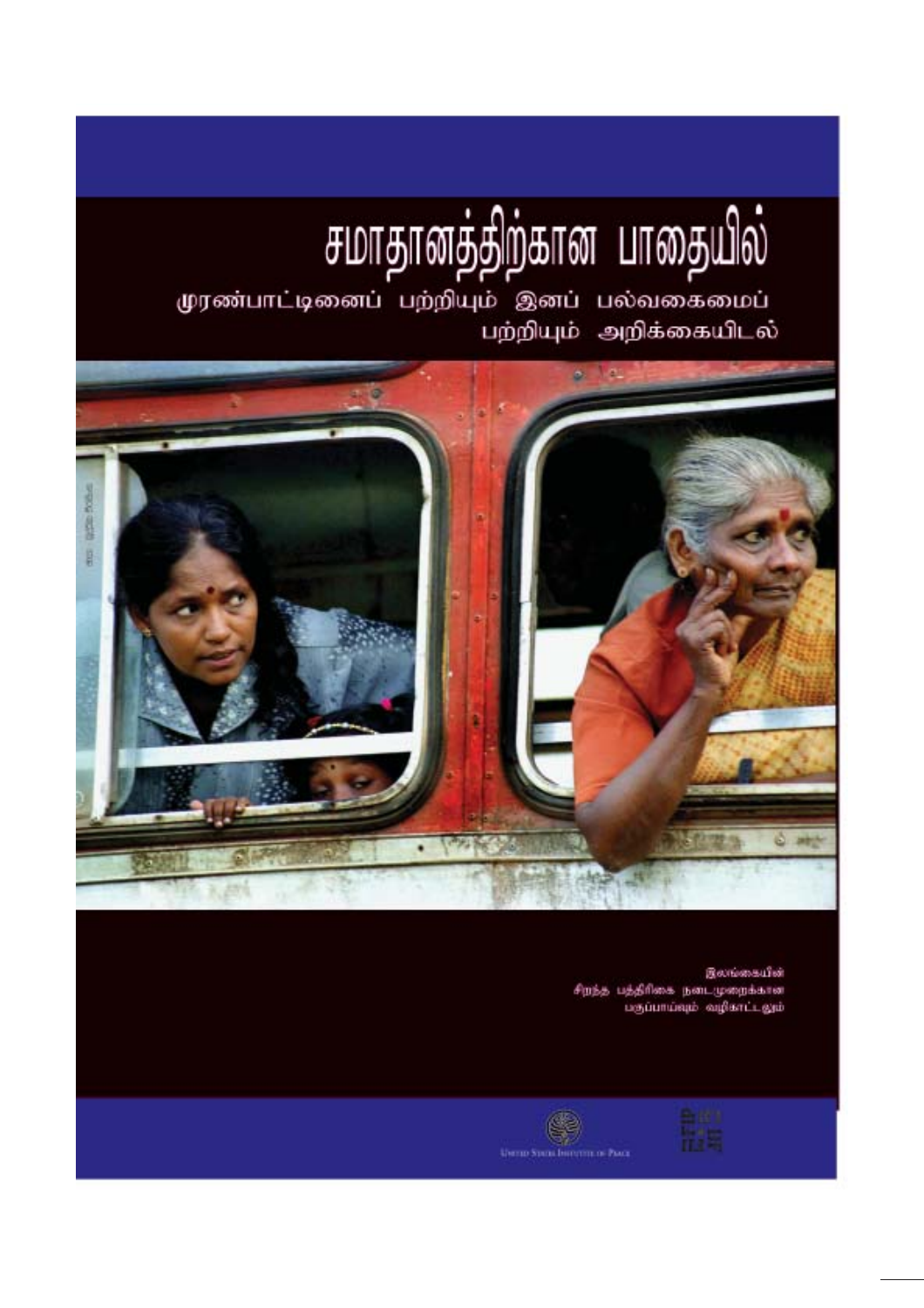# சமாதானத்திற்கான பாதையில் முரண்பாட்டினைப் பற்றியும் இனப் பல்வகைமையைப் பற்றியும் அறிக்கையிடல்

**ISBN : 955--8037-88-5**

| ஆசிரியா்கள்   | சுனந்த தேசப்பிரிய மற்றும் ஜாக்குலின் பாா்க்                                                     |
|---------------|-------------------------------------------------------------------------------------------------|
| நன்றிகள்      | அன்ஜா குவெப்பால் கதரின் மெக்மஹொன்,<br>ஜோா்ஜியா ரைட், சஞ்ஜன ஹத்தொட்டுவ,<br>மற்றும் பி.சரவணமுத்து |
| வடிவமைப்பு    | லூயிஸ் சமோ்டன், கேட்ப்ளை மீடியா                                                                 |
| புகைப்படங்கள் | புத்திக வீரசிங்க                                                                                |
| $\sim$        |                                                                                                 |

கேலிச் சித்திரங்கள் ஜுடி ஹொரசெக் மற்றும் பீட்டா் நிகல்சன்

இந்த ஆவணமானது சமாதானத்திற்கான ஐக்கிய அமெரிக்க நிறுவனத்தின் நிதியுதவியுடன் தயாரிக்கப்பட்டுள்ளது. இதிலே வெளிப்படுத்தப்பட்டுள்ளவை IFJ யின் கருத்துக்களேயன்றி எவ்விதத்திலும் USIP யின் உத்தியோகபூர்வமான அபிப்பிராயங்களைப் பிரதிபலிப்பவையல்ல.

இவ்வெளியீட்டின் எப் பகுதியும் வெளியீட்டாளரின் எழுத்துமூலமான அனுமதியின்றி எவ்வடிவத்திலும் மீள் உருவாக்கப்படலாகாது. இந் நூலின் உள்ளடக்கங்கள் பதிப்புரிமை பெற்றவையாகும். அவற்றினைப் பயன்படுத்துவதற்கான உரிமைகள் ஆசிரியா்களிடமே உள்ளன.



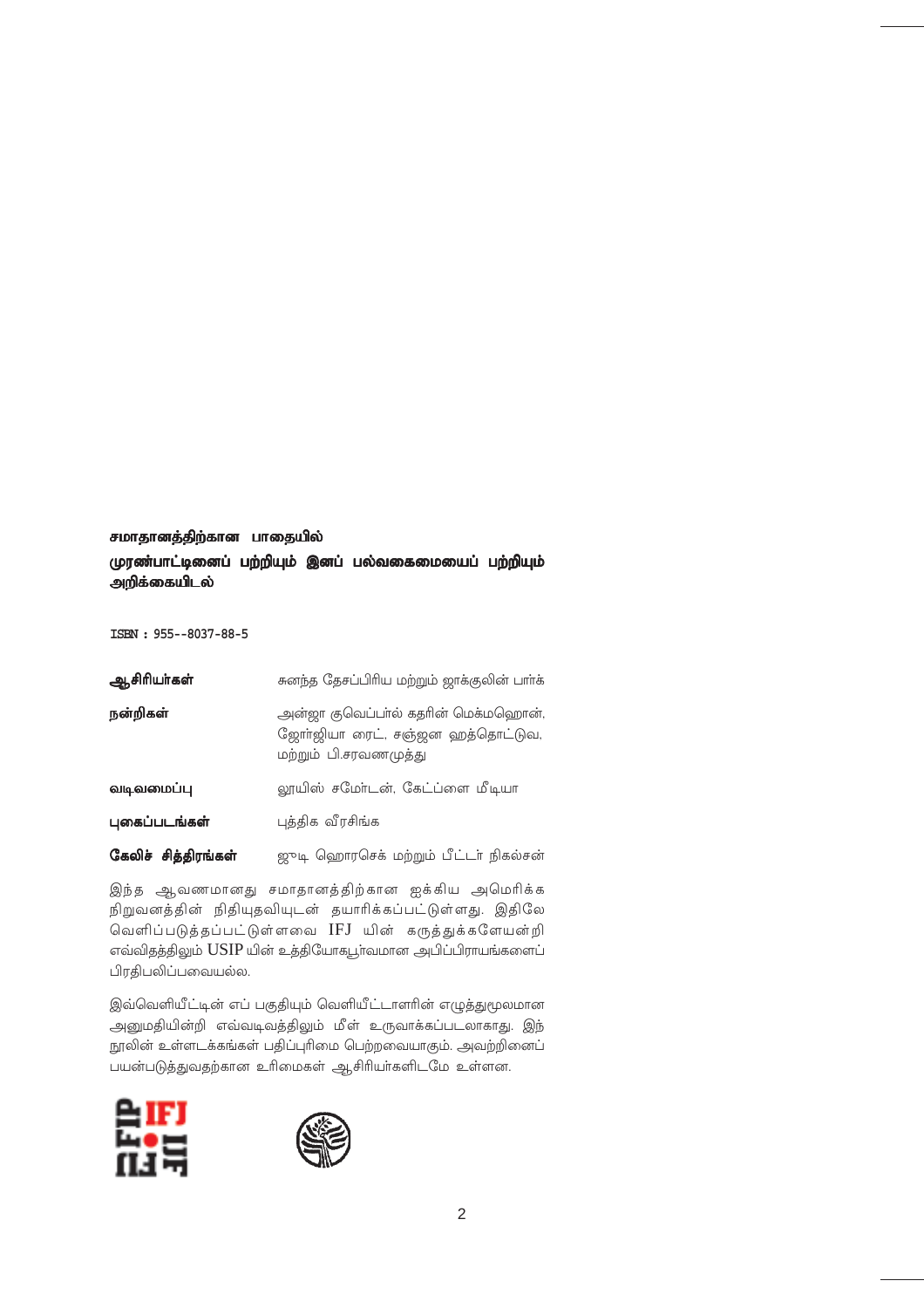# உள்ளடக்கம்









| அறிமுகம்                                                                                                                                                                                                                                       | 3              |
|------------------------------------------------------------------------------------------------------------------------------------------------------------------------------------------------------------------------------------------------|----------------|
| முரண்பாடும் இனத்துவமும் - விடயங்கள்<br>பிளவுபட்டுள்ள நலன்கள <mark>்</mark><br>பத்திரிகைத் துறையின் பாத்திரம்<br>உண்மை. சமாதானம் மற்றும் நியாயமான தன்மை                                                                                         | 5              |
| ஆய்வறிக்கை : பெரும் பிளவு – பத்திரிகையாளா்கள்<br>என்ன நினைக்கின்றாா்கள் மேலும் அவா்கள் எவ்வாறு<br>அறிக்கையிடுகின்றாா்கள்?<br>சம்பவக் கற்கைகளை அறிக்கையிடல் : இனத்துவத்தை வலியுறுத்தல்<br>இலங்கையில் ஸ்திரமின்மை : முரண்பாட்டிற்கான பின்புலம்   | $\overline{7}$ |
| இணைக்கும் கட்டுக்கள் - எமது இனத்துவச் சட்டகம்<br>பத்திரிகையாளர்களின் நடத்தை பற்றிய கோட்பாடுகளின் IFJ பிரகடனம்                                                                                                                                  | 11             |
| வழுவின்மை. வதந்திகள் மற்றும் உண்மை சொல்லிகள்                                                                                                                                                                                                   | 12             |
| கண்களிற்கு தெரிவதற்கு மேலதிகமாக சில விடயங்கள்                                                                                                                                                                                                  | 13             |
| இனப் பிளவு<br>இனத்துவம் பகைமை என்று அா்த்தப்படாது                                                                                                                                                                                              | 14             |
| அனைத்துத் துறைகளையும் உள்ளடக்குதல்<br>ஊடகக் கண்காணிப்பு : "உத்தியோகபூர்வ" சுனாமிச் செய்தி                                                                                                                                                      | 15             |
| பல குரல்கள் கதையினை உருவாக்குகின்றன<br>பால்நிலை : முரண்பாட்டிலுள்ள விடயம்<br>செய்தி அறையில் பல்வகைத் தன்மை<br>செய்தியின் மொழி<br>சிறுவா்களின் குரல்களைக் கேட்டல்<br>ஏனைய குழுக்களிலுள்ளவா்களை நோ்காணுவது பற்றிய<br>சிறு ஆலோசனைக் குறிப்புக்கள் | 17             |
| மூலத்திலிருந்து பெறுதல்<br>பக்கச்சாா்பினைக் கையாளுதல்<br>பத்திரிகைச் சுதந்திரம்                                                                                                                                                                | 20             |
| முரண்பாட்டு அறிக்கையிடலுக்கான IFJ வழிகாட்டுதல்கள்<br>பத்திரிகைத்துறையின் பாதுகாப்பான நடத்தைக்கான $\operatorname{IFJ}$                                                                                                                          | 21             |

சாவதேச நடைமுறைக் கோவை மால் முடிக்கை கால் காலை 22 குறித்திருந்தது. அதில் முடிக்கு முடிக்கு முடிக்கு முடிக்கு மு ரிக்கும் கூடி<br>பயன்மிகு வளங்கள் மற்றும் நூற் பெயாக் கோவை

3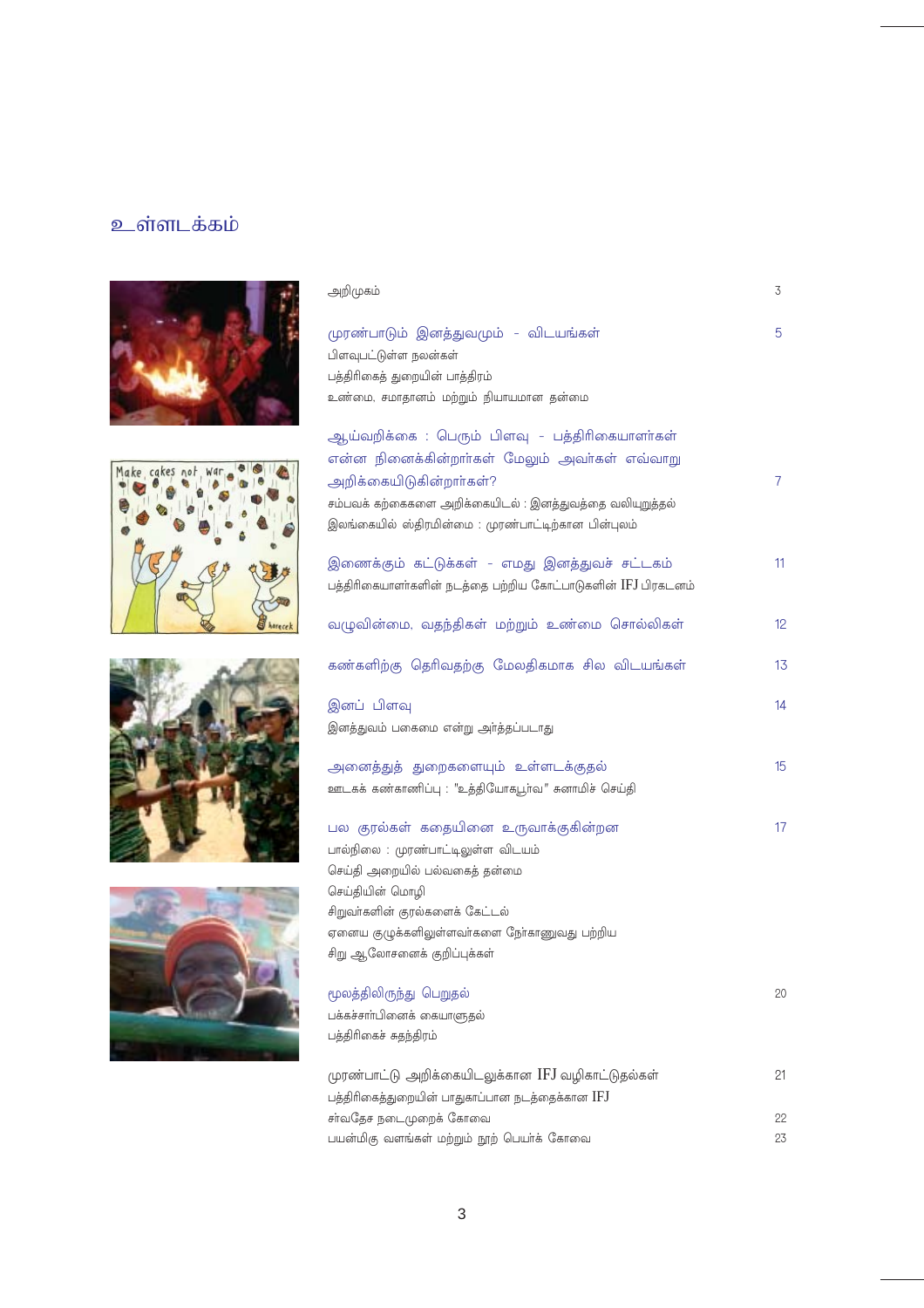# அறிமுகம்

வெறுப்பின் சரிவுகளில் நாம் களிப்புடன் விரைகையிலே கவனிக்காத ஒரு கல்லைப் போல எம் கால் இடாச் செய்கின்றாய்.

மதி மயக்கம் எம்மைச் சுவா்களுக்குள் மூடுகையில் நீயோ எம்மைத் தொலைபேசி போல் தொந்தரவு செய்கின்றாய்.

# - டபிள்யூ. எச். ஓளடன் -

யுத்த நிறுத்தம் இன்னும் நிலவுகின்ற அதேவேளை நீண்டகாலச் .<br>சமாதானம் என்பது இலங்கையை விட்டும் தொடாந்தும் தப்பித்துக் ்<br>கொண்டே இருக்கின்றது. 2004ன் பிற்பகுதிகளிலே நாடானது மீண்டும் யுத்தத்தினை நோக்கி நகா்கையிலேதான் சுனாமி தாக்கியது. சுனாமியின் பேரழிவும் அதன் பயங்கரமும் பத்திரிகையாளர்களுக்கு புதிய சவால்களை ஏற்படுத்திக் கொடுத்தது. சுனாமியின் பல்வேறு அழிவுகளை எடுத்துக் கூறுவதும், பாரிய மீள் நிர்மாணப் பணிகள் ஆரம்பித்தமையால் அதிகாரிகளைப் பொறுப்புக் கூற வைப்பதும் அவாகளின் பணியாக மாறியது.

சமூகங்கள் அழுத்தத்திற்கு உட்பட்டிருக்கும் போது, அச் சமூகங்களைப் பாதிக்கின்ற தீா்மானங்களில் பங்குபற்றுவதும் அத் தீா்மானங்களை புரிந்து கொள்ள வைக்கும் உண்மைகளையும், தகவல்களையும் சமூகம் பெற்றுக் கொள்வது என்பதுவும் மிகவும் கடினமானது என்பதை அனுபவம் எமக்குக் கற்றுத் தந்திருக்கின்றது.

ஒரு பல் இனச் சமூகத்தில் நாளாந்த விடயங்களை அறிக்கையிடுவதானது எவ்வாறு பதற்றங்களை அதிகரிக்கின்றது அல்லது குறைக்கின்றது என்பதைப் பத்திரிகையாளர்கள் நேரடியாகப் பார்த்திருக்கின்றார்கள். வன்முறை மிகு முரண்பாடும் அரசியல் கிளர்ச்சிகளும் அமைதியைச் சீர்குலைப்பதுடன் புரிதலுக்கான தடைகளையும் ஏற்படுத்துகின்றன. எவ்வாறாயினும் எத்தரப்பிற்கும் ஆதரவு வழங்குவதற்கு முன்னிற்பது பத்திரிகையாளா்களின் கடமையல்ல.

எமது அறிக்கையிடல் மூலமாக, விடயங்களை வெளிப்படுத்துதல் மூலமாக மக்கள் ஒருவா் மற்றவாின் கலாசார, சமய, இனத்துவ மற்றும் ு<br>ஏனைய பேதங்களைப் புரிந்து கொள்ள உதவுவது எமது கடமையாகும்.

பிளவுகள் பற்றிய விடயங்களை பத்திரிகையில் வெளியிடாமல் மறைத்து .<br>வைப்பது என்பது இதன் அர்த்தமல்ல. ஆனால் அவற்றின் சிக்கற்தன்மையைப் புரிந்து கொண்டு அவற்றை அறிக்கையிடுவது என்பதே இதன் அர்த்தமாகும்.

ஆழமான, முழுமையான விடயங்களைப் பெற்றுக் கொள்ள, மேலோட்டமாகத் தெரிகின்ற உண்மைகளுக்கு அப்பால் நோக்குவது என்பதே இதன் அர்த்தப்பாடாகும். சகிப்புத் தன்மையினைக் கட்டியெழுப்புவதற்காக புதிய மூலங்களையும், புதிய கருத்துக்களையும், புதிய வாய்ப்புக்களையும் தேடுவது என்பதே இதன் அாத்தப்பாடாகும்.

முரண்பாடு பற்றிய, அது சாதாரண மக்கள் மீது ஏற்படுத்துகின்ற தாக்கம் பற்றிய புரிதலை வழங்குவது மூலமாகவும், சாத்தியமான தீர்வுகளை ஆராய்வதன் மூலமாகவும் பதற்றங்களை முடிவுக்குக் கொண்டு வருவதற்கான சிறந்த வாய்ப்புக்கள் இருக்கின்றன.

## நடைமுறையிலே இதனால் கருதப்படுவது என்ன?

#### கொமில் நிபணக்குவம்

நாம் செய்யக்கூடிய முதன்மையானதும் மிக முக்கியமானதுமான விடயம் தான், எமது தொழிலை நிபுணத்துவத்துடனும், வழுவின்றியும், நெறியுடனும் நிறைவேற்றுவதாகும். நாம் அடிப்படை உரிமைகளைப் பெற்றுக் கொள்ள வேண்டும்.

# Gurmulu

இரண்டாவதாக, எமது உரிமைகள் மற்றும் பொறுப்புக்களிலே தங்கியவாகளாக எமது கடமைகளைச் சுதந்திரமாக நிறைவேற்றுவதானது முரண்பாட்டுக் காலத்திலே ஒரு நியாயமான சமூகத்தைப் பேணுவதற்கு .<br>இன்றியமையாதது என்பதை நாம் அறிந்து கொள்ள வேண்டும். சேவை செய்கின்ற சமூகங்களின் சாா்பாகவே இந்த உரிமைகளை நாம் பயன்படுத்துகின்றோம் என்பதை எப்போதும் நினைவிற் கொள்ள வேண்டும். அவர்களுக்கு நியாயமாகவும், வழுவின்றியும், நோ்மையாகவும் அறிக்கையிடுவதற்கான பொறுப்பு எமக்கு இருக்கின்றது.

#### <u>கூட்டொருமை</u>

மூன்றாவதாக, பத்திரிகையாளா்களுக்கு மத்தியில் கூட்டொருமையையும் ஆதரவினையும் உருவாக்குவதாகும்.

கூட்டொருமை என்பது நாம் அனைவரும் அரசியல் ரீதியாக இணங்க வேண்டும் என்பதையோ அல்லது பல்வேறு நாடுகளிலுள்ள அல்லது



.<br>1983 இல் ஆரம்பமான யுத்தத்தினால் அனைத்து இனக்குழுக்களுக்குமிடையிலும் உள்விவகார சிக்கல்கள் ஏற்பட்டன.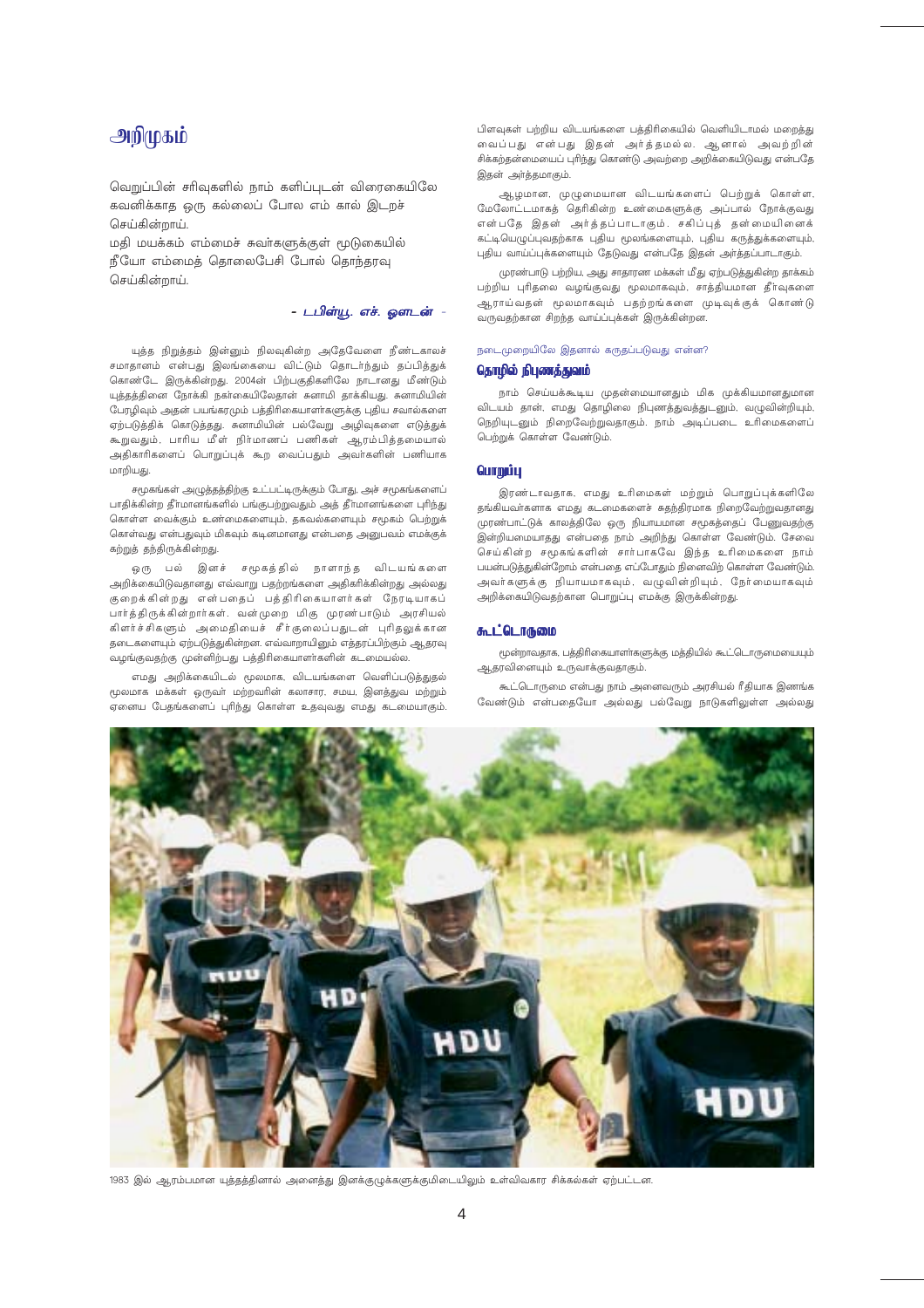பல்வேறு குழுக்களிலுள்ள பத்திரிகையாளர்கள் அல்லது பல்வேறு .<br>பத்திரிகைகளில் பணியாற்றுபவாகள் அல்லது எதிா் ஊடகத்தைச் சோந்தவாகள் போட்டி மிக்கவாகளாக இருக்கக் கூடாது என்பதையோ அாத்தப்படுத்தாது. கூட்டொருமை என்பது எமது தொழிலின் முக்கியத்துவம் பற்றிய பகிரப்பட்ட புரிதலையும், நல்லெண்ணத்திற்கான அாப்பணிப்பையும், எதிரிகள் ஆகாமலேயே விடயங்களில் கருத்தொருமிக்காமல் இருக்கலாம் .<br>என்பதை அறிந்து கொள்வதையும் அடிப்படையாகக் கொண்டுள்ளது. பேச்சுச் சுதந்திரம் என்பது கருத்து வேறுபாடு கொள்வதற்கான உரிமையையே குறிக்கின்றது.

பத்திரிகையாளா்கள் ஒருவா் மற்றவருக்கு அவரின் தொழிலைப் பாதுகாப்பாகச் செய்வதற்கு ஆதரவு வழங்க வேண்டியுள்ளதுடன், நெறிசாா நடத்தைக் கோவையினை வலிதாக்கிப் பற்றிப் பிடித்துக் கொள்ளவும் இணங்க வேண்டும். நடத்தைக் கோவையினைப் பின்பற்றியும் பத்திரிகைத் துறையின் கோட்பாட்டினைப் பற்றி ஒழுகியும் நடக்கின்ற தொழில்சாா் பத்திரிகையாளர்கள் உட்கட்சிப் போராட்டங்களின் போது கூட சண்டை போடாதவாகளாக இருக்க வேண்டும்.

#### **IFJ** *Mg***uani**

முரண்பாட்டு நேரங்களிலே தமது பாத்திரம் மற்றும் பொறுப்புக்களைப் பற்றிப் பத்திரிகையாளர்கள் அவர்களின் தேசிய சங்கங்கள் மற்றும் நிறுவனங்கள் மற்றும் சர்வதேச ரீதியாக IFJ போன்றவற்றினூடாக .<br>அராய்கின்ற, வாதிக்கின்ற ஓர் உறுதியான பாரம்பரியத்தைக் கொண்டுள்ளனர். இலங்கையில் பத்திரிகையாளர்கள் சமாதானத்திலும், முரண்பாட்டிலும் பத்திரிகைத்துறையின் சவால்களை எதிர்நோக்குகின்ற காரணத்தினாலே, IFJ கடந்த ஐந்து வருடகாலமாக இலங்கைப் பத்திரிகையாளா்களுடன் பணியாற்றி வருகின்றது.

பத்திரிகையாளாகளுக்கும், ஆசிரியாகளுக்கும் மத்தியில் தீவிர ஆய்வு நிகழ்ச்சித் திட்டத்தினை நடத்துதல் செய்தி அறிக்கையிடலைக் கண்காணித்தல், முரண்பாட்டுக் கூருணர்வு மிக்க பத்திரிகையாளர் வலையமைப்பினை உருவாக்குதல், மற்றும் பத்திரிகைத் துறைப் பயிற்சியாளா் வலையமைப்பினை உருவாக்குதல் போன்ற விடயங்களினை இது கடந்த 18 மாதங்களாக நடத்தி வருகின்றது. இது பயிற்சி வளங்களை விருத்தி செய்வதுடன் நாடு முழுவதிலும் பத்திரிகையாளர்களுடனும் ஆசிரியாகளுடனும் வட்டமேசை மகாநாடுகளையும், கூட்டங்களையும், பயிற்சிக் கருத்தரங்குகளையும் நிகழ்த்தியிருக்கின்றது. இந்த அறிக்கையிலே .<br>சுலந்துரையாடல்கள், விவாதங்கள் மேலும் 300ற்கும் மேற்பட்ட பத்திரிகையாளா்களின் அனுபவங்கள் போன்றவை இடம் பெற்றிருக்கின்றன.

 $IFJ$ யினாலும், மாற்றுக் கொள்கைகளுக்கான நிலையம் ( $CPA$ ), சுதந்திர ஊடக இயக்கம் (FMM), ஊடகத் தொழிலாளா் தொழிற்சங்கச் சம்மேளனம் (FMETV), உழைக்கும் தொழிலாளர் சங்கம் (SLWJA), தமிழ் ஊடக முன்னணி (SLTMA) மற்றும் முஸ்லிம் மீடியா போரம் (SLMMF) போன்ற இலங்கை நிறுவனங்களினாலும் கூட்டாக ஒழுங்கு செய்யப்பட்ட ஆய்வுகள் .<br>மற்றும் அரங்குகளிலே பங்கு பற்றியவாகள் வெளிப்படுத்திய பல்வேறு கருத்துக்களையே இக் கைநூல் பிரதிபலிக்கின்றது.

 $IFJ$  யின் உலகளாவிய நிகழ்ச்சித் திட்டத்திலிருந்து கிடைக்கும் இந்த அனுபவமும் வளங்களும் முரண்பாட்டில் உள்ள பத்திரிகையாளாகளுக்கு சவால்களையும், சிறந்த நடைமுறைகளையும் புரிந்து கொள்ளப் பெரிதும் உதவியுள்ளது.

நாங்கள் ஆபிரிக்காவிலே சனநாயக நிகழ்ச்சித் திட்டத்திற்காக அப்போதைய நிகழ்ச்சித்திட்டப் பணிப்பாளா் ஜீன் - போல் மாாதோஸின் தலைமையிலே தீவிர ஊடகத்தினைப் பயன்படுத்தியிருக்கின்றோம். குறிப்பாக, இனத்துவ முரண்பாட்டின் வளங்கள் மற்றும் பல்வகைத்தன்மை ்.<br>மற்றும் மனித உரிமைகள் போன்றவற்றை அறிக்கையிடுவதனை இது உள்ளடக்குகின்றது. இவ் வெளியீட்டிற்கான பூரணமான உசாவல் இப்புத்தகத்தின் பின் பகுதியில் பட்டியலிடப்பட்டிருக்கின்றது. அவை IFJ யின் இணையத் தளத்திலும் கிடைக்கப் பெறுகின்றன.

# $\,$ இந் நூலை எவ்வாறு பயன்படுக்குவது

இந்த அறிக்கையானது பத்திரிகையாளர்களின் முரண்பாட்டு அறிக்கையிடல் பற்றிய மனப்பாங்குகள் மற்றும் அனுபவங்கள் ம<mark>ீ</mark>து நடத்தப்பட்ட ஆய்விலிருந்து கண்டறியப் பட்டவைகளையே சமாப்பிக்கின்றது. இதிலே இரண்டு ஊடகக் கண்காணிப்புப் பயிற்சிகள் .<br>உள்ளடங்குகின்றன. முதலாவது, எவ்வாறு ஊடகம் முரண்பாட்டினை உள்ளடக்கியுள்ளது என்பது, இரண்டாவது அது எவ்வாறு சுனாமி அனாத்தத்தின் பின்புள்ள நிலைமையில் செயற்பட்டது என்பதாகும்.

அது ஊடகம் வகித்த பாத்திரத்தினை எடுத்து விளக்குகின்ற முரண்பாட்டு அறிக்கையிடல் பற்றிய சம்பவக் கற்கைகளையும் கொண்டுள்ளது. எமது அறிக்கையிடல் ஏற்படுத்தும் தாக்கங்கள் பற்றிய

உண மையான நிலையிலிருந்து முக்கியமான பாடங்களைப் .<br>பத்திரிகையாளாகளும் ஏனையவாகளும் பெற்றுக் கொள்ள இது உதவுகின்றது. இது எவ்வாறு முன்னேற்றப்படலாம் என்பதை அறிந்து கொள்ள எமக்கு அது அனுமதிக்கின்றது. இச் சம்பவக் கற்கைகள் பத்திரிகையாளா்களின் ஆய்வுகள் கோடிட்டுக் காட்டிய விடயங்களின் கலந்துரையாடல்களினூடே பின்னப்பட்டுள்ளது.

இதனுடன் நாங்கள் இப்போதைய சூழ் நிலையின் ஒரு குறுகிய விளக்கத்தினை வழங்கியுள்ளதுடன் அது எவ்வாறு முன்னேற்றப்படலாம் என்பதையும் சுட்டிக் காட்டியுள்ளோம்.

பத்திரிகையாளர்களுக்கான ஓர் நடைமுறை உசாவலாகக் கருதப்படுகின்ற இந்நூல், சிறந்த நடைமுறையை ஊக்குவிப்பதற்காக .<br>ஒவ்வொரு பிரிவின் பின்பும் கேள்விகளின் தொடர் ஒன்றினை உள்ளடக்கியுள்ளது. இக்கலந்துரையாடல் கருக்கள் குறிப்பிட்ட சம்பவக் .<br>காரணிகளுடன் சோந்து செய்தி அறைகளினுள்ளேயோ அல்லது ஊடகக் கூட்டங்களிலேயோ கலந்துரையாடல்களைப் பிறப்பிப்பதற்குக் கருவியாக அமையலாம். அல்லது ஒரு பத்திரிகையாளர் தனது அல்லது தனது சகபாடியின் பணியினைப் பற்றிய சிந்தனையைக் குவிக்கும் மையப் புள்ளியாக அமையலாம்.

நெறிமுறை மிகு வழியில் உழைப்பதற்கான நடைமுறைகளை வலுப்படுத்தவும், பத்திரிகையாளாகளுக்கும் மற்றும் தொழிலிலே உயா் .<br>தரத்தினையும் நெறிசார் அறிக்கையிடலையும் அடைந்துகொள்ள நிாணயித்துள்ள ஏனையவாகளுக்கும் இடையில் பரஸ்பர ஆதரவினை ஊக்குவிக்கவும், விவாதங்களை ஊக்குவிக்கவும் பயிற்றுவிப்பாளா்களும், தனிப்பட்டவாகளும் மற்றும் நிறுவனங்களும் இக் கைநூலினைப் பயன்படுக்கலாம்.

இந்த அறிக்கைக்கு ஆதரவாக அமைந்துள்ள ஆய்வானது முரண்பாட்டுக் கூருணாவு மிகு பத்திரிகைத்துறை எனும் டெனிஸ் சாவதேச .<br>ஊடக உதவியுடன் மாற்றுக் கொள்கைகளுக்கான நிலையம் தயாரித்த முன்னைய நடைமுறைக் கைநூலினை அடிப்படையாகக் கொண்டுள்ளது. பத்திரிகையாளா்கள் சிறப்பான முரண்பாட்டுப் பத்திரிகைத் துறை பற்றிய சிறு நடைமுறை ஆலோசனைக் குறிப்புகளைப் பெற்றுக் கொள்ளவும் இதை .<br>உசாவல் செய்யலாம். மேலதிக வாசிப்புக்கள் அனுபந்தத்தில் பட்டியலிடப்பட்டுள்ளன. இவ் வளங்களில் அதிகமானவற்றை  $\operatorname{IFJ}$  ஆசிய பசுபிக் இணையத் தளத்திலே ஆங்கிலத்திலே காணலாம்.

உள்ளூர் பத்திரிகையாளர் சங்கங்கள், தொழிற் சங்கங்கள், மற்றும் பத்திரிகைச் சங்கங்கள் என்பவற்றினூடாக விடயங்களை எழுப்பவும். .<br>உங்களது செய்தி அறையிலே கலந்துரையாடலை ஆரம்பிக்கவும், ு<br>அறிக்கையிடலின் தரம், உள்ளடக்கலின் பல்வகைத்தன்மை மற்றும். பத்திரிகையாளர்களின் பாதுகாப்பு போன்றவற்றை முன்னேற்றுகின்ற கலந்துரையாடல்களை உள்ளூா் சமூகத்தினருடன் ஆரம்பிக்கவும் இக் கைநூலானது பயன்படுத்தப்படல் வேண்டும்.

இறுதியாக, பத்திரிகையாளாகள் பத்திரிகைச் சுதந்திரத்திலும், ஆசிரியா கருத்துச் சுதந்திரத்திலும் ஏன் மிகவும் அக்கறை காட்டுகின்றார்கள் என்பது பற்றிய ஆழமான அறிவிற்காகவும் மற்றும் நீடித்து நிலைக்க விரும்புகின்ற சிறந்த அரசியல் தலைமைகள் ஊடகத்தின் பல் வகைத்தன்மையும், அரசாங்கத்தின் வெளிப்படையான தன்மையும், பத்திரிகையாளர்கள் மத்தியில் சுதந்திரம் மற்றும் துணிகரச் செயல் போன்றவையும் ஏன் ஊக்குவிக்கப்பட வேண்டும் என்பது பற்றிய புரிதலைப் பெறுவதற்காகவும் அரசியல்வாதிகளும், ஊடக உரிமையாளாகளும் பயன்மிகு முறையில் இதை  $\sin\theta$  $\ddot{\textbf{a}}$  and  $\dot{\textbf{n}}$ 

# ஜாக்குலின் பாா்க்

பணிப்பாளர்.  $IFJ$  ஆசியா - பசுபிக்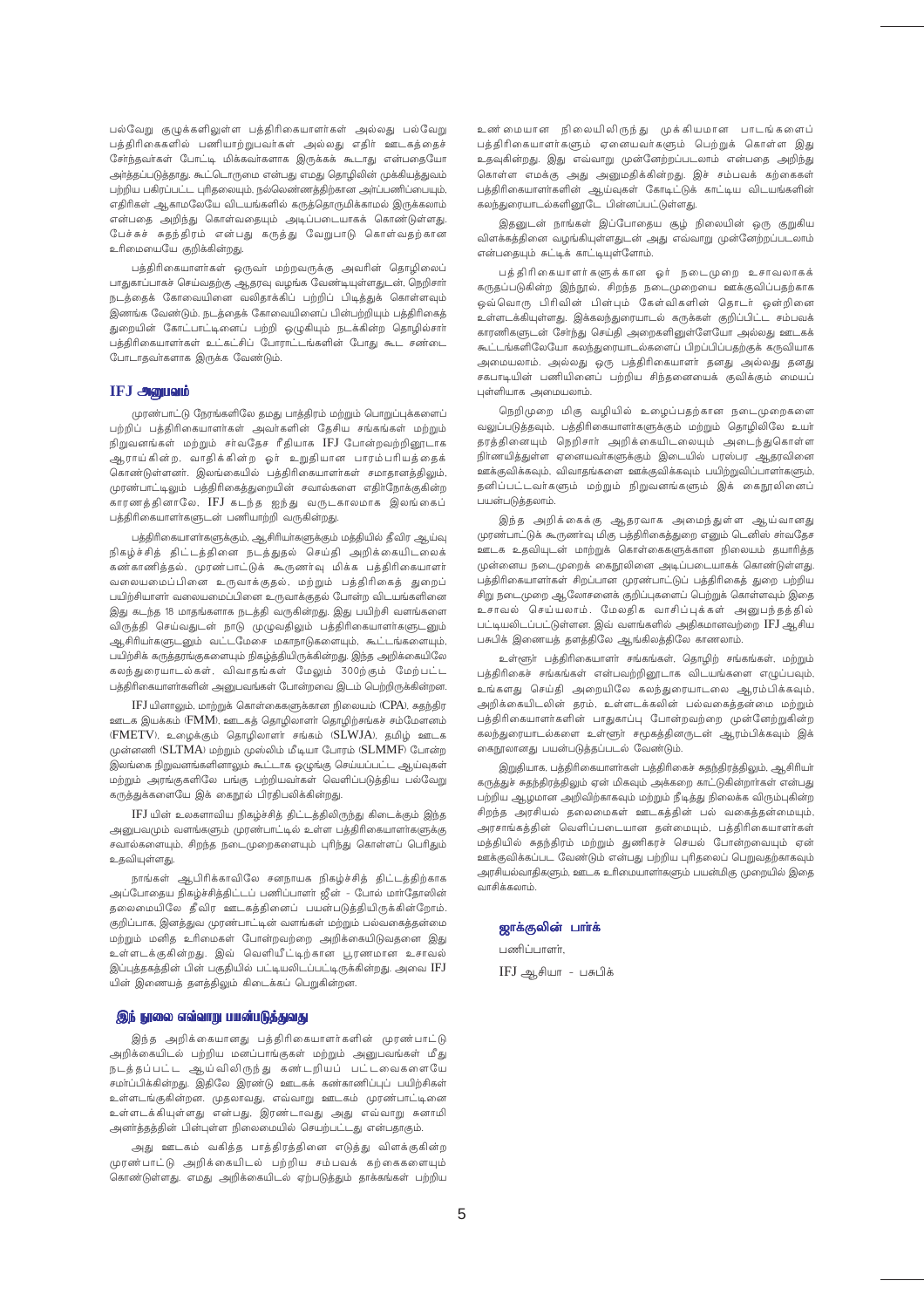# முரண்பாடும் இனத்துவமும் – விடயங்கள்

## பிளவபட்டுள்ள நலன்கள்

மாற்றம் நிகழும் காலங்களில் முரண்பாடு என்பது சாதாரணமானதாகும். ,<br>இந்த மாற்றமானது அனைவரினதும் நலனிற்காக, உரிய முறையிலும் நியாயமாகவும் முகாமை செய்யப்படாத போது மட்டுமே வன்முறை மிக்கதாக உருவாகுகின்றது.

அதிகாரப் பகிா்வு மற்றும் வளப்பகிா்வு போன்றவற்றில் ஏற்படும<mark>்</mark> சமமின்மையானது சமூகங்களை எதிா் எதிராகத் தூண்டிவிடக் கூடியதாகும். ,<br>இதனால் அவாகள் இனக் குழுமங்களாகுதல் போன்று குழுமங்களாகுவதில் புகலிடம் பெறுகின்றார்கள். மேலும் அவர்கள் அதிகாரத்திற்காகவும், அறிதான வளங்களிற்காகவும் போட்டியிடுகின்றாாகள்.

.<br>இன, கலாசார அல்லது மதக் குழுமங்களிற்கிடையே தொடாபாடல் முறிவடையும் போதும், கடந்த கால மனக்குறைகள் தீர்க்கப்படாமலேயே ு.<br>விடப்படும் போதும் முரண்பாடு தோன்றுவதற்கான சாத்தியம் ஏற்படுகின்றது.

ை இனக் குழுமமானது பொதுவான மூதாதையா் மரபு, மதம், மொழி, வரலாறு, கலாசாரம் மற்றும் மிகவும் முக்கியமாக அடையாளம் பற்றிய .<br>பொதுவான உணர்வு, ஒன்றான உறுப்பினர்களாக இருக்கும் உணர்வு போன்றவற்றைப் பகிாந்து கொள்கின்றது.

மக்கள் பன்முக அடையாளங்களைக் கொண்டவாகள் என்பதைப் பக்கிரிகையாளாகள் நினைவிற் கொள்ள வேண்டும். ஆனால் மக்கள் பன்முக .<br>அடையாளங்களைக் கொண்டுள்ளனா் என்பதைப் பத்திரிகையாளா்கள். மனதிற் கொள்ள வேண்டும். அவாகள் அவாகளை ஒரு தனிப்பட்டவராக, ஓரு ஆணாக அல்லது ஒரு பெண்ணாக அல்லது குடும்பத்தின் ஒரு அங்கமாக, நாட்டின் பிரஜையாக மேலும் சில வேளைகளில் ஒரு இனக் குழுமத்தின் அங்கமாக நோக்குகின்றனா். இலங்கையை எடுத்துக் கொண்டால் இது முஸ்லிமாக, சிங்களமாக அல்லது தமிழாக இருக்கக் கூடும். அவாகளின் இனத்துவ அடையாளம் வலியுறுத்தப்படுகின்ற அளவானது, அவாகளின் ்வரலாற்று, அரசியல் மற்றும் சமூக அனுபவங்கள் மற்றும் பிராந்தியத்தின் சௌஜன்ய நிலை அல்லது பதற்றம் போன்றவற்றில் தங்கியுள்ளது.

#### பத்திரிகைத் துறையின் பாத்திரம்

நீண்ட காலமாக யுத்த முனையிலே செய்தி சேகரிப்பவராகப் பணியாற்றிய கிறிஸ்ஹெட்ஜஸ் இவ்வாறு கூறுகின்றாா : "யுத்தத்தை ஊக்குவிக்கும் வெற்றுப் புனைந்துரைகளை நீடித்திருக்கச் செய்பவாகளில் பத்திரிகைகளும் அரசும் முதன்மை இடத்தை வகிக்கின்றன. அதே போல் விற்பனையையும் தரமிடலையும் உயாத்துவதிலும் இவாகள் பங்களிப்புச் செய்கின்றனா. யுத்தத்திலுள்ள பொய்யானது அனேகமாக எப்பொழுதுமே .<br>கடமைப் புறக்கணிப்பின் பொய்யாகும்."

வெற்றுப் புனைந்துரை மிகு யுத்தத்திலே நிகழ்வுகளுக்குப் போலியான முக்கியத்துவம் வழங்கப்படுகின்றது. "நாங்கள் தோல்விகளை இறுதி .<br>1 வற்றிக்கான பாதையில் இருக்கும் வழிகாட்டி மரமாகப் பாாக்கின்றோம். நாம் எமது எதிரியை மனிதத் தரமற்றவாகளாக ஆக்குவதால், அவாகள் மனிதாகளாகவே தென்படுவதில்லை. நாம் எம்மை, எமது மக்களைக் கலப்பற்ற நற்குணத்தின் அடையாளமாக நோக்குகின்றோம்.....

#### மேற்கோள் : மக்கள் பன்முக அடையாளங்களைக் கொண்டவர்கள் என்பதைப் பத்திரிகையாளர்கள் நினைவிற் கொள்ள வேண்டும்.

"ஒவ்வொரு தரப்பும் மற்றைய தரப்பை சடப்பொருள் நிலைக்குத் தாழ்த்திக் கொள்கின்றது. ஈற்றிலே அது சடலத்தின் வடிவைப் பெறுகின்றது.' (ஹெட்ஜஸ் 2002)

முரண்பாட்டினைத் தீாப்பது பத்திரிகையாளாகளின் தொழில் அல்ல என்றாலும், ஒரு நோ்மையான பன்மைவாத அரசியல் விவாதத்தை .<br>ஊக்குவிப்பதிலும், பதற்றத்தைத் தணிக்கக் கூடிய விடயங்கள், கொள்கைகள் மற்றும் உத்திகள் பற்றி வழுவற்ற, தகுந்த சமயத்திலான தகவல்களை வழங்குவதிலும், சமமான முன்னேற்றத்திற்கும் மற்றும் சமூகத்திலே தவறான புரிதலுக்கும் பகைமைக்கும் பங்களிப்புச் செய்யும் அறியாமை மற்றும் அச்சத்தினை குறைப்பதற்கு ஏற்ற நிலைமையை உருவாக்குவதிலும் ஊடகம் முக்கியமான பாத்திரத்தை வகிக்க வேண்டியுள்ளது.

இதைச் செய்வதற்காகப் பத்திரிகையாளர்கள் முரண்பாட்டின் மூலத்தையும் காரணத்தையும் ஆராய வேண்டும். அப்போது தான் பிரச்சினையைத் தீர்ப்பதற்கான கலந்துரையாடல்கள் மற்றும் நடைமுறை ஆலோசனைகள் பற்றிச் செயற்திறன் மிகு முறையில் அறிக்கையிட முடியும்.

யுத்தம் மற்றும் சமாதானம் பற்றிய அறிக்கையிடல் நிறுவனமானது, முரண்பாட்டு நேரத்தில் அறிக்கையிடும் பத்திரிகையாளாகளுக்கான ஆறு கடமைகளை வரையறை செய்துள்ளது.

முரண்பாட்டினைப் புரிந்து கொள்வது - எவ்வாறு அது உருவாகுகின்றது. மேலும் எவ்வாறு தீாவுகள் தோன்றலாம்.

<mark>நியாயமாக அறிக்கையிடுவது</mark> - அனைத்துப் பிரிவினரதும் சிக்கல் .<br>தன்மைகளையும் கருத்துக்களையும் அறிக்கையிடுவது மற்றும் எமக்கு .<br>ஏதாவது பற்றுறுதி இருப்பின் அதை வாசகாகளுக்கும் பாாவையாளா்களுக்கும் தெளிவாக வெளிப்படுத்துவது.

முரண்பாட்டின் பின்புலத்தையும் காரணங்களையும் அறிக்கையிடுவது - அனைத்துத் தரப்பினரதும் நியாயமானதும், உணரப்படுகின்றதுமான மனக்குறைகளை வழுவின்றி வெளிப்படுத்த வேண்டும். உணரப்படுகின்ற மனக்குறைகள் கூட முரண்பாட்டினைச் சதா நீடிக்கச் செய்வதற்கும். ்<br>தீர்ப்பதற்கும் முக்கியமானவை என்பதனை வாசகாகளுக்கு நினைவூட்டவும் வேண்டும்.

மனிதத்தின் பக்கத்தைச் சமா்ப்பிப்பது - அவா்களின் மன அதிா்ச்சி ்படுக்களையும், முரண்பாட்டினால் பாதிக்கப்பட்ட அனைவரது மனிதக் கதைகளையும் சமனிலை பேணும் விதத்திலும், நிபுணத்துவமாகவும், .<br>தவறாகப் பயன்படுத்தாமலும் வெளிப்படுத்த வேண்டும். இது அந்த .<br>மக்களுக்கும், எமது வாசகாகளுக்குமான கடப்பாடாகும்.

மேற்கோள் : பத்திரிகையாளர்கள் செயற்திறன் மிகு முறையில் அறிக்கையிடுவதற்காக, முரண்பாட்டின் மூலங்களையும் காரணங்களையும் ஆராய வேண்டும்.

சமாதான முயற்சிகள் பற்றி அறிக்கையிடுவது - சமாதானம் மற்றும் மீள் இணக்கப்பாடு போன்றவற்றிற்காக பணியாற்றுபவர்கள் பற்றிய சகல விடயங்களையும் குறிப்படுவதைப் போல முரண்பாட்டினைத் தூண்டி ்விடுபவாகளைப் பற்றியும் அனைத்தையும் அறிக்கையிட வேண்டும். இதிலே அடிப்படையாகப் போரில் ஈடுபடுபவாகளுக்கு வெளியேயுள்ள காரணிகளின் தேடலும் உள்ளடக்கப்படல் வேண்டும்.

எமது செல்வாக்கினை இனம் காண்பது - எவ்வாறு எமது அறிக்கையிடலானது முரண்பாட்டினையும் மக்களின் வாழ்வினையும் பாதிக்கும் என்பதையும் இனம் காணுதல் ( $I\text{WPR}$ ) வேண்டும்.

## உண்மை, சமாதானம் மற்றும் நியாயமான தன்மை

"ஊடகத்தின் அங்கங்களாக இருக்கும் பத்திரிகையாளர்கள், வெளியீட்டாளர்கள், ஆசிரியர்கள் போன்றோர் சமூகத்தில் இருந்தும் .<br>பிரிந்து வாழ்பவர்கள் அல்ல. அவர்கள் சமூகத்தினை உருவாக்கி ,<br>இருக்கும் பிளவுகள், போட்டி மனப்பான்மைகள், எதிர்ச் சார்புகள் போன்றவற்றின் பகுதியாக இருக்கின்றார்கள். அவர்களுக்கு இருக்கின்ற வலிமையான பாத்திரத்தைப் பற்றிய பூரண பிரக்ஞையுடன் அவர்கள் சார்ந்திருக்கின்ற பக்கத்தின் நலன்களை மேம்படுத்தும் வழிகளில் செயற்பட அவர்கள் விளைகின்றார்கள்."

> **ஜெஹான் பெரேரா**, இனத்துவ விவகாரங்கள் பற்றிய கிரமமான பத்தி எழுத்தாளா், டெய்லி மிரா்

இங்கே எழுகின்ற பொதுவான கேள்வி, சமாதானத் தேடலானது பத்திரிகைத் துறையில் உண மை எனும் கடப்பாட்டுடன் இணைவொத்திருக்கக் கூடியதா என்பதே. ஒரு பத்திரிகையாளர் சமாதானத்திற்கான திட்டத்தினை வைத்துக் கொண்டே உண்மைக்கான கடப்பாட்டினையும், நியாயமான தன்மையினையும் பற்றிப் பிக்க முடியுமா?

நியாயமான தன்மையின் உண்மையான விழுமியம் என்னவெனில், முகப்புத் தோற்றத்தில் அதிகாரபூர்வ அறிக்கையினை ஏற்க வேண்டாம் என அது வேண்டுவதேயாகும். அது அதிகமான கருத்துக்களுக்கு அழுத்தம் கொடுக்கின்றது. அதிகமான பத்திரிகையாளர்கள் தகவல்களுக்காக ஒரு அதிகாரபூர்வ மூலத்தில் மாத்திரமே தங்கியிருக்கும் இலங்கைச் குழமைவிலே, செய்தியிலே சமனிலையையும், அதிக குரல்களையும் தேடுவது இன்றியமையாததாகும்.

நியாயமான தன்மையினால் வழி நடத்தப்படுகின்ற பத்திரிகைத் துறையானது உண்மைக்கான உத்தரவாதம் ஆகாது என்பதாகவும் சில .<br>வேளைகளில் குறித்துக் காட்டப்படுகின்றது. கருத்துக்களின் சமனிலையை வழங்க முயற்சிப்பது மற்றும் அதை வாசகா்களைத் தீா்மானிக்க விடுவது மூலமாக நியாயமான தன்மையினைத் தேடுவதானது குறிப்பாக am mutamonan aanmosio

மெல்போன் பல்கலைக்கழக அறிவியலாளா் நீல்லெவியின் கருத்துப்படி பார்க்கையிலே, அபாயமானது இது தான். "சமனிலையின் வகைதொகையற்ற தேடலானது, நியாயமான தன்மைக்கு இட்டுச் செல்லாது, ஆனால்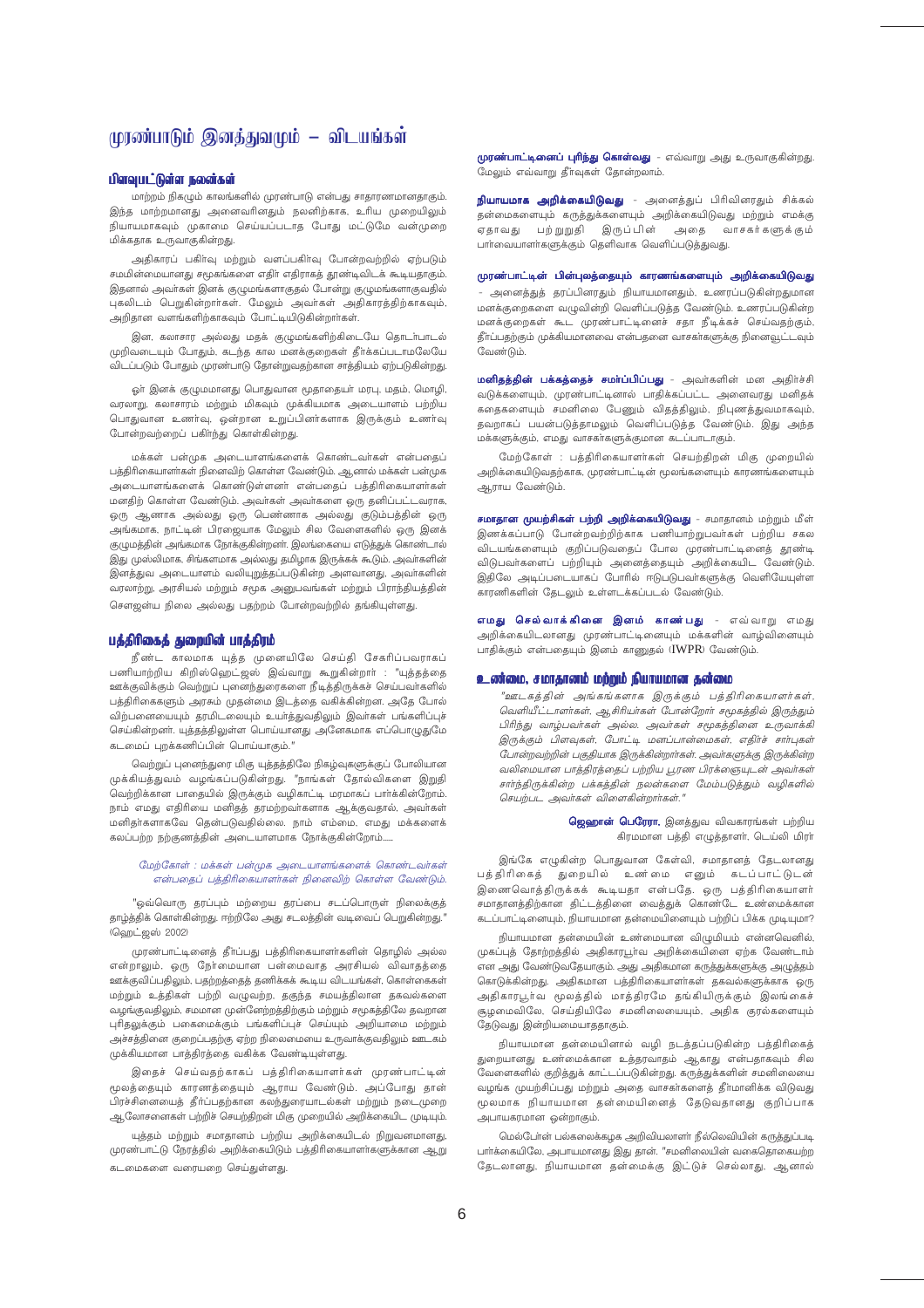

உண்மையின் மொத்தமான உருத்திரிபிற்கே அது இட்டுச் செல்லும்." (லெவி 2004)

குறிப்பாக, முரண்பாட்டிலே, அனைத்து நிலைப்பாடுகளும் சமமான தகுதியினைக் கொண்டவையல்ல என்பது முக்கியமான விடயங்களில் ஒன்றாகும். எனவே பத்திரிகையாளா் ஒவ்வொரு நிலைப்பாட்டினதும் ஓப்பீட்டளவிலான தகுதியினை மதிப்பீடு செய்து அவற்றை அவாகளின் மனச்சாட்சிக்கு அமைய நியாயமாக அறிக்கையிட வேண்டும். உதாரணமாக. பலா ஏற்றுக் கொள்வது போல் சிறுவாகளைப் படையில் சோத்துக் கொள்வது ்தவறு எனின், அப் படையிற் சோத்தலினால் நன்மை பெறுகின்றவாகளுக்கு நம்பகத் தன்மையை வழங்குவதன் மூலம் நாம் எமது அறிக்கையிடலை நியாயமானதாக ஆக்குவதில்லை.

எவ்வாறாயினும், இது பிரச்சாரம் செய்வதற்கான அனுமதியை வழங்கவில்லை. பத்திரிகையாளர்கள் அவர்களின் சொந்தப் பக்கச் சாா்பினைக் குறைத்துக் கொண்டு, முரண்படும் கருத்துக்களுக்கு நியாயமான முறையில் அறிக்கையிடுவது அவர்களின் கடமை என லெவி நினைவூட்டுகின்றார். பத்திரிகையாளர்களின் பிரதான இலக்காக

உண்மைக்கான கடப்பாடும் இருக்கின்றது. அதை அவா்கள் நியாயமான தன்மையுடன் ஒத்திசைவிக்க வேண்டும். வெறுமனே இரு தரப்பினரதும் கருத்துக்களைத் தேடுவது உண்மைக்கான நோக்கத்தை மேம்படுத்தாது. நாம் மக்களை எவ்வாறு முறைசார்ந்த உண்மைக்கு அப்பால் எடுத்துச் செல்லலாம் என்பதில் கவனம் செலுத்த வேண்டும். அது நியாயமான முறையில் சமாப்பிக்கப்பட்டிருந்தாலும், அதன் உண்மையான விளைவுகள் பற்றிய புரிதலுக்கு மக்களைக் கூட்டிச் செல்ல வேண்டும்.

ஒரு கதையினை ஆழமாகக் கிளறுவதற்கும், பகுப்பாய்வு செய்வதற்கும், ்<br>விளக்குவதற்கும் மேலும் அது உண்மை எது பொய் எது என்று சொல்லும் .<br>வரை செய்தியினை சட்டகத்தினுள் போடுவதற்கும் எவ்வாறு அதை நகாத்துவது என்பதற்கு நாம் நியாயமான தன்மைக்கு அப்பால் நோக்க வேண்டியுள்ளது. செய்திகளில் ஏற்கனவே இல்லாத விடயங்களை அதனுள் சேர்ப்பதற்காக பத்திரிகையாளர்களை நியாயமான தன்மையானது மன்னிக்காது என்பதையிட்டும் பத்திரிகையாளாகள் கவனமாக இருக்க வேண்டும். (கன்னிங்கம், 2004)

# புத்தத்தில்

நியூயோர்க் டைம்ஸ் பத்திரிகையாளர் கிறிஸ்ஹெட்ஜஸ் நியூயோர்க் .<br>நூல்களின் மீளாய்விலே, ஈராக் யுத்தத்திலே பத்திரிகையாளர்களின் செய்தி .<br>உள்ளடக்கத்தின் மீளாய்வின் சூழமைவில் எழுதிய யுத்தம் பற்றி கட்டுரையில் ,<br>இருந்து எடுக்கப்பட்ட பகுதிகளிலே பின்வருமாறு வலியுறுத்துகின்றாா். "யுத்தத்தினால் மிக மோசமாகப் பாதிக்கப்பட்டவா்களே யுத்தத்தினைப் புரிந்து கொள்கின்றார்களே அன்றி அரசியல்வாதிகளோ, மேட்டுக் குடியினரோ அல் யுத்தம் பற்றிய உண்மை பின்பு எப்படி வருகின்றது என்பதை அவா் கோட்டிட்டுக் காட்டுகின்றார்

யுத்தத்தில் முற்றாகத் தோற்கடிக்கப்பட்டவாகளே யுத்தத்தினை அறிவாாகள். ்பெருமை, கௌரவம், நாட்டுப் பற்றுப் போன்ற கோட்பாட்டளவான சொற்களைப் gad;gLj;jp fhag;gl;lth;fspd; Xyq;fis %b kiwf;f முயற்சிப்பவர்களின் வெற்று வீறாப்பினூடே இத் தோற்கடிக்கப்பட்டவர்கள் அர்த்தமற்ற கொலைகளையும், யுத்தத்தினால் கொள்ளைலாபமடித்தலையும், மனதை நெகிழ வைக்கும் துயரங்களையும் பார்க்கின்றார்கள். வெல்பவர்கள் பொதுவாக ஏற்றுக் கொள்ளாத பொய்களை அவர்கள் அறிவார்கள். துணிச்சல் மற்றும் தோழமை போன்றவற்றின் கதைகளால் நிரம்பிய, பகட்டாரவாரமிக்க .<br>யுத்த நினைவுக் கூட்டங்களிலும், வெற்றுப் புனைந்துரை மிகு யுத்தக்  $\epsilon$ கைகளிலும் விரவிக் கிடக்கும் பொய்களை அவர்கள் அறிவார்கள். யக்கக்கை உருவாக்கும் ஆனால் யுத்தத்தைப் பற்றித் தெரியாத நெறியற்ற இராச தந்திரிகளினால் எழுதப்படும் தெளிவற்ற, சுயமுக்கியத்துவம் மிக்க வரலாற்றுக் குறிப்புக்களில் ஊடுருவும் பொய்களை அவர்கள் அறிவார்கள். ு,<br>தோற்கடிக்கப்பட்டவர்களே யுத்தம் - மரணம் என்பவற்றின் அடிப்படைத் தன்மையினை அறிவார்கள். யுத்தம் என்பது பிணங்கள் மீதான காம வேட்கை

என்பதை அவர்கள் புரிந்து கொள்கின்றார்கள். யுத்தம் என்பது வெறுப்பு மற்றும் அழிவு போன்ற அதன் இலக்குகளைக் கொண்ட ஒரு தூய பாவத்தின் நிலை என்பதை அவர்கள் பார்க்கின்றார்கள். யுத்தம் எவ்வாறு பிரிவினைப் போற்றி ் வளர்க்கின்றது, தவிர்க்க முடியாத வகையில் சமய மற்றும் **விடய** மறுப்பு வாதத்திற்கு இட்டுச் செல்கின்றது. மற்றும் எவ்வாறு அது வாழ்க்கையின் புனிதம் மற்றும் பாதுகாப்பு என்பவற்றிற்கு எல்லாம் அப்பாற்பட்டது என்பதை அவர்கள் .<br>அறிவார்கள். யுத்தம் பற்றிய ஏனைய அனைத்துக் கதைகளும், மிக இலகுவாக, .<br>வன்முறையின் கவர்ச்சிக்கும், மருட்சித் திறத்திற்கும் இரையாகி விடுகின்றன. அதேபோலவே அவை சட்டத்தின் பாதுகாப்புடன் கொலைகளைப் புரிவதற்கான .<br>அனுமதியினைக் கொண்டு வரும் கடவுள் போன்ற அதிகாரத்தின் கவர்ச்சிக்கும் இரையாகி விடுகின்றன.

ஆனால் யுத்தத்திலே தோல்வி கண்டோரின் வார்த்தைகள் யுத்தம் முடிவடைந்து மிக நீண்ட காலத்திற்கு பின்பே வெளிவருகின்றன. வளர்ந்த ஆண்களும், பெண்களும் அவாக்ள் சிறுவா்களாக இருந்த போது அவா்களின் தாயோ அல்லது தகப்பனோ கொல்லப்பட்ட அல்லது கடத்திச் செல்லப்பட்ட துயரத்தை, அவர்களின் வீட்டை, சமூகத்தை, பாதுகாப்பை இழந்த துயரத்தை, ு<br>அவர்கள் மனிதக் குப்பைகளாகக் கழித்து எறியப்பட்ட துயரத்தை வளர்ந்த ு;<br>பின்பே வெளிவிடுகின்றனர். ஆனால் அந்த நேரத்தில் அதைக் கேட்பதற்கு வெகு சிலரே உள்ளனர். யுக்கம் பற்றிய உண்மை வெளிவரவே செய்கின்றது. ஆனால் பொதுவாக மிகவும் காலம் தாழ்த்தியே வருகின்றது. ஆனால் இந்தக் கதைகளெல்லாம் தேசம் தொடங்கத் தயாராகின்ற பெருமை மிக்க வன்முறைச் .<br>செயற்பாட்டிலே எத்தாக்கத்தையும் ஏற்படுத்தாது என யுத்தத்தை .<br>உருவாக்குபவாகள் எமக்கு உத்தரவாதம் அளிக்கின்றாாகள். மேலும் யுத்தத்தின் வெற்றுப் புனை கதைகளையும் அதன் வலுவூட்டலையும் ஆவலுடன் பெற்றுக் கொண்டு நாம் அதைப் பார்க்காமல் இருக்கவே பெரிதும் விரும்புகின்றோம்.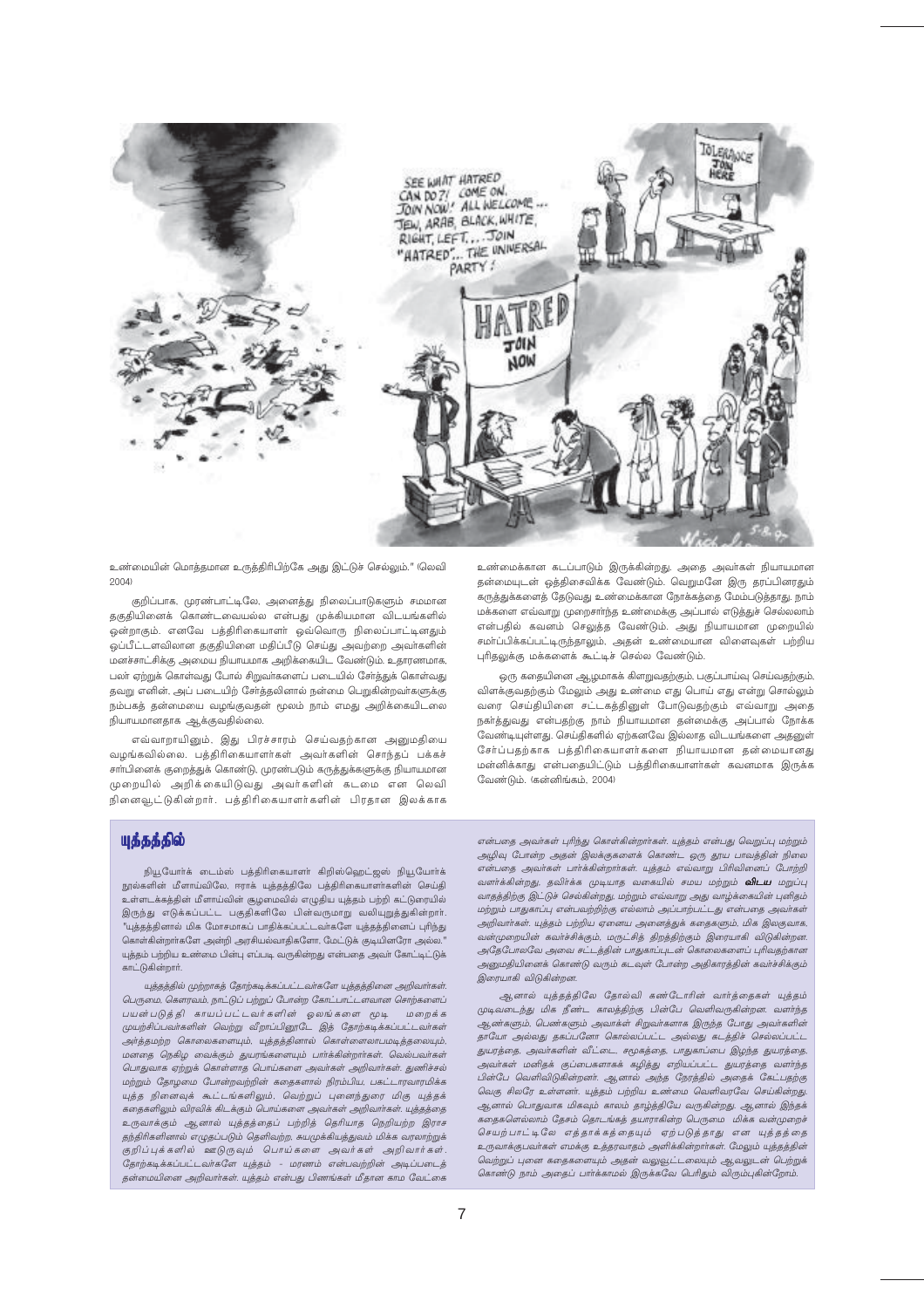# பெரும் பிளவு – பத்திரிகையாளர்கள் என்ன நினைக்கின்றார்கள் மேலும் அவர்கள் எவ்வாறு அறிக்கையிடுகின்றார்கள

முரண்பாட்டுக் காலங்களிலே ஊடகம் வகித்த பாத்திரத்தினைப் பற்றி அதிகளவிலான பகுப்பாய்வுகள் செய்யப்பட்டுள்ள அதேவேளை, .<br>அவற்றிலே பெரும்பான்மையானவை உண்மையான உள்ளடக்கக்கிலேயே கவனத்தைக் குவித்திருந்தன. ஆனால் பத்திரிகையாளர்கள் எதிர் நோக்கிய சவால்கள் பற்றிய அவாகளின் அனுபவம், அவாகள் முகம் கொடுக்கின்ற தடைகள், அவர்களுக்கு வழங்கப்பட்ட ஏதாவது ஆதரவு, மிகவும் முக்கியமாக \* நிபுணத்துவமும் நெறியும் மிக்க பத்திரிகைத்துறையை .<br>நடைமுறைப்படுத்த என்ன வளங்கள் தேவை என அவர்கள் உணருகின்றார்கள் போன்றவற்றை அரிதாகவே பகுப்பாய்வாளர்கள் முறைசாா் வழியிலே அவா்களிடம் கேட்டுள்ளனா்.

IFJ இலங்கையிலுள்ள அதன் பங்காளர்களுடன் சேர்ந்து 100 .<br>பத்திரிகையாளர்களை அவர்களின் மனப்பாங்குகள், அனுபவங்கள் தொடர்பாக நேர்கண்டுள்ளதுடன் முன்னேற்றத்திற்கான அவர்களின் ஆலோசனைகளையும் கேட்டுள்ளது.

ஆய்வானது கணிப்பீட்டினை அடிப்படையாகக் கொண்டுள்ளதுடன், அதிகமான தகவல்கள் நேருக்கு நோ சந்திப்பின் போது பதியப்பட்டுள்ளன.

பதிலாகக் கிடைத்த தரவுகள் இலங்கையிலே பத்திரிகையாளாகள் என்ன நிலைமைகளின் கீழ் தொழில் புரிகின்றார்கள், அவர்கள் செய்தி சேகரிக்க என்ன முறைகளைக் கையாளுகின்றார்கள், மற்றும் முரண்பாடு பற்றி அறிக்கையிடுவதில் அவாகளுக்கு உள்ள அனுபவங்கள் போன்றனவற்றைப் பற்றித் தனித்துவமான அறிவினை வழங்குகின்றன.

முரண்பாடு அறிக்கையிடப்படும் முறையில் தற்போது காணப்படுகின்ற அடிப்படைப் பிரச்சினைகளில், வளங்களைச் சென்றடைவதற்கான குறைவான செல்வழி, பக்கச்சாா்பானதும், நம்ப முடியாததுமான தகவல் மூலங்கள் (குறிப்பாக அரச துறையிலிருந்து), தகவலுக்கு உள்ள மொழித் தடை, ஊடகத்தில் ஏனைய இனக் குழுமங்களின் உரிய பிரதிநிதித்துவம் .<br>இல்லாமை போன்றன உள்ளடங்குகின்றன.

வினாக் கொத்திற்குப் பதிலளித்த 100 பத்திரிகையாளர்களில், 88% ் மானோா அச்சு ஊடகத்தில் பணி புரிகின்றனா். அத்துடன் கணிப்பீட்டிற்கான பதிலில் ஆங்கிலம், தமிழ் மற்றும் சிங்களம் ஆகிய மொழிகளில் சமமான பிரதிநிதித்துவம் காணப்பட்டது.

## <u>ஊடகத்தி</u>னைக் கண்காணித்தல்

பத்திரிகையாளர்களின் கருத்துக்களின் கணிப்பினைப் பெற்றுக் கொள்வதற்கு, அனைத்துப் பிரதான நாளாந்த செய்திப் பத்திரிகைகளும் 2004 ஜுன் 1 முதல் 14 வரையிலான இரண்டு வார காலப்பகுதிக்குக் .<br>கண்காணிக்கப்பட்டன. அவ்வேளையிலே, இலங்கை அரசிற்கும், தமிழீழ விடுதலைப் புலிகளுக்கும் இடையிலான யுத்த நிறுத்த ஒப்பந்தம் இரண்டு வருடங்களுக்கும் மேலாக அமுலில் இருந்தது. ஆனால் சமாதானப் பேச்சுவார்த்தைகள் ஒரு வருடத்திற்கும் மேலாக இடைநிறுத்தப்பட்டிருந்தன.

சமாதானப் பேச்சுவார்த்தைகளை மீளத் தொடங்குவதே அப்போதைய கரிசனைகளில் பிரதானமான ஒன்றாக இருந்தது. எனவே, சமாதானச் செயன்முறையும் அது தொடா்பான அனைத்து விடயங்களும் எவ்வாறு 422 செய்தி விடயங்களில் உள்ளடக்கப்பட்டன என்பதையே கண்காணிப்புச் செயன்முறை நோட்டமிட்டது.

(132 ஆங்கிலம், 166 சிங்களம், 144 தமிழ்)

- $\mathsf O$  (முரண்பாடு மற்றும் சமாதானச் செயன்முறை பற்றிய உள்ளடக்கமானது பக்கச் சாா்பானதாகவும், உணாவுகளைக் கிளறிவிடக் கூடியதாகவும், மேலும் அதிகமான சந்தாப்பங்களில் குறிப்பாக சிங்கள மற்றும் தமிழ் செய்திப் பத்திரிகைகள் ஒரு மூலத்தை மட்டுமே மேற்கோள் காட்டுவதாகவும் இருப்பதை முடிவுகள் காட்டின
- $\mathsf O$  (சிங்கள மற்றும் தமிழ் மொழி மூலப் பத்திரிகைகள் தத்தமது வாசகா்களுக்கு வித்தியாசமிக்க செய்திகளை வழங்குகின்றன .<br>என்பதைக் கண்டுபிடிப்புகள் உறுதிப்படுத்தியுள்ளன.)
- $\bigcirc$  கண்காணிப்பு இடம்பெற்ற கால கட்டத்திலே, சமாதானப் பேச்சு வாா்த்தைகளை மீளத் தொடங்குதல் பற்றிய விடயங்களான, சமாதானச் செயன்முறை மற்றும் அது தொடர்பான விடயங்கள் பற்றிய கட்டுரைகளுக்கு அளிக்கப்பட்ட இடம், முதன்மை நிலை மற்றும் தரம் என்பவற்றையே இந் நடவடிக்கை கண்காணித்தது.
- $\Theta$  தமிழ்ப் பத்திரிகைகள் சமாதானச் செயன்முறை பற்றிய செய்திகளைப் பாரிய அளவில் உள்ளடக்கியிருந்தன. அவற்றிலே 72 கட்டுரைகள் ,<br>இடம்பெற்றிருந்தன. முன்பக்கக்கில் வெளியாகும் கலைப்பச் செய்கிகள் உள்ளடக்கத்தில் அதிகளவான முதன்மை நிலையினைப் பெற்றிருந்தன. அரச கட்டுப்பாட்டிலுள்ள பத்திரிகைகளை விட இவை சமாதானச் செயன்முறை பற்றி மிகவும் சாதகமான நிலைப்பாட்டினைக் கொண்டிருந்தன.
- $\mathsf O$  ஆங்கிலத் தினசரியான 'த ஐலண்ட்' சமாதானத்திற்கு ஆதரவாக வெளியிட்ட 7 செய்திகளுடன் ஒப்பிடுகையிலே, சமாதானச் .<br>செயன்முறைக்கு எதிராக 26 செய்திகளை வெளியிட்டிருந்தது. சிங்களத் தினசரியான திவயின, சமாதானத்திற்கு எதிராக 15 செய்திகளையும், .<br>ஆதரவாக 3 செய்திகளையும் வெளியிட்டிருந்தது.
- $\mathsf O$  (சிங்களப் பத்திரிகைகள் யுத்த நிறுத்த மீறல்களின் கவனம் குவித்து அது பற்றி 42 செய்திகளையும், அதேவேளை அரசாங்கத்தின் இராணுவ .<br>நடவடிக்கை பற்றி 11 செய்திகளையுமே வெளியிட்டிருந்தன. )
- $\Theta$  சிங்கள மற்றும் ஆங்கிலச் செய்திப் பத்திரிகைகளில் வெளியான  $\text{LTTE}$ .<br>யின் இராணுவ நடவடிக்கைகள் தொடர்பான அனைத்<u>கு</u>ச் செய்திகளிலும் 70% ற்கும் அதிகமானவற்றின் பிரதான செய்தி மூலமாக பெயரிடப்படாத பொலிஸ் மற்றும் இராணுவ மூலங்கள் இருந்த அதேவேளை, வன்முறை பற்றிச் செய்தி வெளியிட்ட தமிழ் ஊடகங்கள் LTTE யினை அல்லது அதனுடன் தொடர்புபட்ட மூலத்தினை அறிக்கையிடலுக்கான தமது பிரதான மூலமாகக் கொண்டிருந்தன.
- $\Omega$  சிங்களப் பத்திரிகைகளில் வெளிவந்த செய்திகள் பொதுவாகப் பக்கச்சாாபு மிக்கவையாகவும், உணாவுகளைக் கிளறி விடுபவையாகவும் இருந்தன. சிங்களப் பத்திரிகைகளில் ஒன்றிற்கு மேற்பட்ட கருத்துக்களைத் தாங்கி வெளிவந்த 47 கட்டுரைகளுடன் ஒப்பிடுகையில், அவற்றிலே வெளிவந்த 74 கட்டுரைகள் ஒன்றில் பக்கச்சாா்பு மிக்கதாகவோ அல்லது உணா்வுகளைக் கிளறிவிடக் கூடியவையாகவோ இருந்துள்ளன.
- $\Omega$  (முரண்பாடு மற்றும் அது தொடா்பாக சிங்கள ஊடகத்தில் வெளிவந்த .<br>அனைத்துக் கட்டுரைகளிலும் 50% ற்கும் அதிகமானவை பெயரிடப்பட்ட அல்லது பெயரிடப்படாத ஒரு மூலத்தை மட்டுமே பயன்படுத்தியுள்ளன.
- $O$  LTTE யினை விமாசிக்கும் விதமாக அமைந்த அரசியல் கருத்துக்கள் அல்லது செய்திகளைப் பற்றி அறிக்கையிடுவதில் தமிழ் செய்திப் பத்திரிகைகள் சுய தணிக்கையினைக் கடைப்பிடிக்கின்றன என்பது உறுதிப்படுத்தப்பட்டுள்ளது
- இக் கணிப்பீட்டின் மூலம் எடுத்துக் காட்டப்படும் இலங்கை ஊடகத்தின் நிலை என்னவெனில், அது இன மற்றும் மொழிசாா்ந்து பிரிந்து கிடக்கின்றது, பொது மக்களுக்குச் சமநிலையான, பக்கச்சார்பற்ற ஊடகத் தகவலை வழங்கி சமாதானத் தீர்விற்கு உதவாமல் தத்தமது வாசகாகளுக்கு வித்தியாசமான செய்திகளை வழங்குகின்றது.

## அறிக்கையிடல் : எமது பாத்திரம்

கணிப்பீட்டுக்கு உட்படுத்தப்பட்ட பத்திரிகையாளர்கள் மற்றும் ஆசிரியாகளின் கருத்துப்படி, இலங்கையிலுள்ள ஊடகத்தின் பாத்திரமானது தகவல்களை வழங்குவதாகவும், முரண்பாட்டுத் தீர்வினை வசதிப்படுத்துவதாகவும் மற்றும் நியாயமாகவும் நடுநிலையாகவும் இருப்பதாகவும் இருக்க வேண்டும்.

எனினும், யதார்த்தத்திலே இந்நிலைமைக்கு வெகுதூரமாகவே நடவடிக்கைகள் காணப்படுகின்றன. கணிப்பீட்டிற்குட்படுத்தப்பட்ட அரைவாசிக்கும் மேற்பட்டோரின் கருத்துப்படி, இலங்கையின் இன முரண்பாடு பற்றிய செய்திகளை உள்ளடக்கையில் ஊடகமானது இரு ு.<br>பக்கத்தினது செய்திகளையும் வெளியிடுவதில்லை என்றே தோன்றுகின்றது.

இலங்கையிலுள்ள அதிகமான பத்திரிகையாளர்கள் ஊடகத்தின் ்<br>பொறுப்புக்களைப் பாராட்டுகின்றாா்கள் என்பதை இது தெரிவிக்கின்ற அதேவேளை, பதில் வழங்கியவாகளில் 87% மானவாகள் தற்போதுள்ள முரண்பாடு பற்றிச் சரியான, சமனிலையான மற்றும் நியாயமான தகவல்களை வழங்கப் போதுமான நடவடிக்கைகளை எடுக்க இலங்கை ஊடகம் தவறுகின்றது எனச் சுட்டிக் காட்டியுள்ளனா்.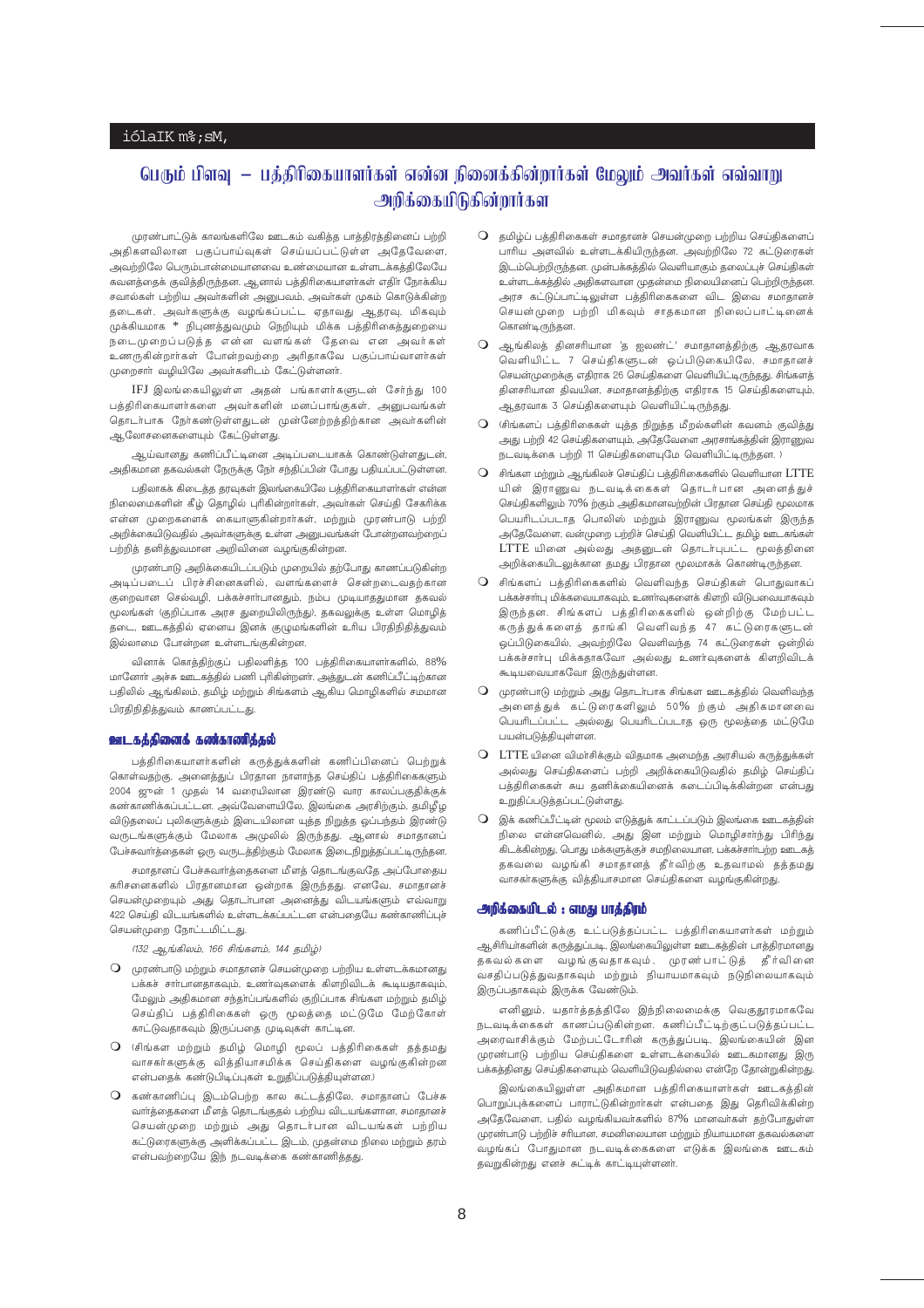பதிலளித்த ஜவரில் நான்குபோ் இலங்கை ஊடகங்கள் குறிப்பிட்ட .<br>இனக் குழுமங்களுக்கு பக்கச் சாாபுடையதாக நடப்பதால் இக் குறைபாடு ஏற்படுகின்றது என்கின்றனா். இதன் மூலமாக அவா்கள் சிறந்த பத்திரிகைத் துறை என எது புரிந்து கொள்ளப் பட்டுள்ளதோ அதற்கும் அதன் உண்மையான நடைமுறைக்கும் இடையில் உள்ள குறிப்பிடத்தக்க இடைவெளியைக் கோட்டிட்டுக் காட்டியுள்ளனா்.

# செய்தியினைப் பெற்றுக் கொள்ளுதல்

சமநிலைபேணுகின்ற அறிக்கையினைப் பத்திரிகையாளர்கள் வழங்குவதற்குப் பாரிய தடையாக செய்தி மூலங்கள் இருக்கின்றன .<br>என்பதைக் கணிப்பீடும். ஊடகக் கண்காணிப்பும் கண்டறிந்துள்ளன. இம் மூலங்கள் அடிப்படையிலே பக்கச் சார்புடையனவாகவும், மட்டுப்படுத்தப்பட்டவையாகவும், ஒரு மூலத்திற்கும் அதிகமாகச் சென்றடைய முடியாதவையாகவும் இருக்கின்றன.

- $\bigcirc$  கணிப்பீட்டிலே பங்கு கொண்டோரில் மூன்றில் இரண்டிற்கும் மேற்பட்டவா்கள், முரண்பாட்டுச் சூழ்நிலை பற்றிய செய்திகளை .<br>உள்ளடக்குவதற்கு தாம் நாடுகின்ற மிகப் பொதுவான மூலமாக பொலிஸ் படையினைக் குறிப்பிட்டுள்ளனர். ஏனைய மூலங்களில் பொதுமக்கள், அரசியல்வாதிகள், என்.ஜி.ஓக்கள், ஆயுதக் குழுக்கள் மற்றும் இராணுவம் போன்றன அடங்குகின்றன.
- $\mathsf O$  முரண்பாட்டினை பற்றிய செயதிகளை உள்ளடக்கையில் மிகவும் பயன் குறைந்த மூலமாக இலங்கைத் தகவல் திணைக்களம் குறிப்பிடப்பட்டது.
- $\mathsf O$  பதில் அளித்தவா்களில் மூன்றில் இரண்டிற்கும் மேற்பட்டவா்கள் அரச கட்டுப்பாட்டிலுள்ள நிறுவனங்களினால் வழங்கப்படுகின்ற தகவல்களையிட்டு அதிருப்தி தெரிவித்தனா். அவற்றினை அவா்கள் மட்டுப்படுத்தப்பட்டதாகவும் பக்கச்சாாபுடையதாகவும் காண்பதாகக் குறிப்பிட்டனா். மேலும் பதிலளித்த ஐவாில் நான்கு போ அவற்றின் தகவல்கள் தவறானவை அல்லது நம்ப முடியாதவை என்று குறிப்பிட்டனர்.
- $\mathsf{\Omega}\;$  பதிலளித்த 96% மானோர் தாம் முரண்பாட்டு அறிக்கைகளைத் தயாரிக்கையில் ஆகக் குறைந்தது இரண்டு <mark>மூலங்களையாவது</mark> .<br>பயன்படுத்த முயற்சிப்பதாகக் கூறியுள்ள போதிலும், பிரசுரிக்கப்பட்ட செய்திகளில் 50% ற்கும் அதிகமானவை பெயரிடப்பட்ட அல்லது ் பெயரிடப்படாத ஒரு மூலத்தை மட்டுமே பயன்படுத்தியிருப்பதாக ஊடகக் கண்காணிப்பு முடிவுகள் காட்டுகின்றன.
- $\mathsf O$  அதிக எண்ணிக்கையிலானதும், வகை வகையானதுமான மூலங்களைச் சென்றடைவதைத் தடுக்கும் பிரதான காரணங்களாக மொழித் தடைகள், செய்தியறையில் பல்வகைத் தன்மை மற்றும் புரிந்துணாவு இல்லாமை ஆகியவற்றைப் பத்திரிகையாளாகள் பட்டியலிட்டுள்ளனா்.

#### கணிக்கை

மூன்று வருட காலமாக யுத்த நிறுத்த ஒப்பந்தம் நிலவுகின்ற போதிலும், உத்தியோகபூர்வமாக எந்தத்தணிக்கையும் இல்லாத போதிலும், இலங்கை உடைகங்களிலே மட்டும் தெளிவான ஒரு தணிக்கைக் கலாச்சாரம் தொடாந்தும் இருந்து வருவது கணிப்பீடு மற்றும் ஊடகக் கண்காணிப்பு ஆகிய இரண்டில் இருந்தும் தெளிவாகுகின்றது.

யுத்தம் மற்றும் சமாதானம் ஆகிய இரண்டினையும் பற்றிய தகவல்களுக்கான போதுமான செல்வழி இல்லாமையானது, இலங்கையின் .<br>முரண்பாடு பற்றிய செய்திகளை வெளிப்படையாக உள்ளடக்குவதனை மறைமுகமாகத் தடுத்துள்ளது.

தமிழ் பத்திரிகைகள் எல்ரிரிஈ பற்றிய விமாசனக் கருத்துக்களை சுய .<br>தணிக்கை செய்கின்றன, அரச கட்டுப்பாட்டிலுள்ள ஊடகங்கள் ஆளும் அரசியற் கட்சியின் சிந்தனைப் போக்கினை ஓட்டிச் செல்கின்றன. சிங்களப் பத்திரிகைகளோ யுத்த வலய அறிக்கைகள் பற்றி இராணுவ அதிகாரிகளைக் கேள்வி கேட்பதில்லை, ஏனெனில் ஒரு இரண்டாம் நிலை மூலம் இல்லாத காரணத்தினால், இராணுவம் கூறுவது ஏற்றுக் கொள்ளப்படுகின்றது.

#### Quásá Carma

இலங்கையில் பத்திரிகைத் துறையின் தரத்தினை மேம்படுத்துவதில் ஒரு முக்கிய படி இலங்கைக்கான ஒழுக்கக் கோவையைப் பரவலாக ஏற்று அதை நிறுவனமயப்படுத்தியமையாகும்.

 $\mathsf O$  அனைத்துப் பத்திரிகையாளர்களிலும் அரைவாசிப் பேர் மட்டுமே தொழில்சாா் நடைமுறைக் கோவையினைப் பற்றித் தெரிந்திருந்தாா்கள். மேலும் அவாகளின் பத்து வீதத்திற்கும் குறைவானோரே கோவையின் பிரதியினையோ அல்லது கோவையில் பயிற்சியினையோ பெற்றிருந்தாா்கள் என ஆய்வு சுட்டிக் காட்டுகின்றது.



- $\Omega$  கணிப்பீட்டுக்குட்படுத்தப்பட்ட அரைவாசிக்கும் மேற்பட்டோா் தமது ஊடக நிறுவனம் இலங்கைத் தொழில்சார் நடைமுறைக் கோவையினைப் பத்திரிகை முறைப்பாடுகள் ஆணைக்குழுவிடமிருந்து ஏற்றுக் கொண்டுள்ளது என்பதைப் பற்றி அறிந்திருந்தாா்கள், 11% மானோா் மட்டுமே உண்மையிலே ஒரு பிரதியினை வைத்திருந்தாா்கள், மேலும் அவாகளில் மூன்றில் இரண்டு போ் மட்டுமே அது தொடா்பான
- $\mathsf O$  மேலும், கோவையினை ஏற்றுக் கொண்ட நிறுவனங்களின் பத்திரிகையாளா்களில் (கணிப்பீட்டிற்குட்பட்டவா்களில் 56% மானோா்) மூன்றில் ஒருவா் மட்டுமே இன *|* சமய முரண்பாடுகள் பற்றி .<br>அறிக்கையிடலில் வழிகாட்டுதல்களை ஒருங்கிணைத்துள்ளனர். அவாகளில் 71% மானோா் வழிகாட்டுதல்களுக்கான கோவையில் பயிற்சி பெற்றுள்ளனா்.

பயிற்சியினைப் பெற்றிருந்தனா்.

 $\Omega$  முரண்பாட்டினை பற்றி அறிக்கையிடல் தொடா்பாக இலங்கை ஊடகத்திற்கு இருக்கின்ற குறிப்பிட்ட பொறுப்புக்களை இனங்காணுகின்ற நிறுவனங்கள், இப் பொறுப்புக்களைப் பற்றி தமது பத்திரிகையாளா்கள் மத்தியிலும் விழிப்புணா்வினை ஊக்குவிக்க அதிக சாத்தியமுண்டு என நினைக்கலாம்.

## $\mathbf{u}$ und $\mathbf{f}$

இன முரண்பாட்டினை அறிக்கையிடுகின்ற பத்திரிகையாளா்களுக்கு அதிகரிக்கப்பட்ட பயிற்சி, கல்வி மற்றும் வளச் சாதனங்களுக்கான பொதுவான தேவை போன்றன பற்றி கணிப்பீடு சுட்டிக் காட்டியுள்ளது. பதில் அளித்தவா்களில் சுமாா் மூன்றில் இரண்டு போ் தாம் முரண்பாடு .<br>அறிக்கையிடலில் எப் பயிற்சியையும் ஒரு போதும் பெறவில்லை எனத் தெரிவத்தனர். மேலும் 69% மானோர் சமய மற்றும் இன முரண்பாடு பற்றி அறிக்கையிடல் தொடா்பாகக் கிடைக்கக் கூடிய எந்தக் கல்விச் சாதனம் பற்றியும் தமக்குத் தெரியாது எனக் கூறினா்.

#### எவ்வாறு முன்னேறுவது

பதில் அளித்தவாகளில் அதிகமானவாகள் இலங்கையில் ஊடகத்தின் பாத்திரத்தினைப் புரிந்து கொள்கின்ற அதேவேளை, சிலா் இப்பாத்திரம் நிறைவேற்றப்படுகின்றது, அல்லது அவாகளிடம் வளம் உள்ளது அல்லது எவ்வாறு நிபுணத்துவமிகு மற்றும் நெறிசாா் முறையில் பங்களிப்புச் செய்வது என்பது தமக்குத் தெரியும் என நம்புகின்றார்கள் என்பதாக இக் கணிப்பீட்டின் .<br>புடிவுகள் சுட்டிக் காட்டுகின்றன.

# $\mu$ gi Carpp $\Omega$ di ang mga bayang gada ng tagang tagang nagpakang sang mangkalakang sang mangkalakang sang mangkalakang sang mangkalakang sang mangkalakang sang mangkalakang sang mangkalakang sang mangkalakang sang mangka atomia ao Fio

- $\mathsf O$  நெறிக்கோவையினை அனைத்து ஊடக நிறுவனங்களும் அமுல்படுத்துவது
- $\Omega$  (முரண்பாடு அறிக்கையிடல் தொடாபான வழிகாட்டுதல்களை வரைவது
- $O$  செய்தியறையில் அதிகமான பல்வகைமையை உறுதிப்படுத்துவது
- $\mathsf{\Omega}\;$  மனக் கிளர்ச்சியைத் தூண்டுகின்ற, ஆத்திரமூட்டக் கூடியதான தலைப்புச் செய்திகளையும், மொழியினையும் பயன்படுத்துவதைத் தவிாத்துக் கொள்ளல்.

Gj;jpf tPurpq;`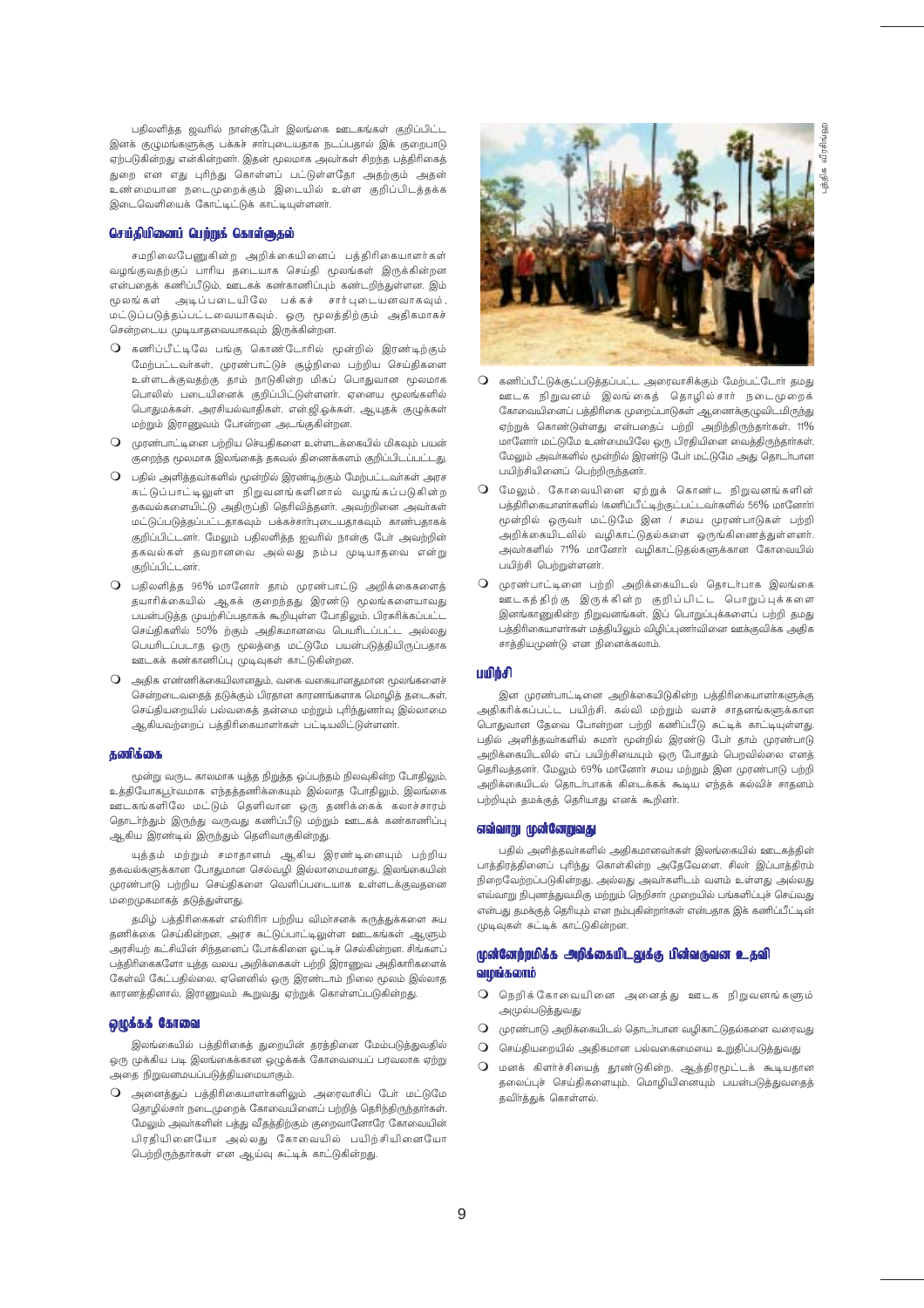# $\delta$ ujak; foton

# இனத்துவத்தினை வலியுறுத்தல்

.<br>ஒரு பத்திரிகையாளன் நடைமுறைக் கோவை பற்றி அறிந்திருக்கிறானோ இல்லையோ, இன முரண்பாட்டினை அறிக்கையிடுவதில் பயிற்சி பெற்றிருக்கின்றானோ இல்லையோ, அவன் உண்மையான முரண்பாட்டுச் "குழ்நிலைக்கு முகம் கொடுக்க நேரிட்டு, அதைப் பற்றித் துரிதமாகவும். பக்கச்சாாபின்றியும், வழவின்றியும் அறிக்கையிட வேண்டி ஏற்படுகையில் அது அவனுக்கு உண்மையில் சவால்களை வரிசையாக வழங்கி விடுகின்றது.

பின்வரும் சம்பவக் கற்கையானது பல செய்திப் பத்திரிகைகளும் .<br>உள்ளடக்கிய முரண்பாட்டுச் சூழ்நிலையின் ஒரு உதாரணமாகும். ஒவ்வொரு சம்பவத்திலும், உண்மைகளை மெய்ப்பிப்பதற்கும், பத்திரிகைத்துறை நடைமுறைக் கோவைக்கு இயைந்து நடப்பதற்கும், பக்கச்சார்பற்ற  $\overline{B}$ டுநிலையான முறையில் அறிக்கையிடுவதற்கும் உரிய அல்லது போதுமான மூலங்களைப் பயன்படுத்த சிறு முயற்சியே மேற் கொள்ளப்பட்டது. அல்லது எவ்வித முயற்சியும் மேற்கொள்ளப்படவில்லை. இந்த அறிக்கையிடலின் நேரடி ்<br>விளைவாக, உண்மைகளும் சூழ்நிலையும் தவறாக விபரிக்கப்பட்டன. மேலும் .<br>புரண்பாடு தீர்க்கப்படுவதற்கு பதிலாக உணர்வுகள் கிளறப்பட்டு நிலைமை  $G$ <sub>LO</sub>T#LOT<del>&</del>ailULi\_&L

## முகாம் படுகொலை – திலக் ஜயரத்ன

சந்தேகத்திற்குரிய பயங்கரவாதிகளுக்குப் புணர்வாழ்வு அளிப்பதற்காக பிந்துனுவேவவில் அமைக்கப்பட்ட முகாம் ஒன்றிலே 2000 ஓக்டோபா 25ல் ,<br>இப் படுகொலைகள் இடம் பெற்றன. அதில் தங்கியிருந்த 24 போ கொல்லப்பட்டனா்

.<br>ஒக்டோபா் 24, மாலையில் வழமையான கூட்டம் நடைபெற்றது. தமது விடுதலை தாமதிக்கப்பட்டு வருகின்ற காரணத்தினால் ஆத்திரம் கொண்ட சில தடுத்து வைக்கப்பட்டோர் இக் கூட்டம் நடைபெறும் போது கோபாவேசத்துடன் நடந்து கொண்டனா். மாலை நேரம் கடந்ததும் அவாகள் ்களஞ்சிய சாலையினுள்ளும். பிறகு பொலிஸ் சோதனைச் சாவடியினுள்ளும் gyte;jkhf Eioe;J fl;blj;ij ,Uk;Gf; fk;gpfshYk; Vida ஆயுதங்களாலும் தாக்கி சேதப்படுத்தினா

மறுநாள் காலையில் முகாமிற்கு வெளியே கிராமத்தவாகள் 700 போ கூடினாா்கள். பொலிசாா் பாா்த்துக் கொண்டிருந்தும் அக் குழுவினா்கள் இரும்புக் கம்பிகள், வாள்கள், கோடாரிகள் போன்ற ஆயுதங்களுடன் கோபத்துடன் .<br>காணப்பட்டனா். பொலிசாரின் வேண்டுகோள்களை அலட்சியம் செய்த குழு. முகாமிற்குள் நுழைந்து தங்கியிருந்தவாகளில் 24 பேரைக் கொலை செய்து, கொலை செய்யப்பட்ட உடல்களை தூங்கும் மண்டபத்தினுள் வீசி அதற்குத் **f** mouth

ஒன்றரை மாதங்களின் பின்பு, அதாவது டிசம்பர் 5ம் திகதி, உண்மையிலேயே என்ன நடந்தது என்பது பற்றிய மனித உரிமைகள் ஆணைக்குழுவின் மதிப்பீட்டு அறிக்கையை லங்காதீப பிரசுரித்தது :

"எங்களுக்குக் கிடைத்த அனைத்துத் தகவல்களில் இருந்தும் தெரிய வருவது என்னவெனில், சம்பவம் நடந்த போது அங்கே இருந்த 60 பொலிசாரும், அந்த வன்முறைச் செயற்பாட்டினைத் தடுக்க முன்வரத் .<br>தவறியமை காரணமாக அவாகள் கடமையில் இருந்தும் தவறிய குற்றத்திற்கு .<br>ஆளாகுகின்றனர். அங்கே கூடிய கும்பலிடம் வெடி ஆயுதங்கள் இருக்கவில்லை. பூரணமாக ஆயுதம் தரித்திருந்த பொலிசாா் அக்கும்பலைக் கட்டுப்படுத்தத் தவறியதோடு மட்டுமல்லாது, அக் கும்பலுக்குத் தலைமை தாங்கியவா்களைக் கைது செய்யவும் தவறியுள்ளனா்.

.<br>எவ்வாறாயினும், இந்த அட்டூழியம் நடந்த மறுநாள் பத்திரிகைகளில் .<br>வெளிவந்த தலைப்புச் செய்திகளும், செய்திகளும், ஆசிரியத் .<br>தலையங்கங்களும் மிகவும் வித்தியாசமான செய்தியையே தாங்கியிருந்தன.

"கிராமத்தவர்களுக்கும் புலிகளுக்கும் இடையில் நடைபெற்ற சண்டையினால் 25 போ் மரணம்" (டெய்லி நியூஸ்)

"25 புலிச் சந்தேக நபா்கள் கொல்லப்பட்டனா். 18 பேருக்குக் காயம்" (ஐலண்ட்)

"பிந்துனுவெவ புணா்வாழ்வு முகாம் மீதான தாக்குதலில் 25 போ் மரணம். புலிச் சந்தேக நபர்கள் முகாமுக்குப் பொறுப்பானவரை பணயம் ்<br>வைத்துள்ளனா்." (லங்காதீப)

.<br>"கிராமத்தவர்களுடனான சண்டையில் புலிச் சந்தேக நபர்கள் கொல்லப்பட்டனா்" (லக்பிம)

முன்னணி ஆங்கில மற்றும் சிங்கள செய்திப்பத்திரிகைகளில் வெளிந்த ் விடயங்கள் பரிசீலிக்கப்படாதவையாகும். சம்பவத்தை நேரிலே அப்படியேயே அறிக்கையிடுவதை விட்டு <u>அது</u> உண்மைகளின் சுயாதீனத்தையும், உயிரையும் எடுத்து விட்டிருக்கின்றது. ஊடகமானது அதன் சொந்த நாயகாகளையும். .<br>வில்லன்களையும் உருவாக்கியிருக்கின்றது. எல்ரிரிஈ என்று தடுத்து ்<br>வைக்கப்பட்டவாகள், எல்ரிரிஈ பயங்கரவாதிகள், தமிழ் பயங்கரவாதிகளைத் தமது வில்லன்களாகவும், கிராமத்தவா்களை நாயகா்களாகவும் அது வாித்துக் கொண்டு விட்டக<mark>ு</mark>

சம்பவத்தைச் சனாதிபதி கண்டித்தும் கூட, தடுத்து வைக்கப்பட்டவா்கள்



முகாமில் இருக்கையில் பயங்கரமான ஆயுதங்களைத் தயாரித்து வந்தாா்கள். மேலும் கிராம மக்கள் புணாவாழ்வு முகாம் அதிகாரிகளைப் பாதுகாக்கவே வந்தாாகள் போன்ற கற்பனைகளைக் கூறுவது தொடாந்தும் அதிகரித்தே வந்தது.

தடுத்து வைக்கப்பட்டவா்களைக் கிராமத்தவா்கள் கொன்று விட்டனா் என்பதைக் கூறுவதற்கு ஊடகங்கள் தவறி விட்டன. அதற்குப் பதிலாக எல்ரிரிஈ ஆதரவாளா்கள் தமக்குள்ளே சண்டையிட்டு இறந்து விட்டனா் என்கின்ற கருத்தை அவை படிய வைத்துள்ளன.

பயன்படுத்தப்பட்டுள்ள மொழி இனரீதியில் மாறா நிலைக் கருத்துக்களை வலுப்படுத்தியுள்ளது. கிராமத்தவாகள், இராணுவம், பொலிஸ், மற்றும் முகாம் ு<br>அதிகாரிகள் போன்றோர் எல்ரிரிஈ சாராத, அமைதியான, நிராயுத பாணியான ஒழுக்கம் மிக்க, விசுவாசமிக்க, கீழ்ப்படிவுமிக்க, நல்ல, உறுதியான, நாகரிகமான மற்றும் நாயகப் பண்புமிக்க மனிதா்களாகச் சித்தரிக்கப் பட்டுள்ளனா். மேலும் தடுத்து வைக்கப்பட்டிருந்தவர்களோ எல்ரிரிஈயினர், பங்கரவாதிகள், வன்முறைமிக்கவர்கள், ஆயுத பாணிகள், ஒழுக்கமற்றவர்கள், கிளர்ச்சிமிக்கவர்கள், சதித்திட்டம் தீட்டுபவர்கள், கீழ்ப்படிவற்றவர்கள், .<br>கோரமானவர்கள், மோசமானவர்கள், மலினமானவர்கள் மற்றும் ்<br>வில்லக்கனமானவர்கள் என்பதாகக் காட்டப்பட்டுள்ளது.

டெய்லி நியூஸ் பத்திரிகையைத் தவிர, ஏனைய அனைத்துப் பத்திரிகைகளும் புனையப்பட்ட பொய்களைக் கூட்டியும். குறைத்தும் வழங்கியிருந்தன. மிகவும் மோசமாகத் திரிபுபடுத்தப்பட்ட தகவல் ஆங்கிலத் .<br>தினசரியான 'த ஐலண்டினால்' வெளியிடப்பட்டிருந்தது. அம் .<br>முரண்பாட்டிற்கான காரணம் முகாமில் இருந்த படைவீரா ஒருவரைப் புலிப் .<br>பயங்கரவாதிகள் தாக்கிக் கொன்றமையே என்று அது அதன் தலைப்புச் .<br>செய்தியை வெளியிட்டிருந்தது. முகாமில் தடுத்து வைக்கப்பட்டிருந்தவாகளோ u நடையம், கொல்லவில்லை

சம்பவத்தைப் பற்றிய ஆசிரியத் தலையங்கங்களும் பதிற் செயற்பாடுகளின்பொதுவான தன்மையிலேயே அமைந்திருந்தன. ்<br>பிந்துனுவெவ சம்பவத்திற்குக் காரணம் தடுத்து வைக்கப்பட்டிருந்தவாகளின் ு<br>எதிாப்பும் அவாகளின் தவறான வழிகாட்டுதலைக் கொண்ட நடத்தையுமே. இச் சம்பவத்திற்குப் பின்னணியில் எல்ரிரிஈ அமைப்பு இருக்கின்றது, அவர்கள் படுகொலை செய்யப்படுவகற்குக் காரணம் அவர்களின் கேவையற்றதும் கட்டுக்கடங்காத நடத்தையுமே என்கின்ற கருத்தினை ஆசிரியத் தலையங்கங்கள் வலுப்படுத்தியிருந்தன. அதாவது தடுத்து .<br>வைக்கப்பட்டிருந்தவாகளுக்கு இது நடக்க வேண்டியது தான் என்பது போன்ற கருத்தே முன்வைக்கப்பட்டிருந்தது.

சம்பவம் நடந்து ஐந்து நாட்களின் பின், அதாவது 2000 ஓக்டோபா் 30,y; rfy nra;jpg; gj;jphpiffSk; vy;hphpiaf; Fw;wk; Rkj;jpapUe;jd.

"பிந்துனுவெவ கிளர்ச்சி புலிகளின் திட்டம்" (திவயின 30.10.2000)

"பிந்துனுவெவ படுகொலை பற்றி எல்ரிரிஈ பெருமிதம்" (லக்பிம 30.10.2000)

பிந்துனுவெவ சம்பவத்தின் ஊடக உள்ளடக்கமானது, பிராந்தியத்திலுள்ள பல்வேறு சமூகங்கள் ஒன்றோடொன்று பகைமை கொண்டுள்ளன. மேலும் அக்குழுமங்களின் சாதாரண உறுப்பினா்கள் தமக்கிடையில் வாக்குவாதம் .<br>தீர்க்கப்படும் வரை சண்டையிட்டே ஆக வேண்டும் போன்ற எண்ணங்களை .<br>வலுப்படுத்தியுள்ளன.

இச் சம்பவத்தை அறிக்கையிட்டதன் நேரடி விளைவாக, பிராந்தியத்தில் சொத்துக்கள் அழிக்கப்பட்டுள்ளதுடன், எரியூட்டலும், ஆட்கொலைகளும் இடம் பெற்றுள்ளன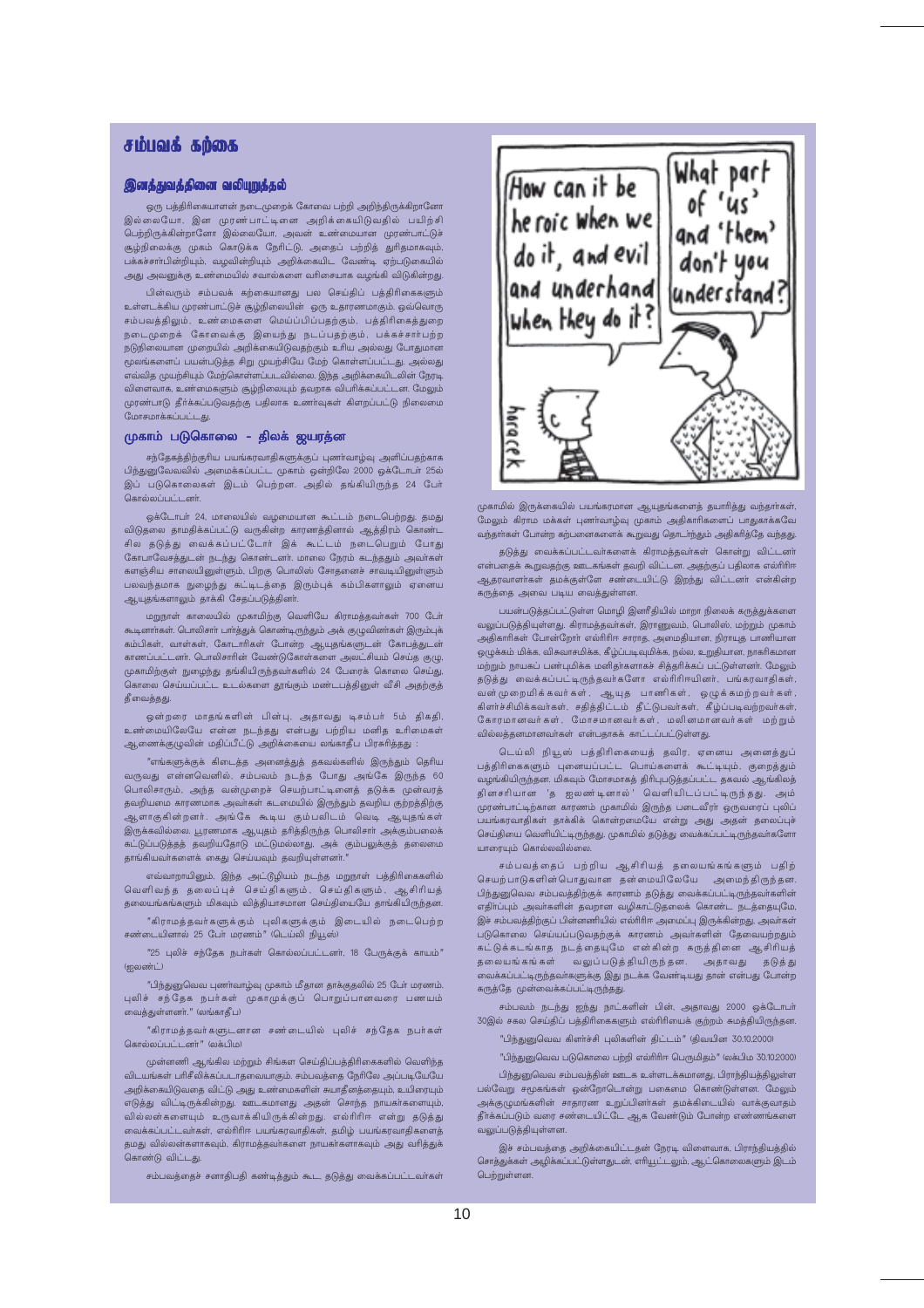# இலங்கையில் ஸ்திரமின்மை — முரண்பாட்டின் பின்புலம்

பி. சரவணமுத்து - நிறைவேற்றுப் பணிப்பாளா். மாற்றுக் கொள்கைகளுக்கான நிலையம்

அரச பாதுகாப்புப் படைகளுக்கும், முதன்மைத் தமிழ் கெரில்லாக் குழுவான தமிழீழ விடுதலைப் புலிகளுக்கும் இடையில் இலங்கையின் வட- கிழக்கில் .<br>1990 ஜுன் 11 இல் சண்டை உருவாகியமையானது மன அதிர்ச்சி வடு உருவாகுவதை கட்டுப்படுத்த முடியாத நாட்டு மக்களினதும். அரசினதும் நிலையையே கோடிட்டுக் காட்டுகின்றது. பிரிந்து செல்லுதலுக்கும், புரட்சிக்குமான அச்சுறுத்தல்களும் அதே போலவே வலிமை மிக்க பிராந்திய சக்தியான இந்தியாவின் புறநிலைத் தலையீடுகளும் இதிலே இருந்து வந்திருக்கின்றன. ு.<br>சிறுபான்மைத் தமிழாகளால், பெரும்பான்மைச் சிங்களவரின் ஆதிக்கம் கொண்ட ு<br>அரசிற்கு எதிராக 1983இல் பிரிவினை வாத யுத்தம் ஆரம்பிக்கப்படுவதற்கு முன்பும், ஆரம்பிக்கப்பட்ட பின்பும் இரு சமூகங்களுக்கும் உள்ளே உள்நிலைக் .<br>கிளாச்சிகள் ஏற்பட்டிருக்கின்றன. அத்துடன் ஆட்சியைக் கைப்பற்றுவதற்காக .<br>இரண்டு ஆயுதக் கிளாச்சிகள் சிங்களத் தேசியவாத மக்கள் விடுதலை --<br>முன்னணியினால் (ஜேவிபி) மேற்கொள்ளப்பட்டிருக்கின்றன. (1971, 1987 -9) இதற்கு மேலாக, தீவிரவாதத்தைக் கட்டுப்படுத்துவதற்கும், மேலும் ஏற்றுக் கொள்ளப்பட முடியாததற்கும், எட்டப்பட முடியாததற்கும் இடையில் மத்திய களத்தினை .<br>வரையறை செய்வதற்கு இந்திய இலங்கை ஒப்பந்தமும், இலங்கை அமைதிகாக்கும் படையின் அமர்த்துகையும் இடம் பெற்றிருக்கின்றன. .<br>எவ்வாறாயினும், இலங்கையினுள்ளே தேசிய கருத்தொருமைப்பாடு cui uiu oloimo)

சுதந்திர இலங்கையிலே சிங்களவாகளுக்கும், தமிழாகளுக்கும் இடையிலான பதற்றமானது, 1931ம் ஆண்டு இலங்கைக்கு சாவதேச வளாந்தோா் வாக்குரிமை ்வழங்கப்பட்ட போது ஏற்பட்டதை நாம் வரலாற்றில் பார்க்கக் கூடியதாக உள்ளது. பணித்துறையில் தமிழாகளுக்கு இருக்கின்ற ஒப்பீட்டளவிலான நன்மைகளைக் கொண்ட பதவிகள் (கல்வியின் தேர்ச்சிப் பேறுகள் மற்றும் காலனித்துவ கொள்கைகள் என்பவற்றினூடாக அடைந்தவை) பெரும்பான்மைச் சிங்கள ஆட்சியினால் ஈடு செய்ய முடியாத அளவிற்கு அழிக்கப்பட்டு விடும் என்பதே .<br>அவர்களுக்கு இருந்து வருகின்ற அச்சமாகும். பதிலுக்குச் சிங்களவாகள் தமது பெரும்பான்மை அந்தஸ்தினைப் பிரதிபலிப்பதற்காக வேண்டி இச் சமனிலையின்மைக்குப் பரிகாரம் காண ஆர்வம் கொண்டவா்களாக இருந்து வருவதுடன், தென் இந்தியாவுடன் தமிழா்களுக்கு உள்ள தொடா்புக்கு மாற்றமாக .<br>இலங்கையின் கலாச்சார மற்றும் சமயத் தனித்துவங்களுக்கு உரிமை கோருபவாகளாகவும் இருந்து வருகின்றனா்.

1948ல் இலங்கை சுதந்திரம் அடைவதற்கு முன்பாக, இன அடிப்படையில் தெரிவு செய்யப்படும் பாராளுமன்றத் தோதல் தொகுதிகளுக்கான தமிழாகளின் வேண்டுகோள் மூலமாக அவாகளின் அவாக்கள் வெளிப்படுத்தப்பட்டன. இது வழங்கப்படாவிட்டாலும் கூட, தோதலில் அதிகமான வாக்குகளைப் பெறுவோா் தெரிவு செய்யப்படுகின்ற வெஸ்ற் மினிஸ்ரா் பாணியிலான தோதல் முறையானது இன அடிப்படையில் துருவமயமாதலுக்கு இட்டுச் செல்லும் என்பதைச் சனத்தொகைப் பரம்பல் உறுதிப்படுத்தியது. அதாவது, பெரும்பான்மைச் சிங்களக் கட்சிகள் தெற்கிலே ஆதிக்கம் செலுத்தவும் அவா்களின் சிறுபான்மைத் தமிழ் எதிரிணையானது வடக்கிலே ஆதிக்கம் செலுத்தவும் நிலைமை ஏற்படும். மத்தியிலே தாம் ஓரங்கட்டப்பட்டு விடுவோம் என்கின்ற தமிழர்களின் அச்சமானது அரசாங்கத்திலே சிங்களவாகளே பெரும்பான்மை எனும் கட்டாய நிலை மூலம் உறுதிப்படுத்தப்பட்டது.

எவ்வாறாயினும், சுதந்திரத்திற்குப் பின்பு தமிழ் தலைவாகள் தாமே பாராளுமன்றச் செயன்முறைக்குத் தம்மை உட்படுத்திக் கொண்டார்கள். இந்த eya@enpostane@apa@pigp; gene eeegppostanaaeeday.gp<br>உபாயமானது சிறுபான்மையினரின் நலன்களைப் பாதுகாக்கும் நடவடிக்கைகளுக்காக அரசாங்கத்திற்கு ஆதரவு வழங்குவதையும் பங்களிப்ப<mark>ு</mark> .<br>நல்குவதையும் பாிமாறிக் கொண்டது. மேலும் அது பாராளுமன்ற சனநாயகம் பற்றிய சமூகங்களுக்கிடையிலான மேட்டுக் குடியினரின் கருத்தொருமிப்பின் ்வலிமையையும், நாட்டின் சுதந்திர இயக்கங்களின் அரசியலமைப்புவாத பண்பாண்மையின் வலிமையும் உறுதிப்படுத்தியது. ஆனால் அரசியல் இடமளிப்புகள் கோட்பாடுகளிலே எழுதப்பட்டிருந்தாலும், நடைமுறையிலே --<br>அவை அரசாங்கக் கொள்கைகளால் எடுத்துக் காட்டப்படவில்லை. பின்னடைவுகள் ஏற்பட்ட போதிலும், இக் கருத்தொருமிப்புக்கள் அவை இறுதியில் 1970களில் சீாகுலைந்து போகும் வரையிலும் நின்று நிலைத்தன என்று கான் குற வேண்டும்

அரசியல் இடமளிப்புக்களையும் பாராளுமன்றச் சனநாயகத்தையும் சமூகப<mark>்</mark> பதற்றங்களைக் கட்டுப்படுத்துவதற்கான ஒரு சட்டகமாக ஏற்றுக் கொண்டதை மேட்டிமைகட்கிடையிலான போட்டிகள் கீழ்றுத்தன. அவை இனக் குழுமங்களின் அபிலாஷைகளைப் பிரதிநிதித்துவம் செய்யும் அரசியலைக் கட்சி நலன்களுக்காகப் பயன்படுத்திக் கொண்டன. இனக்குழுமங்களின் நலன் பேணும் murpaw; nfhs;ifAld; njspthf milahsk; fhzg;gly; Njh;jy; வெற்றிக்கு இன்றியமையாதது என நோக்கப்பட ஆரம்பித்தது. இதன் விளைவாக அடையாளத்தின் பழமையானதும், பிரிக்கின்றதுமான அடிப்படையை அரசியல்<br>அடையாளத்தின் பழமையானதும், பிரிக்கின்றதுமான அடிப்படையை அரசியல் அதிகாரத்தின் இறுதியான மூலமாக அங்கீகாிக்கின்ற நிலைமை உருவானது. அத்துடன் அவற்றினை ஒரு நிலையான தேசிய அடையாளத்திற்குள் ஒன்றாக்க முடியாத மேட்டுக் குடியினரின் இசைவின் இயலாமையும் அதன் மூலம்

வெளிப்படுத்தப்பட்டது. 1956ம் ஆண்டின் தோதலின் முக்கியத்துவம் இங்கே ் படும் படுது.<br>காணப்படுகின்றது. இத தோதலிலே இலங்கை சுதந்திரக் கட்சியின் (எஸ்.எல்.எப்.பி) ஸ்தாபகரான எஸ்.டபிள்யூ.ஆர்.டி. பண்டாரநாயக்காவின் தலைமையிலான சிங்களக் குடிப் பொதுமைக் கட்சியின் மத்திய - இடதுசாரி முன்னணி தெற்கிலே வெற்றி பெற்றது. தமிழ் மக்கள் வாழும் வடக்கில் இத் தோதலில் சமஷ்டிக் கட்சி வெற்றி பெற்றது. இரு சமூகங்களுக்கும் இடையிலான அரசியலமைப்பு .<br>ரீதியிலான ஏற்பாடுகளை ஆதரிப்பது அதன் தலைப்புப் பெயரிலே cs;slq;fpapUf;fpd;wJ. Ml;rpapNy ,Uf;ifapNy> 1956y;> gz;lhuehaf;f சிங்கள மொழியை அரச கரும மொழியாக்கித் தனது தோ்தல் வாக்குறுதியை நிறைவேற்றியதன் மூலம் கல்வி மற்றும் தொழில் வாய்ப்புத் தொடா்பாகத் தமிழ் .<br>மக்களுக்கு இருந்த அச்ச நெருப்புக்கு எண ணெய் வார்த்தார். .<br>பண்டாரநாயக்காவை ஆட்சியில் ஏற்றி வைத்த சிங்கள பௌத்த கூட்டமைப்பு இன சௌஜன்யத்திற்குத் தீங்கு விளைவிக்கின்ற மேலதிக நிலைப்பாடுகளை எடுக்குமாறு அவரைப் பலவந்தப்படுத்திய போது, அவா்களைக் கட்டுப்படுத்தும் ஆற்றல் அவரிடம் இல்லாமற் போனமை அதிக பாதிப்புகளை ஏற்படுத்தியது. ,<br>இந்த மொழிக் கொள்கை தமிழ் மக்கள் மீது ஏற்படுத்திய தாக்கத்தினை .<br>சீராக்குவதற்காக அவாகளின் மொழியினைப் பயன்படுத்துவதற்கு விசேட ஏற்பாடுகளை வழங்க அவா் எடுத்த முயற்சிகள், மற்றும் சமஷ்டிக் கட்சித் தலைவா் செல்வநாயகத்துடனான ஒப்பந்தத்தின் பேரில் பிராந்திய சபைகளுக்கு .<br>அதிகாரத்தைப் பரவலாக்க அவா் எடுத்த முயற்சிகள் யாவுமே சிங்கள அரசியல் ஆதரவுக் குழுமங்களின் பேரின வாதத்தாலும் ஐக்கிய தேசியக் கட்சியின் ு;<br>சந்தாப்பவாத அரசியல் எதிாப்பினாலும் தடுக்கப்பட்டன. இதன் பின்விளைவாக, சுதந்திர இலங்கையிலே முதற் தடவையாக வன்முறை மிகு சிங்களத் - தமிழ் கலவரங்கள் 1956லும், 1958லும் வெடித்தன. 1983ன் படுகொலைகளினால் .<br>மாத்திரமே அவற்றின் தீவிரங்கள் அதிகரித்தன.

.<br>அடுத்து வந்த தசாப்தம் முழுவதுமே இதன் பின் விளைவாக ஏற்பட்ட ,<br>இன உறவுகளின் விரிசல்கள் பாராளுமன்றத்தின் நீடித்த கருத்தொருமிப்புக்களின் உள்ளுரம் காரணமாகக் குறைக்கப்பட்டன. பண்டாரநாயக்கவின் விதவை மனைவியான, திருமதி, சிறிமாவோ பண்டாரநாயக்கவின் முதலாவது அரசாங்கம் (1960-64) அரச கரும, மொழிக் கொள்கையைத் தீவிரமாக அமுல்படுத்தி, ்டு.<br>பண்டாரநாயக்க - செல்வநாயகம் ஒப்பந்தத்திலே கூறப்பட்டிருந்த அதிகாரப் பரவலாக்கல் முன்மொழிவுகளை மீள் அறிமுகப்படுத்துவோம் என்கின்ற தமது வாக்குறுதியை மீறிய போதிலும், தமிழ்த் தலைமைத்துவமானது தொடா்ந்தும் பாராளுமன்றத்தில் அங்கம் வகிக்கும் நடைமுறையைக் கைக் கொண்டு வந்தது. இவற்றினைப் பொறுத்த அளவிலே யுஎன்பி அளித்த ஒப்பந்தத்திலான .<br>வாக்குறுகிகளின் அடிப்படையிலே, சமஷ்டிக் கட்சியானது யுஎன்பி பெரும்பான்மையாக இருந்த 1956ம் ஆண்டின் தேசிய அரசாங்கத்தில் இணைந்து கொண்டது. தமிழ் மொழியைப் பயன்படுத்துவதற்கான சட்டவாக்கம் நிறைவேற்றப்பட்ட அதேவேளை, அதிகாரப் பரவலாக்கத்திற்கான சட்டவாக்கம் நிறைவேற்றப்படாமையினால் 1969ன் நடுப்பகுதியில் சமஷ்டிக் கட்சியானது .<br>அரசாங்கத்தில் இருந்து வெளியேறியது.

1970 கள் ஒரு முக்கியமான கால கட்டமாகும். அக் காலகட்டத்திலே தான் SLFPயும், UNPயும் பாராளுமன்றத்திலே அறுதிப் பெரும்பான்மையைப் பெற்றன. அவாகளின் சொந்த அரசியலமைப்புக்களைத் தயாரிப்பதற்கு இது ்வழிகோலியது. இந்த இரண்டு அரசியலமைப்புக்களுமே ஒற்றையாட்சி தொடாபான ஏற்பாடுகளைத் தம்மகத்தே கொண்டிருந்தன. சிங்களத்தை அரச கரும மொழி என்றும் பௌத்தத்தை பெரும்பான்மையானோரின் மதம் என்றும், முதன்மை ஸ்தானத்தை அம்மதமே பெறுகின்றது என்றும் கூறி நின்றன.

1978ல் உருவாக்கப்பட்ட  $\text{UNP}$ யின் அரசியலமைப்பு நிறைவேற்று அதிகாரமிக்க ஜனாதிபதி முறையை உருவாக்கியதன் மூலம் மையத்திலே அதிகாரத்தை இன்றும் உறுதியாக்கிக் கொண்டது.

 $\text{UNP}/\text{SLFP}$  யின் பூச்சியக் கூட்டுத் தொகை அதிகாரத் தொடா்பை ஊட்டி ்வளர்த்த இனப் பதற்றத்தின் பரிமாணங்கள் மற்றும் அரசியல் உடன்பாடுகளின் .<br>ஏமாற்றமிகு முயற்சிகள் என்பவற்றினால் அரசியல் சந்தாப்பவாதம் எழுகின்ற காரணத்தினாலே ஆயுதம் ஏந்திய இளைஞா் போராட்டம் இடம் பெற்றது. 1971இல் நடைபெற்ற முதலாவது ஜேவிபி கிளா்ச்சி ஒரு முக்கியமான நிகழ்வாகும். அதேபோலவே தமிழ் மக்கள் மத்தியிலிருந்து ஆயுதப் போராட்டக் குழுக்கள் .<br>உருவாகியமை, அரசியல் முன்னெடுப்புக்கள் மற்றும் தலைமைத்துவம் என்பன .<br>நிலைபெற்ற அரசியல் கட்சிகளிடமிருந்து நகாந்து போனதை நமக்குக் காட்டுகின்றது.  $SLFP$  அரசாங்கத்தினால் கொண்டு வரப்பட்ட (1070-77) பாராபட்சமிக்க அரசியற் கொள்கைகள் மற்றும் அவாகளைத் தொடா்ந்து வந்த  $UNP$  யின் (1977-88) பயங்கரவாத எதிர்ப்பு பிரச்சாரங்கள் போன்றன குறிப்பாக வடக்குக் கிழக்கில் இளைஞா போராட்டம் இலங்கை அரசுடனான முழு அளவிலான ஆயுத மோதலாக 1980களில் உருமாற்றம் பெற்றதை – .<br>உறுதிப்படுத்தின.

.<br>அரசியல் இடமளிப்புகள் தோல்வியடைந்தமையைத் தொடா்ந்து, தமிழ். .<br>அரசியல் பிரதிநிதித்துவம் 1976ல் இடம்பெற்ற தமிழா விடுதலைக் கூட்டணியின் வட்டுக் கோட்டைத் தீர்மானத்தில் பிரிந்து போவதே <u>இறு</u>தியான வழி என்ற தீாமானத்திற்கு வந்தது.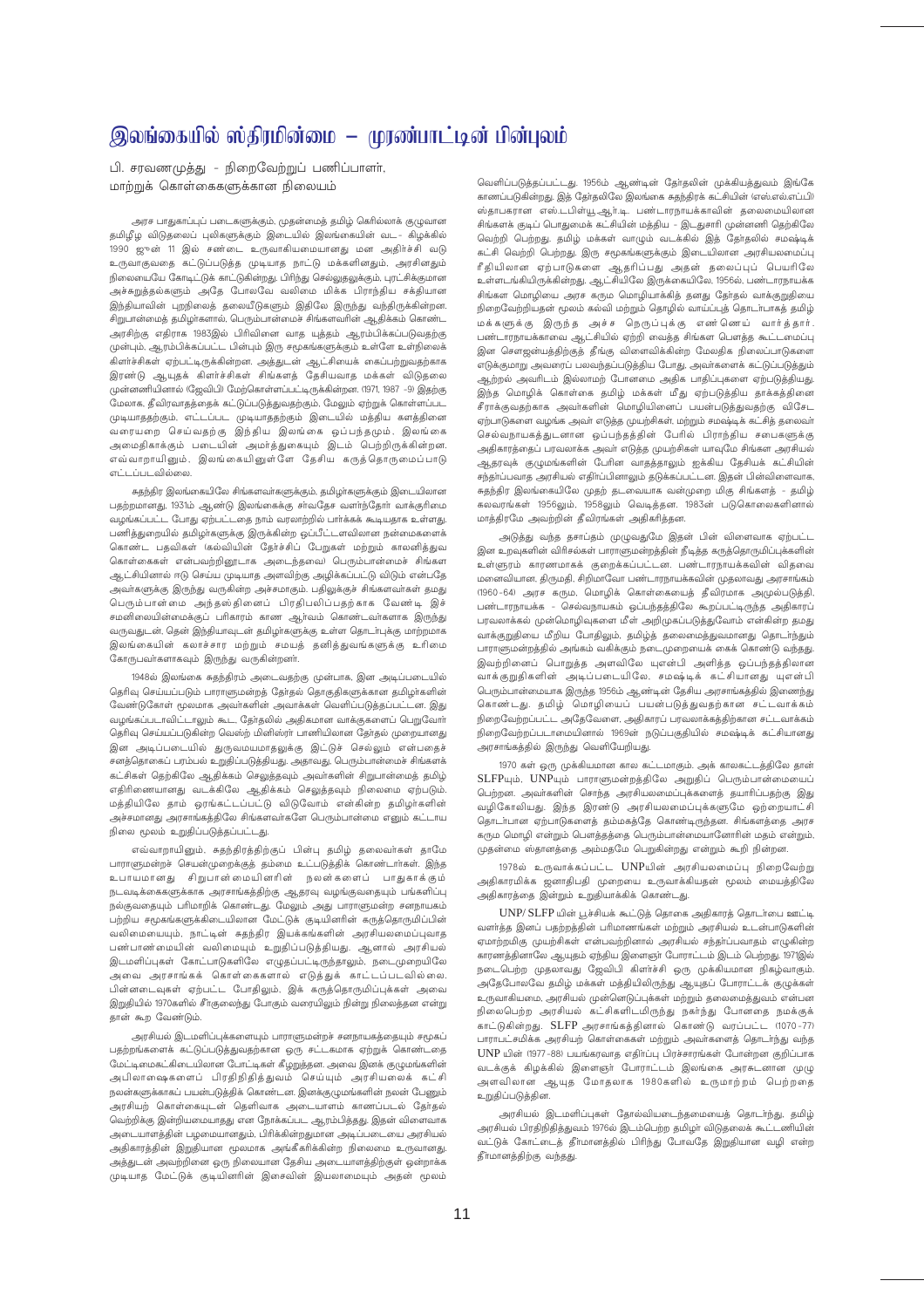# இணைக்கும் கட்டுக்கள் – எமது இனத்துவச் சட்டகம்

பத்திரிகையாளர்கள் என்கின்ற ரீதியில் நாம் ஒவ்வொரு நாளும் நெறிசார் தீர்மானங்களை எடுக்கின்றோம். ஆனால் முரண்பாட்டு நேரங்களிலே எமது ஒழுக்கக் கோவை வழங்குகின்ற பாதுகாப்பானது இன்றியமையாததாகும். ஏனெனில் சூழ்நிலையானது அவ்வாறான சந்தாப்பங்களில் தெளிவாக இருப்பதில்லை. மேலும் பல்வேறு பக்கங்களும் வழமையாகத் தமது சொந்தத் திட்டங்களை முன்னே நகாத்துவதிலேயே கடின ஆர்வம் கொண்டுள்ளன.

பத்திரிகையாளர்கள் சுயாதீனமாகப் பணியாற்ற வேண்டி இருப்பதுடன், .<br>தலைப்புச் செய்தி, நோகாணுகின்ற மக்கள், படிமங்களைத் தெரிவு செய்தல், மேற்கோள்கள் மற்றும் பயன்படுத்தும் மொழி முதற் கொண்டு நாம் எந்தச் செய்தியை உள்ளடக்குகின்றோம், ஏன் உள்ளடக்குகின்றோம் என்பவற்றின் அடிப்படைத் தீாமானங்கள் வரை தீாமானம் மேற்கொள்ள வேண்டியுள்ள<u>து</u>.

யாரின் நடைமுறையும், இலக்குகளும் தொழிலுக்கும், சமூகத்திற்கும் பாதிப்பு ஏற்படுத்துபவையாக இருக்கின்றதோ அவற்றினை ஒழுக்கக் கோவை, சிறந்த நடைமுறை மற்றும் சுய ஒழுங்குகளின் ஏனைய வழிகள் மூலம் வெளிப்படுத்துவது எமது பத்திரிகைத் துறைச் சகபாடிகளின் பணியாகும்.

## $\eta$ ண்பாட்டு நேரத்திலே அறிக்கையிடுவதற்கு பத்திரிகையாளர்களுக்கு ஏன் .<br>நிகாட்டுதல்கள் தேவைப்படுகின்றன.

- $\bigcirc$  ஏனெனில் நாம் தன்னாதிக்கத்துடன் பணியாற்றுகின்றோம்
- $\overline{\textbf{Q}}$  செய்தி நிறுவனத்திற்கு உள்ளேயும், வெளியேயும் அழுத்தத்தை அல்லது செல்வாக்கைத் தவிாத்துக் கொள்ள
- $\overline{\textbf{Q}}$  எனவே நாம் எமது பணியை செய்தியறையின் உள்ளேயும், சமூகத்தினுள்ளும் பாதுகாக்க முடியும்.
- $O$  நெறிசாா பிரச்சினைகளையும் இக்கட்டுகளையும் தீாக்க உதவுவதற்கு

வெளியில் உள்ள சக்திகள் பத்திரிகையாளா்கள் எவ்வாறு அவா்களின் பணியினைச் செய்ய வேண்டும் என்று சொல்வதைப் பத்திரிகையாளர்கள் பொதுவாக எதிாப்பாா்கள். இது எப்பொழுதும் இலகுவான ஒரு பணியல்ல.

பொதுவாகவே பாரிய அழுத்தமானது எமது சொந்த ஊடக நிறுவனத்தின் உள்ளேயிருந்து தான் வருகின்றது. அதாவது பத்திரிகையாளா்கள் அவா்களின் தொழில் சாா் நடத்தைக் கோவைக்கு



மாற்றமாக அறிவுறுத்தப்படலாம். அல்லது அவா்களின் பணியானது அவர்களின் இறைமையைப் பாதிக்கும் வகையில் மோசமான திருத்தியமைத்தலுக்கு உட்படலாம் என்பதே இதன் அா்த்தமாகும்.

சிறந்த வழிகாட்டுதல்கள் எதைச் செய்ய வேண்டும் எதைச் செய்யக் கூடாது என்பவைகளடங்கிய பட்டியல் அல்ல. அவை நெறிசார் விடயங்களுக்கு ஊடே சிந்திப்பதற்கான ஒரு சட்டகமாகும். இதனால் பத்திரிகையாளர்கள் அவர்கள் எதிர்நோக்குகின்ற முரண்பாடுகளை நம்பிக்கையுடன் அணுக முடியும்.

செய்தி விடயத்தினைத் தவறாகப் பயன்படுத்துதல் அல்லது திருத்தியமைத்தலின் போது சேர்க்கப்படும் திரிபுபடுத்தல்கள் போன்றவற்றுக்கு சவால் விடுப்பதற்கான ஒரு அடிப்படையைப் பத்திரிகையாளா்களுக்கு வழி காட்டுதல்கள் வழங்குகின்றன. அத்துடன் ஏனைய பத்திரிகையாளர்களின் பணியினை வழிகாட்டுபவாகளுக்கும் இது உகவகின்றது.

,<br>இறுதியாக, வழிகாட்டுதல்கள் பொதுமக்களுக்கு எவ்வாறு பத்திரிகையாளா்கள் அவா்களது பணியினை அணுக வேண்டும் என்பது பற்றிய அறிவினை வழங்குகிறது. மேலும் பத்திரிகையாளர்கள் பொதுமக்கள் மத்தியில் தமது தீர்மானங்களைப் பாதுகாக்கவும் உதவுகின்றது.

# uத்திரிகையாளர்களின் நடத்தை பற்றிய கோட்பாடுகளின் IFJ பிரகடனம்

இச் சாவதேச பிரகடனமானது சம்பவங்களை விபரிப்பதற்காக செய்தி மற்றும் தகவலைச் சேகரிப்பதிலும், ஒலிபரப்புவதிலும், பரப்புவதிலும், கருத்துக் கூறுவதிலும் ஈடுபட்டுள்ள ்பத்திரிகையாளாகளுக்கான தொழில் சார் நடத்தை நியமம் என அறிவிக்கப்படுகின்றது.

- 1. பத்திரிகையாளரின் முதலாவது கடமை உண்மைக்கு மதிப்பளித்தலும், உண்மைக்கான பொது மக்களின் உரிமைக்கு மதிப்பளித்தலும் ஆகும்.
- 2. இக் கடமையை மேற் கொள்ளும். அனைத்துச் சந்தாப்பங்களிலும் பத்திரிகையாளாகள் செய்திகளை நோமையாகச் சேகரிப்பது மற்றும் பிரசுரிப்பது மற்றும் நியாயமான கருத்து மற்றும் விமாசனத்திற்கான உரிமை என்பவற்றில் சுதந்திரத்தின் கோட்பாடுகளைப் பாதுகாப்பா்.
- 3. பத்திரிகையாளர் தனக்கு மூலம் தெரிந்த உண்மைகளின் அடிப்படையிலே அறிக்கையிடுவார். பத்திரிகையாளர் தேவையான தகவலை மறைக்க மாட்டாா் அல்லது ஆவணங்களை மாற்றி  $G$ மாசடி செய்ய மாட்டார்.
- 4. பத்திரிகையாளா் செய்தி, புகைப்படங்கள் மற்றும் ஆவணங்கள் போன்றவற்றைப் பெற்றுக் கொள்ள நியாயமான முறைகளை மட்டுமே பயன்படுத்துவாா்.
- 5. ஏதாவது பிரசுரிக்கப்பட்ட தகவல் பாதிப்பு ஏற்படுத்தும் அளவிற்கு வழுவானது எனக் கண்டறியப்படுமிடத்து பத்திரிகையாளா் அதைத் திருத்துவதற்குத் தன்னால் இயன்றதைச் செய்வாா்.
- 6. இரகசியமாகப் பெறப்பட்ட தகவல் மூலம் தொடாபாகப் பத்திரிகையாளா் தொழில் சாா் இரகசியத்தைப் பேணுவாா்.
- 7. ஊடகத்தினால் மேம்படுத்தப்படுகின்ற பாகுபாட்டின் அபாயத்தினைப் பத்திரிகையாளாகள் தெரிந்து கொண்டு, இனம், பால், பால்நிலை சாா்ந்த நிலைப்பாடு, மொழி, சமயம், அரசியல் மற்றும் ஏனைய கருத்துக்கள் மற்றும் தேசிய அல்லது சமூக மூலங்கள் என்பவற்றின் அடிப்படையில் அவ்வாறான ு<br>பாகுபாட்டினை மேற்கொள்வதை வசதிப்படுத்துவதனைத் .<br>தவிாப்பதற்குத் தன்னாலியன்றதைச் செய்ய வேண்டும்.
- 8. பின்வருவனவற்றைப் பத்திரிகையாளா்கள் பாரிய தொழில் சாா் குற்றங்களாகக் கருதுவாாகள் : எழுத்துத் திருட்டு, கெடுநோக்கான திரிபுபடுத்தல்கள், அவதூறு, பழிதூற்றுரை, எழுத்து மூலமான குற்றத் தாக்குதல், கண்டு பிடிக்கப்படாத குற்றச்சாட்டுக்கள், பிரசுரிப்பதற்காக அல்லது பிரசுரிக்காமல் மறைப்பதற்காக எவ் வடிவத்திலும் பெறப்படும் இலஞ்சம்.
- 9. பத்திரிகையாளா் எனும் பெயருக்குத் தகுதியானவா்கள் மேலே குறிப்பிடப்பட்ட கோட்பாடுகளை விசுவாசமாக அனுசரித்து .<br>நடப்பது தமது கடமை எனக் கருதுவா. ஒவ்வொரு நாட்டினதும் பொதுவான நீதியினுள் பத்திரிகையாளா் தொழில் சாா் விடயங்களில் சக பாடிகளின் நியாயாதிக்கத்தை மட்டுமே அங்கீகரிப்பா. இதிலே அரசாங்கங்களினது, அல்லது ஏனையவாகளது சகல விதமான இடையீடுகளும் தவிாக்கப்படும்.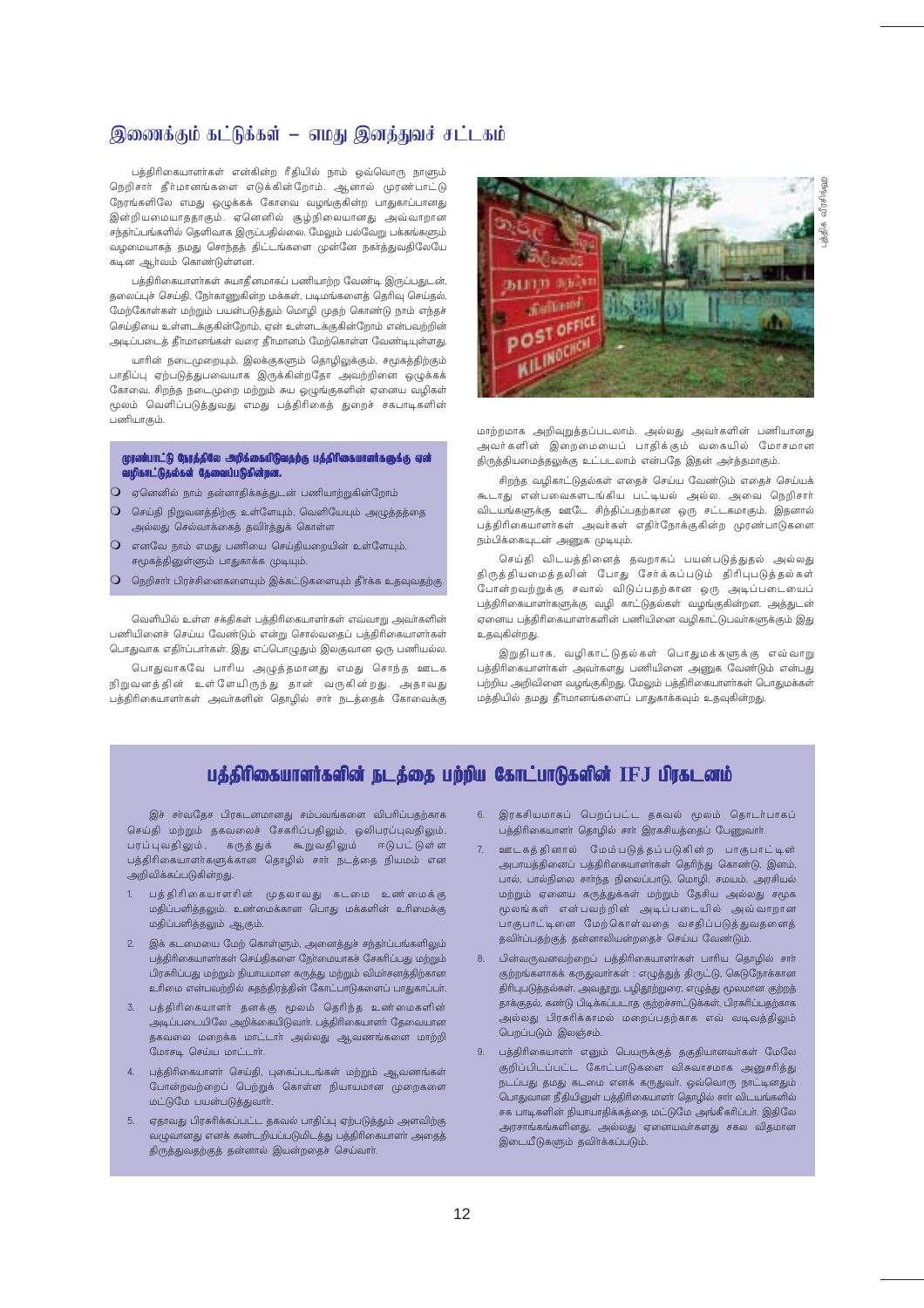# வழவின்மை, வதந்திகள் மற்றும் உண்மை சொல்லிகள்

.<br>ஊடகமானது பொது மக்களுக்கு நோமையான, வழுவற்ற மற்றும் நம்பக் .<br>கூடிய அறிக்கையிடலை, வேண்டுமென்றே தகவல்களைத் திரிபுபடுத்தாத, மூடி மறைக்காத அறிக்கையிடலை வழங்குவதற்கான நெறி சார்ந்த, அறம் சார்ந்த, தொழில் சாாந்த கடப்பாட்டினைக் கொண்டுள்ளது. மக்கள் செய்தி ஊடகத்தை நம்பக் கூடியதாக இருப்பதும், அவர்கள் வாசிப்பதும் பார்ப்பதும் உண்மையானவை, நியாயமானவை, சமனிலையானவை என உணர்வதும் .<br>பத்திரிகைத் துறைக்கும், சனநாயகத்தின் உரிய செயற்பாட்டிற்கும் முக்கியமானதாகும்.

முரண்பாடுகள் பற்றி அறிக்கையிடுகின்ற பத்திரிகையாளர்கள் தெளிவாகவே எதிாநோக்குகின்ற பிரதான பிரச்சினை தான், உண்மைகள் அடிக்கடி சூழ்ச்சித் திறத்துடன் பயன்படுத்தப்படும் வேளையில் அல்லது தணிக்கை செய்யப்படும் .<br>வேளையில், மேலும் பல்வேறு உண்மைகள் பணத்துக்காகப் போட்டி போடும் வேளையில் எவ்வாறு வமுவின்மையை நிச்சயப்படுக்குவகு என்பது. வமுவான .<br>செய்திகளுக்கு மிகவும் பிரதான காரணமாய் இருப்பது நம்பிக்கையற்ற மூலங்கள் என்பதை ஆய்வு காட்டுகின்றது. இதிலே மிக மோசமான .<br>சுற்றமிழைப்பவைகளாக அரச நிறுவனங்கள் காணப்படுகின்றன.

மொழித்தடை, மற்றும் ஏனைய மொழிக் குழுக்களிடமிருந்து வழுவற்ற தகவல்களைப் பெற்றுக் கொள்வதில் உள்ள சிரமம் போன்றன வழுவின்றி அறிக்கையிடுவதற்கு உள்ள மற்றொரு தடை எனச் சுட்டிக் காட்டப்பட்டுள்ளது.

ஆனால் இலங்கை பத்திரிகை முறைப்பாடுகள் ஆணைக் குழுவின் அறிக்கையின் படி, அவர்களுக்குக் கிடைத்துள்ள முறைப்பாடுகளில் அதிகமானவை மெய் நிகழ்ச்சி சார்ந்த வழுக்கள் தொடாபானவையாகும்.

பின்வரும் சம்பவக் கற்கையானது பூரணமற்ற அறிக்கையிடலுக்கான உதாரணமாகும், இதிலே மெய் நிகழ்ச்சி சாா்ந்த வழுக்கள் இருப்பதனால் இது .<br>உண்மையான சம்பவம் பற்றிய பிழையான ஒரு அபிப்பிராயத்தை ஏற்படுத்துகின்றது.

பின்புலமான செய்தி அறிக்கைகள் முக்கியமானவையாக இருக்கும் அதேவேளை, செய்தி அறிக்கை என்பது ஒரு கருத்தினை மேம்படுத்த நாடுகின்ற ஆசிரியா தலையங்கமோ, கருத்தோ, அல்லது ஆய்வுக் கட்டுரையோ அல்ல ்<br>என்பதையிட்டுப் பத்திரிகையாளர்கள் தெளிவாக இருக்க வேண்டும்.

செய்தி அறிக்கைகள் அனைத்துப் பக்கங்களையும் பற்றி அறிக்கையிட முயற்சிக்க வேண்டும். ஒரு சம்பவத்தில் சிலதை விட்டு விடுவதோ அல்லது<br>புரிவதோ அல்லது அதற்குச் சிலதைச் சேர்ப்பதோ தவறான திரிபு படுத்தலாகும். ஒரு பத்திரிகையாளர் செய்தியினைத் திரிபு படுத்தும் போது, விசேடமாக முரண்பாடு தொடர்பாக, நம்பிக்கை கீழறுக்கப்படுவதுடன் உயிர்களுக்கும் ஆபத்து  $\pi$ ற்படலாம்

ஒரு அறிக்கையினைத் தவறு எனக் காணும் போது, பொது மக்களுடனான நம்பிக்கையைப் பேணுவதற்காக தவறினையும், சூழ்நிலையையும் விளக்குகின்ற ஓரு திருத்தம் வெளியிடப்பட வேண்டும். ஐக்கிய நாடுகள் அதன் 1976ம் ஆண்டின் பொதுச் சபைத் தீர்மானமான, சிவில் மற்றும் அரசியல் chpikfSf;fhd rh;tNjr xg;ge;jj;jpd; 20k; cWg;Giuapd; fPNo 'வெறுப்பான உரை' என்பதனைப் பின்வருமாறு வரையறை செய்கின்றது.

"1' யுத்தத்திற்கான எந்தப் பிரச்சாரமும் சட்டத்தினால் தடை செய்யப்படலாம். 2. பாகுபாட்டினையும், பகைமையையும் அல்லது வன்முறையினையும் தூண்டுகின்ற தேசிய, இன அல்லது சமய வெறுப்பின் எந்தப் பரிந்து பேசுதலும் சட்டத்தினால் தடை செய்யப்படலாம்.'

பக்கிரிகையாளர்கள் கவனயீனமான அல்லது மலினமான அறிக்கையிடல் மூலம் இன வன்முறையினைத் தூண்டுவதற்காகத் தாம் பயன்படுத்தப்படுவதற்கு

# வமவின்மை பரிசீலனைப் பட்டியல்

- $O$  நேரடியாகப் பெறப்படுகின்ற மூலம், பிறர்வழியாகப் பெறப்படுகின்ற மூலம் என்பவற்றிற்கிடையில் விக்கியாசப்படுக்கு
- $\Omega$  எப்பொழுதும் நற்பெயா் மிக்க மூலங்களையே பயன்படுத்தவும், சாத்தியப்படும் பொழுதெல்லாம் நேரடியான தகவல்களைப் .<br>பயன்படுக்கவம்.
- $\mathsf O$  ஒரு பரந்த மூலங்களின் வலைப் பின்னலை எப்பொழுதும் பேணி வரவும், குறிப்பாக ஏனயை இன மொழிக் குழுமங்களின் விடயங்கள் அல்லது நிகழ்வுகள் பற்றி திறன் மிகுமுறையில் நேரடியான தகவல்களைத் தர அவாகள் அழைக்கப்படலாம்.
- $\overline{Q}$  குற்றச் செயல்களைப் பற்றி அறிக்கையிடும் போது சந்தேக நபா்களின் பக்கத்தினையும் எடுக்க முயற்சிக்கவும்.
- $\mathsf O$  மக்களின் பெயாகளும், இடங்களின் பெயாகளும் மிகச் சரியாக எடுத்துக் காட்டப்பட்டுள்ளதா என்பதை நிச்சயப்படுத்தவும்.
- $\mathsf O$  ஏகாவது தவறுகள் விட்டிருந்தால் அகைத் திருத்துவதற்கு நடவடிக்கை எடுக்கவும்.
- $\mathsf O$  சரியென மெய்ப்பிப்பது கடினமாயிருக்கும் போது, இறப்புக்களின்  $\sigma$ எண்ணிக்கையைக் கொடுப்பதைத் தவிாக்கவும்.

#### அனுமதிக்கக் கூடாது என்பதைப் பொதுவாக ஏற்றுக் கொள்கின்றனா

அரசியல்வாதிகள் சமூகத்தின் குறிப்பிட்ட பிரிவுகளையோ அல்லது குழுக்களையோ முரண்பாட்டினைச் சாத்தியமாக்கும் வகையில் வார்த்தைகளால் தாக்கும் போது, அது ஒரு இக்கட்டான சூழ் நிலையினை ஏற்படுத்துகின்றது.

பத்திரிகையாளாகள் தமது பணியில் கூருணாவு மிக்கவாகளாகவும், கவனம் உடையவாகளாகவும் இருக்க வேண்டும். ஆனால் தமது முன்னுரிமையானது அறிக்கையிடுவதற்கே, அதாவது : சமூகத்திற்கு ஒரு உண்மை சொல்லிய<mark>ா</mark>க இருப்பதே என்பதை அவர்கள் ஏற்றுக் கொள்கின்றனர். சுய தணிக்கையினைக் .<br>கடைப்பிடித்துக் கொண்டு அறிக்கையிடாமல் இருப்பதானது வதந்தி வளமாகப் பெருக அனுமதிக்கின்றது. இது ஒரு பத்திரிகையாளர் சூழமைவுடனும் ்பின்புலத்துடனும் வழுவின்றி அறிக்கையிடுவதை விட எப்பொழுதுமே அதிகம் ஆபத்தானதாகும்.

தொழிற் கடப்பாட்டிற்கும் அரசியற் கடப்பாட்டிற்கும் இடையிலான பதற்றமே இலங்கைப் பத்திரிகையாளாகள் மத்தியில் காணப்படுகின்ற உயிரோட்டமான கலந்துரையாடல்களில் ஒன்றாக இருந்தது. மேலதிகமான பதற்றத்தைத் தூண்டக் கூடிய விடயங்களை எவ்வாறு அறிக்கையிடுவது அல்லது அவற்றினை அறிக்கையிட வேண்டுமா என்பது பற்றியும் பல்வகைமை மிகு கருத்துக்கள<mark>்</mark> காணப்பட்டன. சௌஜன்யத்தைப் பாதுகாப்பதற்கே முன்னுரிமை வழங்கப்பட வேண்டும் எனச் சிலர் ஆலோசனை வழங்கினார்கள். அதேவேளை, அறிக்கையிடுவதற்கான மிக முக்கியமான பொறுப்பு இருக்கின்றது என  $\sigma$ னையவாகள் உணர்ந்தார்கள்.

தீர்மானமானது அறிக்கையிடுவதா அல்லது இல்லையா என்பதாக இருக்கவில்லை. மாறாக எவ்வாறு அறிக்கையிடுவது என்பதாக இருந்தது எனப்  $L$ லா வாகிடுகின்றனா்

# **விடயங்களைத் தவறவிடல் / தவறான தகவல்களின் பாதிப்பினைக் கவனத்திற் கொள்ளுதல்**

2004 ஜுன் மாதத்திலே, இரண்டு சிங்களச் செய்திப் பத்திரிகைகள், தொப்பிகல காடுகளிலே பிரபாகரனின் பிரிவினருக்கும், கருணா பிரிவினருக்கும் இடையில் நடைபெற்ற மோதலில் 75 போராளிகள் இறந்து விட்டதாகவும், 100ற்கும் மேற்பட்டோா் காயமடைந்திருப்பதாகவும் மாறுபடுகின்ற தரத்திலான .<br>போலிப் பரபரப்பு மிகு செய்திகளை வெளியிட்டன.

தலைப்புச் செய்திகளில் உள்ளடங்கியவை

"கடந்த 3 நாட்களில் பிரபாகரனின் 80 போராளிகளும் கருணாவின் போராளிகளும் இறந்துள்ளனர். உக்கிரமான சண்டை கடந்த மாலை வரை தொடாந்தது"

"தொப்பிகலையைக் கைப்பற்றுவதற்காகப் பிரபா தரப்பிற்கும் கருணா தரப்பிற்கும் இடையில் கடும் சண்டை. அருள் ராஜாவின் முகாம் அழிக்கப்பட்டது. 75 பேர் சாவு, காயப்பட்டோர் 100 பேர்."

.<br>"தொப்பிகலையில் கருணாவின் உறுப்பினர்களுக்கும் பிரபாகரனின் உறுப்பினாகளுக்கும் இடையில் சண்டை உக்கிரமடைகின்றது. இரண்டு பக்கமும் சுமார் 100 பேர் இறப்பு."

ஒலிபரப்பப்பட்ட செய்தி ஒன்றும் 100ற்கும் மேற்பட்டோர் கொல்லப்பட்டதாக அறிவித்தது

எவ்வாறாயினும் மறுநாள் ஏனைய சிங்களப் பத்திரிகைகள் ஒன்றில் சிறிய செய்திகளை வெளியிட்டிருந்தன. அல்லது கொழும்பில் அமைந்துள்ள தமிழ் பத்திரிகைகள் போல் எந்தச் செய்தியையும் வெளியிடவேயில்லை. ஒரு மோதல் ,<br>இடம் பெற்றதாக இலங்கை இராணுவத் தளபதியோ அல்லது கிழக்கு இராணுவத் தளபதியோ அறிவிக்கவில்லை. மேலும் எல்ரிரிஈயின் செய்தி இணையத் தளமொன்று இச் செய்தி அரசாங்கத்தால் உருவாக்கப்பட்டது என்று கூறியது. ,<br>இறுதியில், ஒரு குண்டு வெடிப்பின் காரணமாக எட்டு எல்ரிரிஈ உறுப்பினா்கள் மட்டுமே கொல்லப்பட்டதாக இராணுவ அதிகாரிகள் அறிவித்த போது, உண்மை வெளிப்படையானது. அதாவது, வெளியிடப்பட்ட செய்திகள் செய்திப் பத்திரிகைகளினால் சிங்கள வாசகாகளுக்கென்றே புனையப்பட்டவை என்பது கெளிவானது.

அறிக்கைகளில் எந்த மூலமும் குறிப்பிடப்பட்டிருக்கவில்லை. எந்த .<br>ஊடகமும் தமது அறிக்கைகளைத் திருத்தவில்லை. இதில் உண்மையை வழங்குவதற்கான ஊடகத்தின் பொறுப்பு மட்டுமல்லாது, உண்மைகள் .<br>கூறப்படுவதற்கான பிரசைகளின் உரிமையும் விட்டுக் கொடுக்கப்பட்டிருக்கின்றது. இவ்வாறான பத்திரிகைத் துறை நடைமுறைகள் வாசகர்களைக் குழப்புகின்றன, ஊடகத்திற்கும் பொது மக்களுக்கும் .<br>இடையிலான நம்பிக்கையை அழிக்கின்றன, மேலும் எதிாகால அறிக்கைகளின் நம்பத்தக்க நிலை பற்றி அவா்களை வினா எழுப்பவும் செய்கின்றன.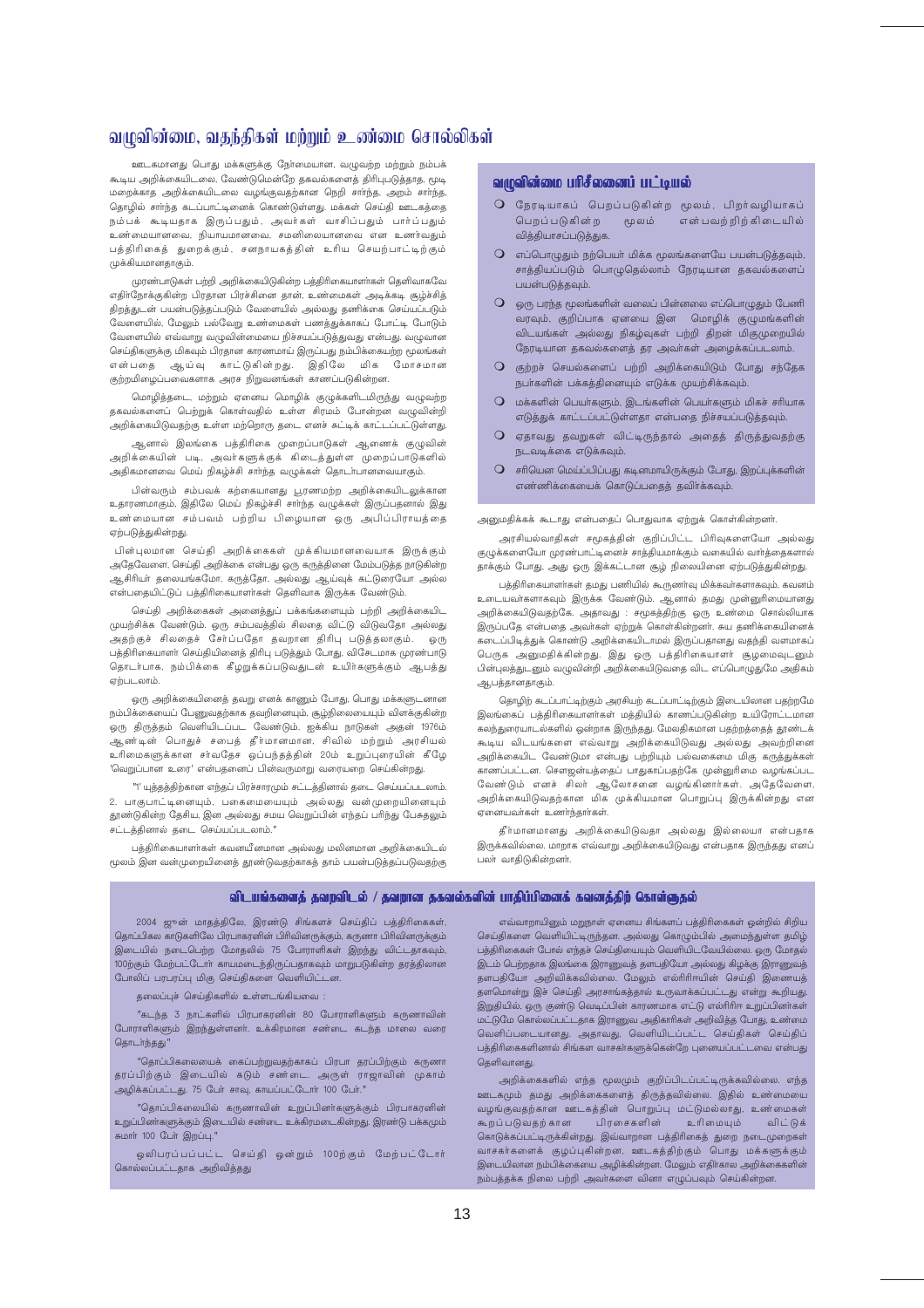# $\bm{f}$ கண்களிற்கு தெரிவதற்கு மேலதிகமாக சில விடயங்கள்

சில உதாரணங்கள் மூலம் கலந்துரையாடப்பட்டுள்ளதாவது, வன்முறை .<br>அல்லது உண்மையான மோதல்கள் இரு தரப்பின் இனப்பிரிவுகளுடன் எவ்வித தொடா்புகளும் இல்லாத ஆனாலும் பொருளாதார விடயங்கள் அவற்றுக்கு காரணமாகும் என்பதாகும்.

இனப்பிரிவு தன்மைக்கு சம்பவங்களை கணக்கிடுதல் மூலம் பயங்கர விளைவுகள் ஏற்படக்கூடும். சூழல் மற்றும் பின்புலம் ஊடகவியலாளா்கள் மூலம் வெளிப்படுத்த வேண்டியது அதன் காரணத்தினாலே. இவை சமூகத்தினருக்கு தெரியாதவாகளுக்கு அரசியல் போலி சித்திரங்களுக்கு இலகுவாக அகப்படும்.

# சிறந்த நடைமுறை வினாக்கள்

- ஒரு அரசியற் தலைவா் ஒரு சாதியினை அல்லது இனக் குழுமத்தை .<br>வழமையாகத் தாக்கிப் பேசுபவராக இருந்தால், அந்தப் பேச்சுக்கள் செய்கிகளாகுமா?
- அவ்வாறான பேச்சு அறிக்கையிடப்பட்டால், அப் பேச்சிலே —<br>அடங்கியுள்ள குற்றச்சாட்டுக்கள் பரிசீலனைக்கு உட்படுத்தப்-படுகின்றனவா? மற்றும் தாக்குதலுக்கு உள்ளாகும் மக்கள் அதை மறுப்பதற்கும், எதிர்த்துரைப்பதற்கும் வாய்ப்பு வழங்கப்படுகின்றதா?
- 3. உங்களது பக்கிரிகை இன முரண்பாடு பற்றிய அறிக்கைகளை .<br>வெளியிடாமல் தடுத்து வைக்கின்றதா? அதிலே உண்மைகளும் சூழமைவும் வழங்கப்பட்டு அரசியல் நலன்களுக்காக இனத்துவம் என்கின்ற காய்களை நகர்த்துபவர்களை கேள்வி கேட்டால் அதனால் சிறப்பாக இதை அறிக்கையிட முடியுமா?
- 4. குற்றம் தொடா்பாகக் குற்றம் சுமத்தப்படுகின்ற மதமோ அல்லது இனமோ எப்பொழுதும் குறிப்பிடப்படுகின்றதா? அல்லது .<br>குறிப்பிடப்பட்ட இன அல்லது சமயக் குழுமங்களைச் சோந்தவாகள் மட்டுமா குறிப்பிடப்படுகின்றார்கள். குற்றச் செயல்கள் தொடர்பாக அறிக்கையிடும் போது உமது பத்திரிகை நிறுவனம் ஏனையவற்றினை ்விட ஒரு இனக் குழுமத்தை அதிகமாகப் பெயரிடும் பழக்கத்தினைக் கொண்டுள்ளதா?
- ஒரு செய்தி அதிக பரபரப்பானதாகவும் அதிகம் வாசிக்கப்படுவதாகவும் ,<br>இருக்க வேண்டும் என்பதற்காக யதாாத்தமானது முரண்பாடு அல்லது வன்முறை குறைவானதாக இருந்த போதிலும் நீங்கள் எப்பொழுதாவது ஒரு இன அல்லது சிறுபான்மைக் குழுமத்தை இன்னொன்றிற்கு எதிராக .<br>உங்களது செய்திகளில் தூண்டி விடச் சதி செய்கின்றீாகளா?
- ஒரு செய்தி அறிக்கை தவறானது என்று ஆகும் போது, அதைத் .<br>திருத்த உமது நிறுவனம் என்ன நடவடிக்கைகளை எடுக்கின்றது? ,<br>திருத்தங்களை வெளியிடுவதில் உங்களது நிறுவனத்திற்கு ஒரு கொள்கை இருக்கின்றதா?
- 7. உங்களது செய்தி அறையில் பத்திரிகையாளர்களுக்கு மத்தியில் .<br>எவ்வாறு நீங்கள் இவ்வாறான இனத்துவ விடயங்களின் .<br>சுலந்துரையாடலை ஆர்வப்படுத்தலாம்.

## சமநிலையான பரிசீலனைப் பட்டியல்

- $\mathsf O$  ஒரு பக்கத்திற்கான களிப்பாரவாரத் தலைவராக வருவதைத் தவிா்க்கவும்
- $Q$  பல்வேறு கருத்துக்களையும் நிலைநாட்டி, அவை மரியாதையாகவும் வழுவின்றியும் வெளிப்படுத்தப்படுகின்றன என்பதை உறுதிப்படுத்துக
- $\mathsf O$  இந்தக் கருத்துக்கள் நிலவுகின்ற சூழமைவினை மனதிற் கொள்க. .<br>சில கருத்துக்கள் கூடிய பெரும்பான்மையினரிடம் நிலவுகின்றதா?
- $\bigcirc$  ஏனைய மக்களின் கருத்துக்களைப் பொழிப்புரை செய்வதை விட்டு, சாத்தியமான பொழுது அவற்றை நேரடியாக மேற்கோள்  $F$
- $Q$  செய்தியானது எழுதப்படும் போதே, அது இன, சமய, சாதிக் கூருணாவுகளைப் பாதிக்குமா அல்லது மோசமாக்குமா என்பதை நீங்களே கேட்டுக் கொள்ளுங்கள்
- $\overline{Q}$  ஒரு தவறான சமநிலையை உருவாக்குவதையிட்டுக் கவனமாக இருக்கவும் - சமநிலை என்பது சகல தரப்பிற்கும் சமமான சிறப்பு என்பதாக அாத்தப்படாது
- நீங்கள் உங்களுடைய இனக் குழுமத்திற்கு மட்டுமன்றி முழுச் சமூகத்திற்குமே அறிக்கையிடுகின்றீர்கள் என்பதை நினைவில் வைத்திருக்கவும்

# $\boldsymbol{\mathrm{a}}$ infrå $\boldsymbol{\mathrm{a}}$ asagana; aalonunas, Gafiai, G $\boldsymbol{\mathrm{s}}$ ujas $\boldsymbol{\mathrm{a}}$

# சம்பவக் கற்கை

எவ்வாறு ஓரவஞ்சனையும் பக்கச்சாா்பும் உண்மைகளுக்கு .<br>நஞ்சூட்டுகின்றன என்பதைப் பின்வரும் சம்பவக் கற்கை விளக்குகின்றது. வெளியீடு ஏனைய அனைத்திற்கும் மேலாக, இன விவகாரத்தை எழுப்பியது. இதன் மூலம் சமூகங்களுக்கு இடையில் பிளவும், குறை கூறலும் உருவாக்கப்பட்டது. உண்மைகளைச் சமனிலையாகப் பிரதிநிதித்துவப்படுத்த சூழமைவினையும் பின் .<br>புலத்தினையும் பயன்படுத்தாமல் விட்டதனாலேயே இந்த நிலைமை ஏற்பட்டது. இதன் இறுதி விளைவாக, நிலைமையை மேலும் மோசமாக்கக் கூடியதான வன்முறை அதிகரிப்பும் தேவையற்ற தளம்பல் சூழ்நிலையுமே ஏற்பட்டன

கந்தப்பளையில் இனக் கலவரம் நடைபெற்ற போது பொலிசாா் சுட்டதினால் இரண்டு தமிழ் ஊழியாகள் இறந்த போது, சிங்களச் செய்திப் பத்திரிகையில் வெளிவந்த பிரதான செய்தி இவ்வாறான தலைப்பைத் தாங்கியிருந்தது : "வெடி கா நசிதி" - "தம்மைச் சுடச் செய்ததன் மூலம் கொல்லப்பட்டனா்" உக்கிரம் அடைந்த மோதலினால் .<br>எண்பது கடைகள் சூறையாடப்பட்டன, கந்தப்பளை நகரக் கடைகள் மூன்று நாட்கள் மூடப்பட்டிருந்தன. தமிழர்களுக்கும் .<br>சிங்களவாகளுக்குமான உறவு மோசமடைந்தது (தமிழா்கள் பெரும்பான்மையாக வாழும் நகரத்தில்)

"வெடி கா நசிதி" - தம்மைச் சுடச் செய்ததன் மூலம் கொல்லப்பட்டனா<sup>,</sup>" எனும் சொற்றொடரினை வாசிக்கும் போது, சுடுவதற்கு அவா்கள் தூண்டியது போன்ற அா்த்தம் தொனிக்கின்றது. பதிலாக அச் சொற்றொடரினை இவ்வாறு அமைத்திருந்தால், "வெடி வதீ நசிதி" - "சுடப்பட்டதனால் கொல்லப்பட்டனா்", அதன் அாத்தமும் அனுமானமும் மிகவும் வித்தியாசமாக இருந்திருக்கும்.

கொலையைப் பற்றி உரிய முறையில் விசாரணை செய்ததன் பின், ஆசிரியா் முன் பக்கத் தலைப்புச் செய்தியினை இவ்வாறான .<br>சொற்றொடரில் அமைக்கத் தீாமானித்தாரா? பாதிக்கப்பட்டவாகள் சிங்களவர்களாக இருந்திருந்தால், ஆசிரியர் தலைப்பினை .<br>வித்தியாசமான சொற்றொடரில் அமைத்திருப்பாரா?

இன மோதல்களை அறிக்கையிடும் போது, அறிக்கையிடலானது .<br>சகல தரப்பினரையும் சமனிலையான முறையிலும் நியாயமாகவும் .<br>சித்தரித்துள்ளதா என்று பத்திரிகையாளாகள் தம்மைத் தாமே எப்பாதும் கேட்டுக் கொள்ள வேண்டும். அவ்வாறு செய்ய அவை .<br>தவறியிருந்தால், அவாகளின் அறிக்கையிடலானது மேலதிக வன்முறைக்கே அடிகோலும்.

கந்தப்பளைச் சம்பவம் பற்றி சிங்கள மற்றும் தமிழ் செய்திப் பத்திரிகைகளில் வெளிவந்த செய்திகள் மிகவும் வித்தியாசமானவையாக இருந்தன.

52 கடைகள் சேதமாக்கப்பட்டதாகத் தமிழ் செய்திப் பத்திரிகைகள் செய்தி வெளியிட்டன. தமிழ் சமூகத்திற்கு அதிகமான பாதிப்பு ஏற்படுத்தப்பட்டது என்பது அதன் மூலம் சுட்டப்பட்டது. கந்தப்பளைச் சம்பவங்களுக்கு, தமிழ் தோட்டத் தொழிலாளா்களால் உருவாக்கப்பட்ட .<br>சுலவரத்தையே குற்றம் காண வேண்டும் என்பதைச் சுட்டுவதாகவே .<br>சிங்களப் பத்திரிகைகள் செய்தி வெளியிட்டிருந்தன.

இதற்கு மேலாக, மோதலைத் தூண்டியதாகச் சகல சிங்களச் nra;jpg; gj;jphpifshYk; Fw;wk; rhl;lg;gl;l Kr;rf;fu tz;b - பஸ் விபத்து பூரணமாகவே மிகைப்படுத்தப்பட்ட செய்தி என்பது பின்னா் தெரிய வந்<u>தது</u>.

அறிந்து கொள்வதற்கான மக்களின் உரிமைக்கான கௌரவமும் .<br>உண்மையுமே ஊடகத்தின் பிரதான பொறுப்பு எனின், சிங்கள மக்களுக்கும் தமிழ் மக்களுக்கும் அறிக்கையிடப்பட்ட நிகழ்வு பற்றிய .<br>செய்திகளில் ஏன் அவ்வாறான வேறுபாடுகள் காணப்பட்டன.

# குழமைவு விசாரணைப் பட்டியல் :

- $\mathbf Q$  முரண்பாட்டின் வரலாற்றினை ஆராயுங்கள்.
- $\Omega$  வன்முறையின் தனிப்பட்ட செயல்கள் மீது கவனம் குவிப்பதைத் தவிர்க்கவும். மற்றும் பரந்த கருத்துப் பதிவைக் கொடுக்க .<br>முயற்சிக்கவும்.
- $\Omega$  ஓவ்வொரு தரப்பும் எதை இழக்க அல்லது பெற வேண்டும் .<br>என்பகைப் பரிசீலிக்கவம்.
- $\Theta$  பாதிக்கப்பட்ட பொது மக்களின் கண்ணோட்டத்தினை வழங்கவும்.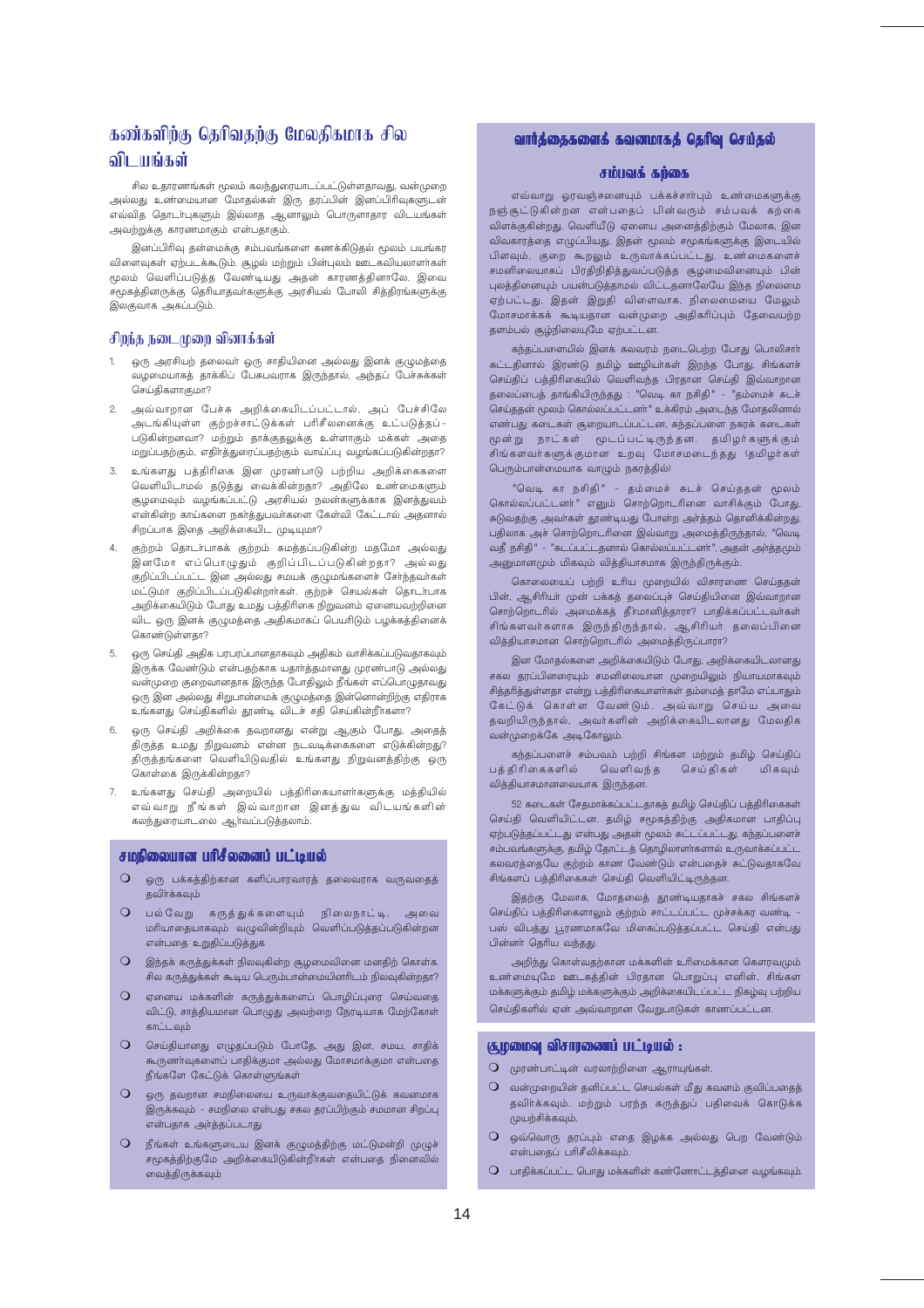# இனப் பிளவு

,<br>ஒரு பிணக்கோ அல்லது வன்முறையோ இருக்கும் போது பத்திரிகையாளரின் தொழில் என்ன நடந்தது என்பதைப் பற்றி அறிக்கையிட்டு அதற்குரிய காரணத்தைக் கண்டறிவதேயாகும். அனைத்துப் பிணக்குகளுமே இனத்துவம் சார்ந்தது என ஊகிக்கக் கூடாது. இன முரண்பாடு நடைபெறும் பிரதேசங்களில் கூட இது உண்மையே.

2002 ஓக்டோபரில், யுத்த நிறுத்த உடன்படிக்கை கைச் சாத்திட்டு 8 மாதங்களின் பின், மிகப் பெரிய இனக் குழப்பங்கள் முஸ்லிம்கள் அதிகம் ்வாழுகின்ற அக்கரைப்பற்று, அம்பாறை மாவட்டங்களில் வெடித்தன. முஸ்லிம் குழுக்கள் வீதிகளை மறித்தன, டயாகள் எரிக்கப்பட்டன, கடைகளை மூடும்படி நிாப்பந்தம் செய்யப்பட்டது. இதற்குக் காரணம் தமிழ் பத்திரிகைகள் தவிர்ந்த ஏனைய அனைத்துப் பிரதான செய்திப் பத்திரிகைகளிலும் அண்மையிற் காணாமற் போன ஒரு முஸ்லிம் இளைஞா எல்ரிரிஈயினால் கடத்தப்பட்டுள்ளதாகவும், கப்பமாக 5 மில்லியன் ரூபா செலுத்தப்பட்டுள்ளதாகவும் வெளிவந்த செய்தியே ஆகும்.

ஊடகமானது உண்மைகளை ஒரு போதும் கேள்விக்கு உட்படுத்தவில்லை. நிலைமையானது கிட்டத்தட்ட பாரிய ஒழுங்கீனமாக மாறி விட்டிருந்தது. எல்ரிரிஈ இந்த அறிக்கைகளை மறுத்தது. இருப்பினும் ஊடகங்கள் தொடாந்தும் எல்ரிரிஈயின் கடத்தல் பற்றி அறிக்கை விட்டுக் .<br>கொண்டே இருந்தன. அது கலவரத்திற்கு எண்ணெய் வார்த்துக் கொண்டிருந்தது.

இந்தச் சம்பவத்திலே உண்மைகளையோ அல்லது மூலங்களையோ சரிபார்க்காமல், ஊடகங்கள் இன முரண்பாட்டினை எரிய வைப்பதில் குறிப்பிட்ட பாத்திரத்தை வகித்திருக்கின்றன. அத்துடன், உண்மை வெளிப்பட்ட போது - ஊடகங்களின் விசாரணைகளினால் அல்லாமல், இளைஞர் உண்மையை ஒத்துக் கொண்டதால் தவறான கூற்றுக்களுக்கான மன்னிப்போ அல்லது வாபஸ் பெறலோ இடம் பெறவில்லை.

ஊடகங்கள் உண்மை கூறவேண்டிய தெளிவான பொறுப்பினைக் கொண்டிருக்கின்றன. அவ்வாறு செயற்படாதவிடத்து அது அதிகரித்த பதற்றத்தையும், வன்முறையையும், இனப் பழிவாங்கலையும் ஏற்படுத்தும் என்பதை ஞாபகமூட்டுகின்றவையாக இவ்வாறான சம்பவங்கள் அமைய வேண்டும்.

இன மோதல் வழமையானதாகவும், சந்தேகமும், அச்சமும் நிலவுகின்ற, இனரீதியாகப் பல்வகைப் பிராந்தியங்களைக் கொண்ட அம்பாறை .<br>மாவட்டத்திலே நடைபெற்ற ஒரு செயலமாவிலே பத்திரிகையாளாகள் தமது பத்திரிகைத் துறையின் தாக்கத்தின் புரிதலின் முக்கியத்துவத்தினைப் பற்றி விவாதித்தார்கள். இந்தச் செய்தி எவ்வாறு சிறப்பான முறையில் அறிக்கையிடப்பட்டிருக்கலாம் என்பதைப் பற்றிப் பத்திரிகையாளர்கள் கலந்துரையாடினார்கள்

அறிக்கையிடலானது ஆரம்பத்தில் இந்தச் செய்தியை இனப் பதற்றச் சட்டகத்தினுள் இட்டது. பத்திரிகையாளர்கள் முரணப்ாட்டில் அறிக்கையிடுகின்ற செய்கியின் தெரிவினைக் கொண்டிருக்கின்றார்கள் என அவாகள் புரிந்து கொண்டாாகள். - முரண்பாட்டின் செய்தி மற்றும் அதை விஞ்சி முற்படுகின்றவற்றின் செய்தி. தலைப்புச் செய்திகள் கொலைகளைப் பற்றியதாகவும் இருக்கலாம். அல்லது சமாதானத்தைப் பற்றியும் இருக்கலாம்.

#### இனத்துவம் என்பது பகைமை என்று அர்த்தப்படாது

ாட சிறந்த பக்கிரிகையாளர் ககைக்குப் பொருக்கமாக இருக்கும் சந்தாப்பத்தில் மட்டுமே இன மூலத்தினை அறிக்கையிடுவாா்.

ஒரு அரசியல்வாதி அல்லது இன அரசியற் தலைவா் ஒரு பக்கக் கருத்தினை அல்லது கொள்கையை வலியுறுத்தும் போது பத்திரிகையாளா்கள் .<br>பிரக்ஞையுடன் இருக்க வேண்டும். அத்துடன் ஒரு சம்பவமானது .<br>உண்மையிலேயே செய்தி தானா அல்லது இனப் பதற்றத்தினை .<br>உருவாக்குவதற்கு யாரோா சிலா் ஊடகத்தினைப் பயன்படுத்த .<br>முயற்சிக்கின்றாா்களா என்பதைப் பத்திாிகையாளா்கள் மதிப்பீடு செய்தல் Gelerian

செய்தியானது மாறா நிலைக் கருத்திற்கு ஆதரவு வழங்குவது போல் தோன்றினால், பத்திரிகையாளாகள் சிலரது இனக் குழுமத்தினைக் குறிப்பிட ஆர்வம் கொள்ளலாம். அவ்வாறு செய்யும் போது முஸ்லிம்களைச் சந்தேகத்திற்குரியவர்களாகவும், தமிழர்களைப் புலிகளாகவும், சிங்களவர்களைப் பேரினவாதிகளாகவும் கொண்ட எதிர்ச்சார்பினை அவாகள் உருவாக்குகின்றாாகள்.

# சம்பவக் கற்கை : குற்றச் செயல்களும் இனத்துவமும்

ஒரு சிங்களச் செய்திப் பத்திரிகையின் மூன்றாம் பக்க செய்தித் தலைப்பு இவ்வாறு கூறுகின்றது :

 $"$  வீட்டு வேலைக்கெனக் கொண்டு வரப்பட்ட சிறுமி நான்கு வருடங்களாக காமுகா்களுக்கு விற்கப்பட்டாா். - சந்தேகத்திற்குாிய முஸ்லிம் சோடி தடுப்புக் காவலில்."

சோடியின் சமயம் தலைப்புச் செய்தியில் குறிப்பிடப்பட்ட விடயமானது உடனடியாகவே இனச் சாய்வினைக் குறித்துக் காட்டுகின்றது. ஆனால் இந்தத் தவறான செயலுக்கும் .<br>இனத்துவத்திற்கும் இடையில் என்ன தொடாபு இருக்கின்றது.

ஒரு குற்றச் செயலிலே சிறுபான்மை இனக் குழுமத்தைச் சோந்த .<br>ஒருவா சந்தேக நபராக இருந்தால், அக் குற்றச் செயலுடன் அந்த இனம் தொடா்புபட்டது எனும் அா்த்தத்தைக் கொடுப்பதே சிங்கள \_\_\_<br>ஊடகங்களின் கலாச்சாரமாக இருந்து வருகின்றது.

பத்திரிகையாளர்கள் ஒரு போதும் இன, சாதி அவதூறுகளைப் பயன்படுத்தக் கூடாது. அவா்கள் பிரக்ஞையற்ற முறையில் இன, சமய அல்லது சாதி பற்றிய ஊகங்களை எடுத்துக் கொள்வது பற்றிக் கவனமாக .<br>இருக்க வேண்டும்.

பத்திரிகையாளர்கள் நிகழ்வுகளை அறிக்கையிடுவதில் கட்டுப்பாடுகளைக் கடைப்பிடிப்பது அல்லது இனச் சமனிலை பிரிவினைவாத சக்திகளின் அச்சுறுத்தல்களின் கீழ் குழம்பி விடும் எனும் பயத்தினால் பத்திரிகை நிலைப்பாடுகளை எடுப்பது பற்றி கேள்வி கேட்ட ு.<br>போது, அதிகமான பத்திரிகையாளாகள் தமது முதற் கடப்பாடு உண்மை சொல்வதற்கும் பத்திரிகைச் சுதந்திரத்திற்கும் என்பதை ஏற்றுக் கொண்டார்கள்.

அரசியல்வாதிகளுக்கு ஒரு குறிப்பிட்ட இனக்குழுமத்திடம் இருந்து பெறப்படும் தொடா்ச்சியான ஆதரவு மட்டுமே நோக்கமாக இருக்கும் பொழுது, இனங்களின் நலன்கள் அச்சுறுத்தப்படுகின்றன என மக்களை .<br>நம்பவைப்பதற்காக ஊடகங்களைப் பயன்படுத்தத் தீாமானிக்கும் பொழுது அவாகளினால் பயன்படுத்தப்படாமல் தாம் கவனமாக இருக்க வேண்டும் என அனைத்துப் பத்திரிகையாளா்களும் ஏற்றுக் கொண்டனா்.

நிகம்ச்சியிலே மிகவும் உயிரோட்டமுள்ள சில பக்கிரிகையாளர் கலந்துரையாடல்களில் நெறிகள் பற்றியதும் இனத்துவத்தினை மாறாநிலைக் கருத்துப்படுத்துதலும் அடங்கியிருந்தது. அனைத்துப் பத்திரிகையாளா்களும் பின்பற்றக் கூடியதான ஒரு நெறிசாா் கோவைக்கான தேவை பற்றிய தெளிவான புரிதல் அங்கே காணப்பட்டது.

# இனத்துவப் பரிசீலனைப் பட்டியல்

- $\overline{Q}$  ஒரு நபரின் இனம், மதம் அல்லது சாதி என்பவை பற்றி குறித்துரைப்பதை தவிாத்துக் கொள்ளவும்.
- $\mathsf O$  ஒரு நபரின் இனம், சாதி அல்லது மதம் பற்றி குறிப்பிடுவது அத்தியாவசியமானது எனின் வழுவின்மையை .<br>நிச்சயப்படுத்துவதற்காக அந்த நபரிடம் இத் தகவல்களை உறுதிப்படுத்திக் கொள்ளுங்கள்.
- $\mathsf O$  ஏனைய செய்தி மூலங்கள் தேவையற்ற விதத்திலே இனத்துவத்தை ஒரு காரணமாகக் கருதிச் செயற்படும் போது, உண்மையான காரணத்தினைப் பற்றி வாசகாகளுககு அறிவு புகட்டி இனத்துவம் ஒரு காரணி அல்லது என்பதை சுட்டிக் காட்டவும்.
- $\Omega$  உங்களுடைய சொந்தப் பக்கச்சார்பு பற்றிய புரிதலானது இன்றியமையாததாகும். மேலும் செய்தி அறிக்கைகளை தயாரிக்கும் பொழுது அல்லது தெரிவு செய்யும் பொழுது இவை கருத்தில் கொள்ளப்பட வேண்டும்.
- $\Omega$  புண்படுத்தலை ஏற்படுத்தக் கூடிய விபரிப்புக்களைத் தவிாப்பதற்கு படிமங்களைப் பயன்படுத்துவது ஒரு பயனுள்ள வழியாகும்.
- மூலங்களிடம் நீங்கள் எவ்வாறு அவாகளை விபரிக்க வேண்டும் எனக் கேளுங்கள். - உதாரணமாக அவாகளின் சாதி, சமயம் மற்றும் இனத்துவம் என்பவற்றின் அடிப்படையில்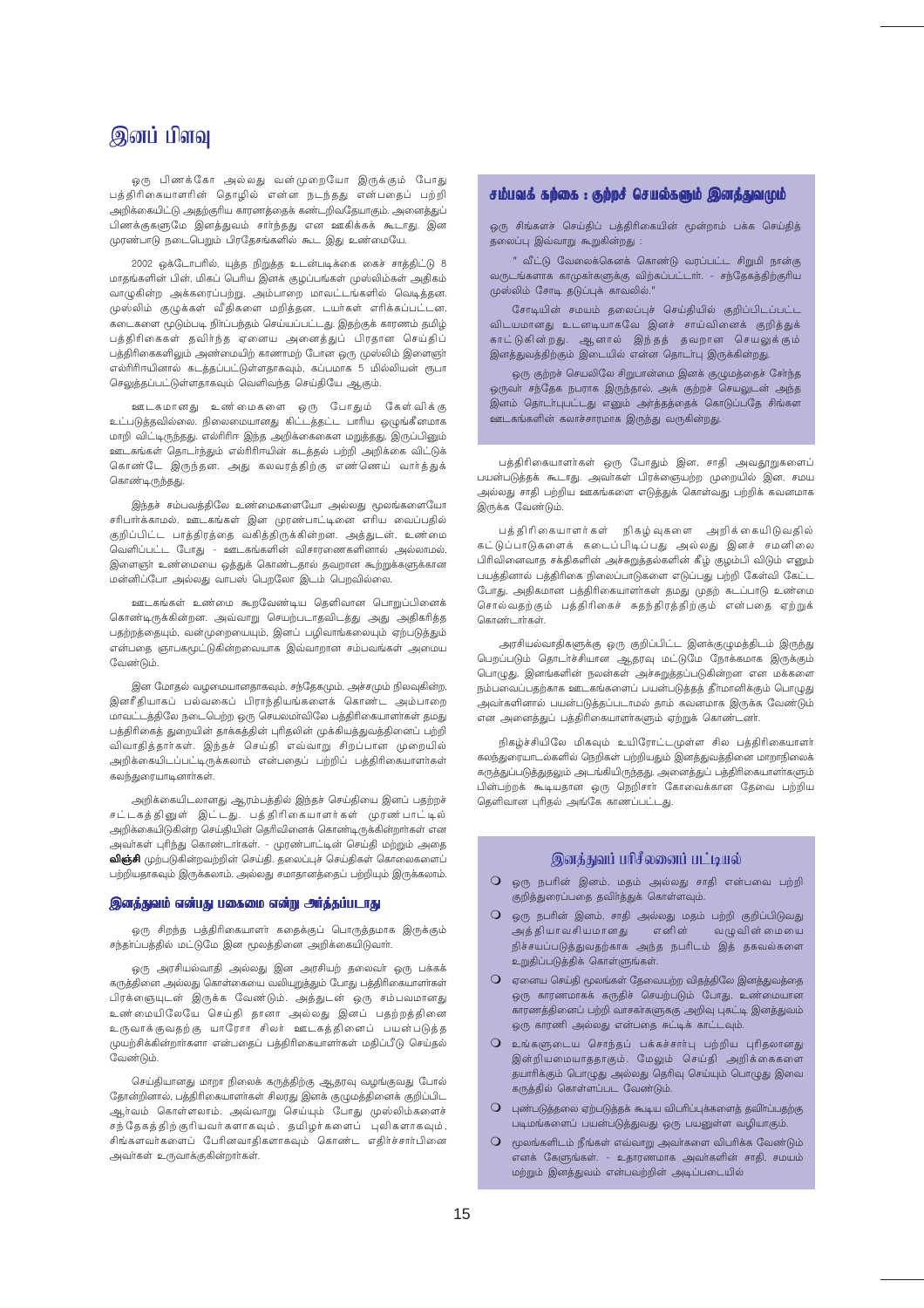# \_அனைத்துத் துறைகளையும் உள்ளடக்குவது

பதற்றத்தைத் தணிப்பதற்குப் பத்திரிகையாளர்கள் பங்களிப்புச் செய்யக் கூடிய ஒரு வழி தான் உங்களது சமூகத்திற்கு முக்கியமான செய்திகளைச் சொல்வதாகும். சம்பவங்கள் அல்லது அறிவித்தல்கள் போன்றவற்றிற்கு சாதாரணமாக எதிாவினையாற்றுவதை விட, பத்திரிகையாளா் வன்முறையின் ஸ்தானத்தை சென்றடைய முன் சமூகத்தின் அக்கறைகளை விசாரித்து அறிக்கையிட வேண்டும், செய்திகளைத் தேடி செய்தி அறையினை விட்டு வெளியோ வேண்டும்.

ஒரு சம்பவத்தை அல்லது கதையினைச் சொல்வதற்கு அசாதாரணமானதும் சுவாரஷ்யமானதுமான வழிகளைக் கண்டு பிடிப்பது, விடயத்திற்குள் அதிக மக்களைக் கொண்டு வந்து அவர்களை ஆக்கபூர்வமான விவாதத்தில் ஈடுபடுத்தும். கதைகளைச் சுவாரஷ்யமானதாக்குவது பத்திரிகையாளாகளின் ஒரு தொழில் சாாந்த .<br>பொறுப்பாகும். அது அவாகள் தமது வசதியான இடங்களை விட்டு வெளியேறி உள்நாட்டில் இடம் பெயர்ந்தோருடன் அல்லது வீடற்ற நபாகளுடன் எவ்வாறு சம்பவம் அல்லது விடயம் அவா்களைப் பாதித்துள்ளது என்பதைக் கண்டறிய ஒரு நாளைச் செலவழிப்பதைத் தேவைப்படுத்தும். இவை எல்லாவற்றையும் விட, அதிகம் கேட்கப்பட்டிருக்காத ஒரு குரலை அங்கீகரிக்கச் செய்வதற்காகவும் அவாகள் செயற்பட வேண்டும்

முரண்பாட்டில் ஈடுபட்டிருப்போரின் சமயம் அல்லது இனத்துவம் காரணமாக உங்களது ஊடக நிறுவனம் அவர்களை மாறா நிலைக் ்கருத்துக்குள் ஆக்க அல்லது முத்திரை குத்துவதற்கு முயற்சிக்கின்றது என  $\mathfrak f$ ங்கள் நினைக்கின்றீர்களா?

எமது சமூகத்திலுள்ள பல்வேறு குழுமங்களின் மாறா நிலைக் கருத்துப் படிமங்களைப் பரீட்சித்துப் பாா்ப்பதற்கு இவ்வகையான அறிக்கையிடல் பத்திரிகையாளா்களுக்கு வாய்ப்பினை வழங்குகின்றது

எந்தவொரு சூழ்நிலையிலும், விசேடமாக, முரண்பாட்டு நேரங்களில் எல்லையற்ற எண்ணிக்கையிலான கதைகள் இருக்கும். வன்முறை பற்றிய சம்பவங்களினை அறிக்கையிடுவதில் உயா முன்னுரிமையை வழங்குகின்ற .<br>செய்திப் பெறுமானத்தையும் அல்லது எவ்வாறு பெண்கள், சிறுவாகள், .<br>மற்றும் குடும்பங்கள் வாழ்கின்றன மற்றும் இவற்றிற்கு முகம் கொடுக்கின்றன என்பது பற்றிய எமது சொந்த விசாரணைகளை விட அரசாங்கம் என்ன .<br>கூறுகின்றது என்பதைக் கேள்விக்கு உட்படுத்துவதன் மூலமும் .<br>பத்திரிகையாளாகள் ஒரு சமாதானத் திட்டத்தினைப் பின் தொடாந்து செல்ல .<br>تاسىمى

சுனாமி அனர்த்தத்தின் போது, பாதிக்கப்பட்ட மக்கள் தமது வாம்வை மீள உருவாக்குகையில் கூறவேண்டிய எத்தனையோ கதைகள் முகாம்களிலும், சமூகங்களிலும் இருந்தன. எனினும் ஊடகங்களால் ்<br>உள்ளடக்கப்பட்ட சுனாமி பற்றிய சம்பவங்களின் ஆராய்ச்சியானது. அதிகமான கதைகள் அரசாங்கத்தின் இடையீடுகள் என்றே காட்டுகின்றன.

எவ்வாறு சாதாரண மக்கள் வாழ்கின்றாகள். மேலும் அவாகளின் வாழ்க்கை நிலைகளும் மனித உரிமைகளும் எவ்வாறு அமைந்துள்ளன என்பது பற்றிய சென்றடையக் கூடியதும், உண்மையானதுமான அறிக்கையிடலினை மீண்டும் வலியுறுத்துவதன் மூலம் மக்கள் ஒருவரை ஒருவா் புரிந்து கொள்ள ஊடகம் துணை புரிய வேண்டும்.

ஆனால் பத்திரிகையாளர்களை அரசியல் இலக்குகளுடனும் அரசாங்கத்தின் பக்கமும் இணைத்து அவாகளின் சுதந்திரத்தையும், காவல் .<br>நாய் ஆற்றலையும் விட்டுக் கொடுக்க முயற்சிக்கும். "அபிவிருத்தி சாா்ந்த பத்திரிகைத் துறை"யினை மேம்படுத்துபவாகளிடமிருந்து நாம் பாதுகாப்புப் பெறுதல் வேண்டும். சுனாமியின் பின்பு, நிவாரண மற்றும் புணா்நிாமான முயற்சிகள் பற்றிய விமா்சனத்தைக் கூற விடாமல் தடுக்க சிலா் முயற்சித்துள்ளனர்.

# வல்பொல மூயந்த வல்பொல நீயந்த

# ஊடகக் கண்காணிப்ப

# 'உத்தியோகபூர்வ' - சுனாமி செய்தி

 $2004$  சுனாமி தொடர்பாக மாற்றுக் கொள்கைகளுக்கான நிலையத்தினால்  $(CPA)$ .<br>சமாபிக்கப்பட்ட அறிக்கையானது, எவ்வாறு அரச கட்டுப்பாட்டில் உள்ள இலங்கை ரூபவாஹினிக் கூட்டுத்தாபனம் (SLRC) 2005 ஜனவரி 1-7 வரையிலான காலப்பகுதியில் அனர்த்தம் பற்றிய அனைத்து அம்சங்களையும் உள்ளடக்கியது என்பதைப் பரீட்சிக்கின்றது.

இந்த அறிக்கையைத் தயாரிப்பதற்கு முன்பு, அரசாங்கமும் எதிர்க்கட்சியும் சுனாமியினால் ஏற்படுத்தப்பட்ட பரவலான சேதத்தினை நிவாத்தி செய்ய இணைந்து செயற்பட வேண்டும் என்ற ஒரு பொதுவான கருத்தொருமிப்பினை CPA இலங்கையில் .<br>நிலைநாட்டியிருந்தது

இந்த அறிக்கையானது சுனாமிக்குப் பின்பான பொதுவான உள்ளடக்கத்துடன் தொடர்புடைய 13 .<br>செய்தி வகைகளைக் கண்காணித்தது. இந்த வகைகளுள் தேசிய புணரமைப்பு, அரச தலையீடு, வெளிநாட்டு உதவி, சுனாமியினால் பாதிக்கப்பட்டோா், .<br>மீள் உருவாக்கக்கில் கூட்டுப் பங்கேற்பு, நிவாரண உகவியைப் பதிர்ந்தளிக்கல் மற்றும் சுனாமியால் பாதிக்கப்பட்ட சிறுவா் என்பன உள்ளடங்குகின்றன

கண்காணிக்கப்பட்ட 13 வகைகளுள், அரச தலையீடு பற்றிய உள்ளடக்கம் .<br>மிகவும் அதிகமாகக் காணப்பட்டது. இது சம்பந்தமாக 42 செய்திகள் 7 நாட்களுள் வெளியாகியிருந்தன. இதற்கு மிகவும் நெரக்கமாக, அடுத்தாக தேசிய புணாநிாமாணம் பற்றி 42 செய்திகளும் வெளிநாட்டு உதவி முயற்சிகளின் .<br>விபரம் பற்றி 32 செய்தி அறிக்கைகளும் வெளியாகியிருந்தன.

இதேவேளை சுனாமியால் பாதிக்கப்பட்டவர்கள் பற்றிய செய்தி உள்ளடக்கமானது ஏழு நாட்களுள் 9 தடவைகள் வெளியிடப்பட்டிருந்தது. .<br>இக் காலகட்டத்தில் நிவாரண உதவிகளை பங்கிடுவது தொடாபான .<br>அறிக்கைகள் 8 தடவையும், சுனாமியால் பாதிக்கப்பட்ட சிறுவா் பற்றி வெறுமனே 6 தடவையுமே வெளியிடப்பட்டிருந்தன

முக்கியமாக, கால அளவினைப் பொறுத்த அளவிலே, செய்தி அறிக்கைகளின் நிகழ்வு வீதத்திற்கும், ஒதுக்கப்பட்ட நேரத்தின் அளவிற்கும் ,<br>இடையில் உயர்வான இடைத் தொடர்பு காணப்பட்டது. ஆய்ந்தறியப்பட்டவைகளில், தேசிய புனரமைப்பு பற்றி ஒரு வார காலத்தில் 46 நிமிட உள்ளடக்கமும். அதேவேளை சுனாமியால் பாதிக்கப்பட்டவா்கள்



பற்றி 7 நிமிட உள்ளடக்கமும் காணப்பட்டது. சுனாமிக்குப் பின்பான செய்தி ஓளிபரப்புகளிலே, சுனாமி பற்றிய SLRC யின் உள்ளடக்கமானது சுனாமியினால் பாதிக்கப்பட்ட மக்கள் தமது தேவைகளை வெளிப்படுத்தப் போதிய நேரம் ஓதுக்காமல், அரசாங்கத்தின் பெயரை உயர்த்தச் செயற்பட்டிருக்கின்றது என அறிக்கை முடிவு கூறுகின்றது. இன்னும், இலங்கையின் வடக்கிலும், கிழக்கிலும் பாரிய அழிவுகளும் நாசங்களும் ஏற்பட்டுள்ள போதிலும்,  $SLRC$  இலங்கையின் நெற்குப் பகுதிகளுக்கு வழங்கிய உள்ளடக்கத்துடன் ஒப்பிடும் போது இப்பிரதேசங்களுக்குக் குறைவான உள்ளடக்கத்தையே வழங்கியிருந்தது.

அனாத்தத்தினால் பாதிக்கப்பட்ட மக்களின் நாளாந்த வாழ்வின் மீது சுனாமி. எவ்வழிகளில் தாக்கத்தினை ஏற்படுத்தியுள்ளது என்பதைச் செயற்திறன் மிகு முறையில் ஆராய்வதற்கு SLRC தவறி விட்டது என அறிக்கை சுட்டிக் –<br>காட்டுகின்றது

மனிதக் காரணியில் கவனம் குவிப்பதானது, மக்களுக்காக விடயத்தினை .<br>சூழிசைவு சாாந்ததாக ஆக்குவதற்கு இன்றியமையாத வழியாகும். அத்துடன் ்கள் விளைவாக பொது மக்கள் நிவாரண முயற்சிகளுக்கு உதவியளிப்பதை ஊக்கப்படுத்துவதாகும்.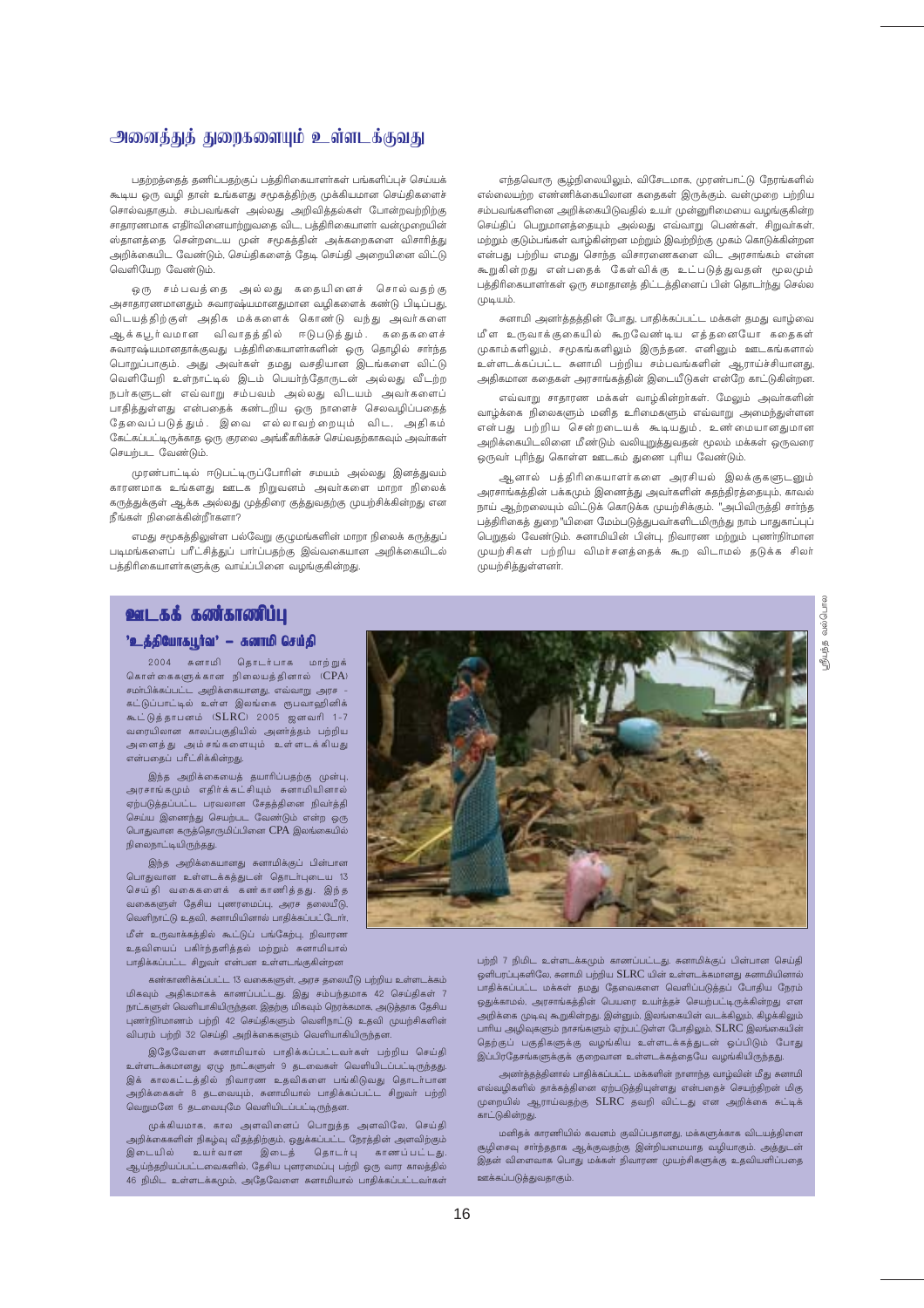# பக்கச் சார்பினைக் கையாளுகல்

இலங்கையிலுள்ள பத்திரிகையாளர்கள் மத்தியில் அதிகம் நடைபெறும் கலந்துரையாடல்கள், சுதந்திரமான பத்திரிகைத் துறைக்கான தேவை, மற்றும் பத்திரிகையாளர்கள் அவர்களின் இனக் குழுமத்தில் அல்லது "தேசியப் போராட்டத்தில்" பற்றுறுதி கொண்டிருப்பது பற்றியதாக அமைந்திருந்தது. பத்திரிகையாளாகள் தாம் அறிக்கையிடுகின்ற சமூகங்கள் மற்றும் குழுக்களுடனான தமது நெருக்கம் பற்றியும் அதன் தொழில் சார்ந்த மற்றும் நெறி சார்ந்த சவால்கள் பற்றியும் பொதுவாகவே ்<br>வெளிப்படையாகவும், நேர்மையாகவும் இருந்திருக்கின்றனர். யாழ்ப்பாணத்திலுள்ள ஒரு பத்திரிகையாளர் கூறினார் : 'நாங்கள் இயந்திரங்களல்ல, நாங்கள் மனிதாகள்"

பூரணமாகவே பக்கச்சார்பினை இல்லாதொழிப்பது என்பது சாத்தியமற்றதாகும். சில வேளைகளில், இது முழுவதும் மோசமான .<br>ஒன்றுமல்ல. 'அரசியல் மற்றும் சமூக நிலவரம் பற்றி நாம் உணர ஆரம்பிப்பதாயின், என்ன விடயம், அது ஏன் முக்கியமானது என்பது பற்றி உணர வேண்டும். எவ்வாறாயினும், பக்கச்சார்பு என்பது இல்லாதொழிக்க முடியாத ஒன்று என்று கூறுவது ஒரு விடயமாக இருக்கின்ற அதே வேளை, முரண்படும் கருத்துக்களுக்கு நியாயமான நிகழ்வுகளை அறிக்கையிட முயற்சித்தலுக்கும், பச்சையான பிரச்சாரத்திற்கும் இடையில் .<br>எவ்வித பேதமும் இல்லை என்று பிரகடனப் படுத்துவது முற்றிலும் வேறொன்றாக இருக்கின்றது."

பக்கச் சாா்பினைக் குறைக்க முடியாது என்பதனை இது கருதவில்லை. உண்மையாகவே, பத்திரிகையாளாகள் தாமே அவாகளிலே இதைக் குறைக்க முயற்சி எடுப்பது அவாகளின் கடமையாகும். (லெவி, 2004)

சமூக, அரசியல் சித்தாந்தங்கள், பொருளாதாரச் சூழ்நிலைகள் மற்றும்



இனப் பாகுபாடுகள் போன்ற அனைத்தையும் கொண்ட ஒரு சமூகத்திற்கு வெளியே தனது இருப்பு இல்லை என்பதை ஏற்றுக் கொள்கின்ற பத்திரிகையாளர்கள், எவ்விதமான உள்ளார்ந்த பக்கச்சார்பினையும் கவனத்திற் கொண்டு கருமமாற்றுவதற்கான நடவடிக்கைகளை எடுக்க முடியும் என்பதுடன் அப்பக்கச்சாா்புகள் அவா்களின் செய்திகளிலே பல ்<br>வகையான குரல்கள் கேட்கப்படுகலையும். புரியப்படுகலையும் கடை செய்யவில்லை என்பதையும் நிச்சயப்படுத்திக் கொள்ள வேண்டும்.

பத்திரிகைத் துறையின் நடத்தைக் கோவை புறக்கணிக்கப்படும் போது என்ன நிகழலாம் என்பதையும் பத்திரிகையாளர்களின் அறிக்கையிடல் என்ன தாக்கத்தினை ஏற்படுத்தலாம் என்பதையும் பின்வரும் சம்பவக் கற்கை காட்டுகின்றது. மதமாற்றமானது பாரிய முரண்பாட்டிற்கான தூண்டு விசையாக இருந்த சந்தாப்பத்திலே, வாசகாகளின் மனப்பாங்கிலே செல்வாக்குச் செலுத்தவும், அவாகளுக்குத் தவறான தகவல்களை வழங்கவும் இனத்துவமானது இங்கே ஓர் முக்கியமான கருவியாகப் பயன்படுத்தப்படுகின்றது.

# அசிரியர் சுதந்திரம்

இலங்கையிலுள்ள ஊடகங்களில் அதிகமானவை, ஒலிபரப்பு மற்றும் பெரும் செய்திப் பத்திரிகைக் குழு உள்ளடங்களாக, மிகக் குறைந்த ்பத்திரிகைச் சுதந்திரத்துடனும் அரசாங்கச் செல்வாக்கின் சாட்சியத்<u>குடனு</u>ம்

அரச கட்டுப்பாட்டிலுள்ளன. (பார்க், 2003) தனியாா் வசமுுள்ள ஊடகங்களின் செய்தி உள்ளடக்கமும், அதன் உரிமையாளாகளின் வாத்தக மற்றும் அரசியல் நலன்களின் கட்டுப்பாட்டிற்கு உட்படுகின்றன.

சிறந்த ஊடகமானது மக்களைப் பற்றியதும் மக்களது சமூகத்தினைப் பற்றியதுமாகும். மேலும் அரசியல் மற்றும் வாத்தக அழுத்தங்களில் இருந்து விடுதலை பெற்றுள்ள ஊடகமானது சனநாயகத்தின் பரிணாமத்திற்கும் அதன் துடிப்பான செயற்திறனுக்கும் குறிப்பிடத்தக்க முறையில் பங்களிப்புச் செய்யக் கூடியகாகும்

#### ஊடக நிறுவனங்களும். அந் நிறுவனத்தில் பணியாற்றும் பத்திரிகையாளர்களும் "அதிகாரங்களினைப்" பிரித்தல் என்கின்ற சித்தாந்தத்தின் உண்மையான அர்த்தத்தின் புரிதலை வளர்த்துக் .<br>கொள்ளாவிட்டால் அவாகள் பிரச்சாரம் புரிபவாகளாக இலகுவில் khwi;www.weighti.com

சுதந்திரமான ஊடகத்தினை நாம் சென்றடைதலானது அச்சுறுத்தலுக்கு உள்ளாகும் போது எல்லாம், எமது மனித உரிமைகளுக்கு ஆதாரமாக .<br>விளங்குகின்ற அறிந்து கொள்வதற்கான பொது மக்களின் உரிமையும் .<br>அச்சுறுத்தலுக்கு உள்ளாகின்றது.

.<br>இவ்வாறான சூழமைவுகள் மற்றும் இக் கட்டுகளினுள் தான் பத்திரிகையாளா்கள் பணி புரிகின்றாா்கள். ஆனால் பத்திரிகையாளா் தமது நெறிக் கோவை மற்றும் தொழிற் கோவை என்பவற்றிற்கு அமையப் பணிபுரிவதற்கான அவா்களின் உரிமைக்கு மதிப்பளிக்கக் கோருவதற்கு .<br>ஏனைய பத்திரிகையாளா்களுடனும் சிவில் சமூகத்தின் ஏனைய பங்காளர்களுடனும் இணைய வேண்டும் என்பதை அனுபவங்கள் காட்டுகின்றன.

## பக்கச்சார்பினை அழைத்தல்

ஒரு அனுபவமிக்க இலங்கைப் பத்திரிகையாளா் சிங்களத் தினசரி ஒன்றிலே  $"$ அடிப்படைவாதிகளிடம் இருந்து தப்பிய பௌத்தா ஒருவரின் வாக்கு மூலம் $"$ எனும் தலைப்பிலே கட்டுரை ஒன்றினை வெளியிட்டாா்.

இக் கட்டுரையானது. குறுகிய காலத்திற்கு அடிப்படைவாதக் கிறிஸ்தவப்<br>பிரிவு ஒன்றின் உறுப்பினராக இருந்த பௌத்தா் ஒருவரைப் பற்றியதாகும். அக் .<br>சுழு அதன் விசுவாசத்தினைப் பரப்பிய ஆக்ரோஷமான வழி வகைகளைப் ு பார்ப்பான பிரிப்பார்களை வெளிப்படுத்தியிருந்தது. அத் தகவல்கள்<br>பற்றி அக் கட்டுரை விடயங்களை வெளிப்படுத்தியிருந்தது. அத் தகவல்கள் பௌத்தாகளை எதிராகத் தூண்டி விடுவதற்கான ஆற்றலைக் கொண்டிருந்தது.

இக் கட்டுரையானது இது போன்ற கிறிஸ்தவப் பிரிவுகளும் பிரதானமான கிறிஸ்தவக் கோவில்களும் தாக்குதலுக்கு உள்ளாகி வருகின்ற நேரத்திலே பிரசுரிக்கப்பட்டிருந்தது. சனாகிபதியம், பிரகமரும் அக் காக்குகல்களை படியானட்டப்படித்தது.<br>அடிப்படைவாதிகளின் செயல்களெனக் கண்டித்ததுடன், குற்றமிழைத்தவாகள் சட்டத்திற்கு முன் கொண்டு வரப்படல் வேண்டும் எனவும் வேண்டுகோள் விடுக்க

எவ்வாறாயினும் கட்டுரையானது போதுமான சமநிலையினை வெளிப்படுத்தத் தவறி விட்டது.

அக்கட்டுரை அடிப்படைவாதப் பிரிவுகளின் பல தலைவா்கள் பற்றிக் கூறியிருந்தது. எவ்வாறாயினும், வாசகா்களின் உணா்வினைத் தூண்டிவிடும் வகையில் தமிழ்த் தலைவா்களின் இனத்துவம் மட்டுமே குறிப்பிடப்பட்டிருந்தது.<br>உதாரணமாக, "தமிழ்ப் பாதிரியாா் கோபத்திலே பேசினாா்... 65,000 பெளத்த .<br>கிராமத்தவாகளை எங்களது சமயத்திற்கு மதம் மாற்றும் எதிா்பாா்ப்புடன் (fpwp];jt rkaj;jpw;F)....."

இங்கே பாதிரியாரின் இனத்துவத்தைக் குறிப்பிடுவது அவசியமானதா?<br>அவா் ஒரு தமிழா் என்பதால் சமயத்தைப் போதிக்கின்றாா் எனும் கருத்தை ்பை பெரும்பத்தா? ஏனைய தலைவர்களின் இனக்துவம் என் குறிப்பிடப்படவில்லை?

கட்டுரையானது வழிபாட்டு இல்லங்களின் அமைவிடங்களையும் .<br>ளிப்படுத்தி, அவற்றிற்கு எதிரான வன்முறையின் சாத்தியத்தினையும் அதிகரித்திருந்தது. இக் கட்டுரையின் விளைவாக, அவை தாக்கப்பட்டிருந்தால், பத்திரிகையாளா் ஒரு மறைமுகமான பங்குதாரராக இருந்திருப்பாா்.

பரஸ்பரம் அச்சத்துடனும், அவ நம்பிக்கைகளுடனும் தசாப்தங்களாக வாழ்ந்து வருகின்ற இங்கையனைப் போன்ற சமூகத்திலே, எந்தவொரு<br>கூற்றினையும் மிகைப்படுத்துவதும், திரிபுபடுத்துவதும் பொதுவானதாகும். துரதிஷ்டவசமாக, இம் முரண்பாட்டிற்கான தீாவின் ஒரு பகுதியாக அல்லாமல். இம் முரண்பாட்டின் ஒரு பகுதியாக ஊடகங்கள் அதிலும் குறிப்பாக சிங்களம் ,<br>மற்றும் தமிழ் மொழியிலான ஊடகங்கள் இருந்து வருகின்றன

பின்வரும் வழிகாட்டுதல்கள் மனதிற் கொள்ளப்பட்டிருந்தால் இந்தக் .<br>கட்டுரை சிறப்பானதாக அமைந்திருக்கும்.

.<br>விடயங்கள் உண்மையானவையா, நோ்மையானவையா, மிகச் rehimaha; midi dan midi dan menunjukan; " sepasan menunjukan menangkat pahditan mengakukan perangan dan mengak<br>Bilangkan mengantan yang dalam mengantak yang dalam mengantak yang dalam mengantak yang dalam mengantak yang d சரிபார்த்து விட்டாரா?குறிப்பிடப்பட்ட அனைத்தும் நியாயமாகவும். சமமான முறையிலும் குறிப்பிடப்பட்டனவா?

கட்டுரை இன அல்லது சமயச் சாா்பு நிலையை ஊக்குவிக்கக் கூடியதா? கட்டுரை வாசகரைத் தவறாக வழிநடத்தக் கூடியதா?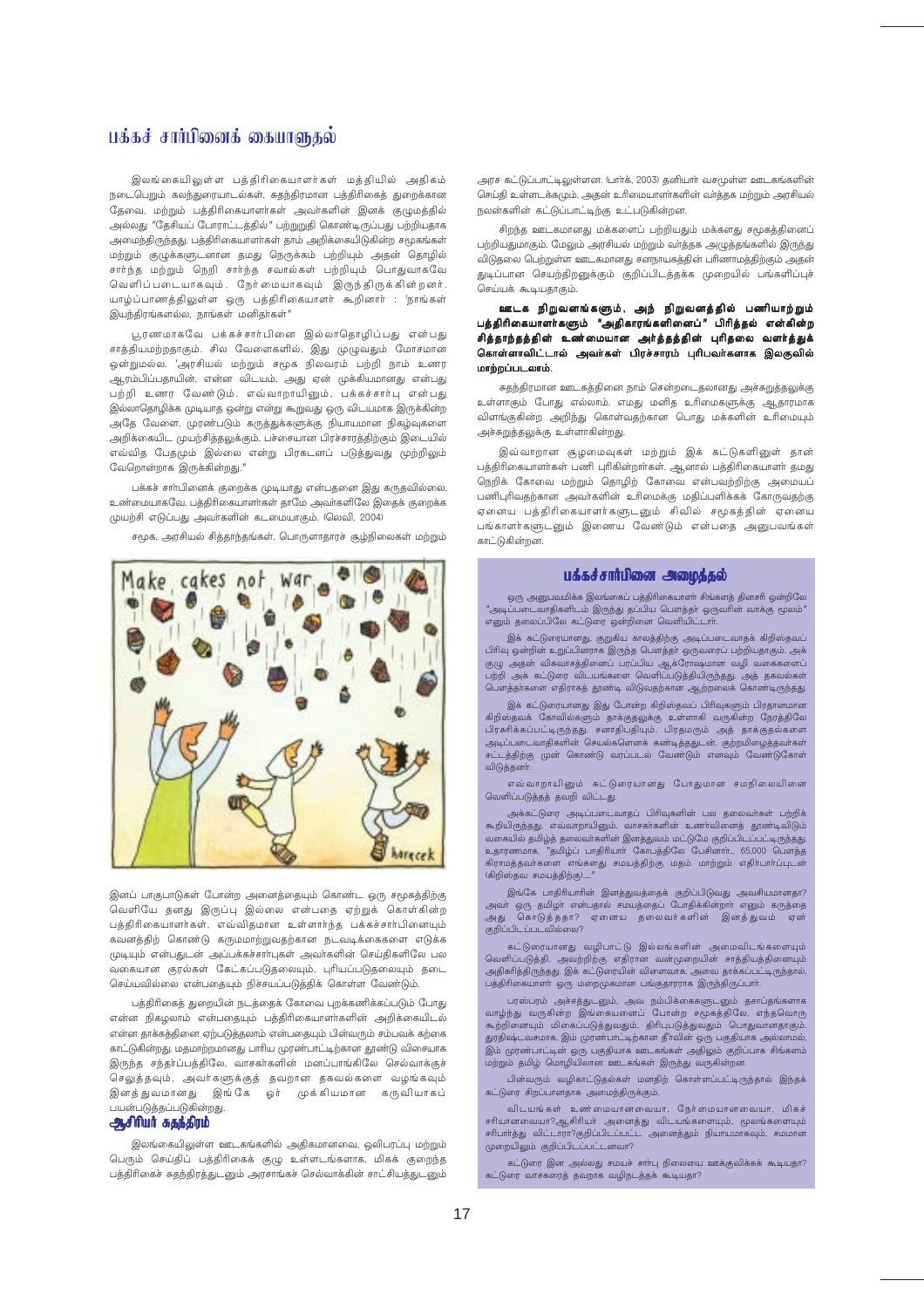# பல குரல்கள் கதையை உருவாக்குகின்றன

# una) நிலை : முரண்பாட்டிலுள்ள விடயம்

முரண்பாடும் சமாதானமும் பால்நிலை வேறுபாடின்றி அனைவரையும் பாதிக்கின்றது

நாங்கள் பெண்களை விபரிக்கும் விதமும், அவாகளின் கதைகளைச் சொல்லும் விதமும், சமூகம் அவாகளை நோக்குகின்ற விதத்திலும் நடத்துகின்ற விதத்திலும் பெரும் பாதிப்பை ஏற்படுத்துகின்றது. பொதுவாகவே பெண்கள் யுத்தத்தினால் பாதிக்கப்பட்டவாகளாகத்தான் சித்தரிக்கப்படுகின்றார்கள். அவர்கள் பாதிக்கப்பட்டவர்கள் தான். அவர்கள் இடம் பெயர்ந்தவர்களாகவும், விதவைகளாகவும், வறுமைப்பட்டவர்-களாகவும், உடல் ரீதியாக மற்றும் பாலியல் ரீதியாகத் துஷ்பிரயோகத்திற்கு உள்ளாக்கப்பட்டவாகளாகவும் காணப்படுகின்றாாகள். ஆனாலும் அவாகள் குடும்பம், சமூகம் மற்றும் தேசிய மட்டம் என அனைத்து மட்டங்களிலும் மாற்றங்களிற்காகப் போராடுபவர்களாகவும். சாககமான செயற்படுத்துனா்களாகவும் இருக்கின்றாா்கள். இதற்குக் குறைவான கவனமே செலுத்தப்படுகின்றது. பெண்கள் யுத்தத்தினால் வித்தியாசமாகப் பாதிக்கப்  $\sqcup$ டுகின்றாா்கள். பெண்களின் மேல் கவனம் குவிக்கின்ற கதைகள் அவா்கள் எவ்வாறு விதவைகளாக வாழ்கின்றாாகள், பெண்களைத் தலைமையாகக் கொண்ட குடும்பங்களுக்கு உதவி வழங்கும் நடவடிக்கைகள், பெண்களால் முன்னெடுக்கப்படும் சமாதான நடவடிக்கைகள், பெண்கள் ஏன் ஆயுதம் .<br>தூக்குகின்றார்கள் மற்றும் அவர்களின் ஏனைய பிரச்சினைகள் போன்றவற்றிலே கவனம் செலுத்த வேண்டும்.

.<br>18 முரண்பாட்டு வலயங்களைச் சேர்ந்த ஆயுத எதிர்க் குழுக்களிலுள்ள .<br>32 பெண் போராளிகளின் அண்மைய ஜெனிவா கூட்டத்திலே ஆண்களால் .<br>ஏற்படுத்தப்படும் பல காரணங்களால் பெண்கள் வன்முறையை நாடுகின்றார்கள். மேலும் அவற்றினைப் பல்வேறு காரணங்களுக்காக கைவிடுவதற்கு அவர்களை ஊக்குவிக்க முடியும் என்ற முடிவு எட்டப்பட்டது." "ஜெனிவா கூட்டத்தின் எளிமையான முடிவுகள் குறிப்பிடத்தக்கவையாகும். அதிகமான பெண்கள் தாங்கள் இறுதிப் புகலிடமாக மட்டுமே சண்டையை நாடுவதாகக் குறிப்பிட்டனா். பாலியல் வல்லுறவுக்குட்படுத்தப்பட்ட பெண்கள், அல்லது கணவன் மாரின் அல்லது குடும்ப உறுப்பினர்களின் கொலைகளை நேரில் பார்த்த பெண்களே .<br>விசேடமாக இதற்குத் தூண்டப்படுகின்றனா்." (வில்லியம்ஸ். 2005)

,<br>இவ்வாறான ஊக்குவிப்புக் காரணிகளும் இவை எவ்வாறு சமாதானப் பேச்சு வார்த்தைகளைப் பாதிக்கலாம் என்பதும் பத்திரிகைத்துறை விசாரணைக்கான செய்தித் தகைமைப் பரபுக்களாகும்.

ஒரு முரண்பாட்டுப் பத்திரிகைத்துறைச் செயலமாவிலே, எவ்வாறு பால்நிலைக் கண்மூடித்தனம் முரண்பாட்டினால் பாதிக்கப்பட்டவாகளை சில விடயங்களில் பாதித்ததோ அதே போல் சுனாமியினால் பாதிக்கப்பட்டவாகள் பற்றிய அறிக்கையிடலையும் பாதித்திருந்தது என கொழும்பு பல்கலைக் கழகத்தைச் சேர்ந்த நெலுபா் டீ மெல் அண்மையில் குறிப்பிட்டிருந்தாா்.

பெண்கள் கொண்டுள்ள வித்தியாசமான தேவைகளை ஊடகங்கள் கருத்திற் கொள்ளத் தவறி விட்டன. பெண்களுக்கு முகாம்களில் சிறந்த பாதுகாப்பு நடவடிக்கைகளுக்கு வழிகோலிய பாலியல் வல்லுறவு மற்றும் பாலியல் தொந்தரவு பற்றிய அறிக்கையிடலுக்கு அப்பால், முகாம் குமுக்களில் பெண்களின் ஈடுபாடு, அவாகளின் அந்தரங்கத் தன்மை, .<br>பாதுகாப்பு மற்றும் தேவைகள் (தனியான குளியல் வசதிகளுக்கான, உள்ளாடை மற்றும் மாதவிடாய்க்கால மாற்றுத் துணிகளுக்கான) பற்றிப் பரவலாக அறிக்கையிடப்படவில்லை. இவ்விடயங்களில் நிலவிய மௌமானது, நிவாரணப் பணிகளில் ஈடுபட்டோரால் பால் நிலை வழிகாட்டுதல்கள் பின்பற்றப்படவில்லை என்பதையே குறிக்கின்றது.

.<br>"இது அறிக்கையிடப்பட்ட வித்திலே, பெண்களைப்" பாதிக்கப்பட்டோராகவும் ஆண்களை முகவாகளாகவும் வைத்திருந்த .<br>நிலைமைகள் அரிதாகவே வெளிக்காட்டப்பட்டன. முடிவுகள் பெண்களை உதவியற்றவா்களாகவும் ஆண்களைப் பிழைத்து வாழ்பவா்களாகவும் .<br>காட்டுகின்ற மாறா நிலைக் கருத்துப் பேச்சேடாகவே அமைந்திருந்து" (டீ ໄດເດລ໌), 2005)

முழுமையான கதைகளைப் பெறுவதற்கு, பத்திரிகையாளா்கள் பரந்த வீச்சிலான பெண்களின் கண்ணோட்டக்கினை உங்களகு ககைகளில் .<br>உள்ளடக்க வேண்டும். அதாவது அடிக்கடி மௌனமாக்கப்படுகின்ற .<br>இனத்துவச் சிறுபான்மையினா போன்றோா்.

#### செய்தி அறையில் பல்வகைத் தன்மை

பத்திரிகையாளர்களின் பரந்த இனத்துவ வீச்சினை வேலைக்கமாத்துதலும், சிறுபான்மை மொழிகளைப் பயன்படுத்துவதும்



முரண்பாட்டு நிலைமையின் போது பிள்ளைகளை பாதுகாப்பதற்காக -<br>ஊடகம் முக்கிய பாத்திரத்தினை வகிக்கின்றது

பல்வகைமையான அறிக்கையிடலுக்கான குறிப்பிடத்தக்க அமிலப் பரீட்சையாகும், ஆனால் அவை அவற்றிற்கு உத்தரவாதமல்ல

இதிலேயுள்ள பிரதான விடயம், செய்தி நிறுவனங்கள் தமது சமூகத்தின் பல்வகைமையைத் தமது சொந்தப் பணியாளர்களில் பிரதிபலிப்பதற்கிருக்கின்ற தேவையாகும். மிகவும் வித்தியாசமாக வாழுகின்ற மக்களின் கண்ணோட்டத்தினை ஒரு சிறந்த பத்திரிகையாளன் புரிந்து கொள்ளும் அளவிற்கும் ஒரு எல்லை இருக்கின்றது.

பணியாளர்களில் பல்வகைமையைக் கொண்டிருப்பது மிகவும் வெளிப்படையான, சென்றடையக் கூடியதான ஊடகத்தினை வழங்குகின்றது. .<br>வாசகாகள் பத்திரிகையாளா்களில் சிலரையாவது அடையாளம் கண்டு, உள்ளடக்கத்தினை நம்புவதற்கு அதிக சாத்தியங்கள் இருக்கின்றன. செய்திப் பத்திரிகை, வானொலி அல்லது தொலைக்காட்சி நிலையங்கள் ஒரு இனக் குழுமத்தின் நலன்களையே கருத்திற் கொண்டுள்ளன என்று முத்திரை குத்தப்படுவதற்கு சாத்தியம் குறைவாகும். இனப் பல்வகைமையானது யதார்த்தத்திலே சிரேஷ்ட பதவிகளிலும், அதே போல் கனிஷ்ட பதவிகளிலும் பிரதிபலிக்குமாயின், செய்திகள் அறிக்கையிடப்படும் ்<br>வழிவகைகளை அது உண்மையிலேயே மாற்றியமைக்கும்.

உடைக முகாமைத்துவமும், பத்திரிகையாளர்களும் எவ்வாறு பெறுபேறுகளை முன்னேற்றலாம் மற்றும் அளக்கலாம் என்பதை அறிந்து கொள்ள அவாகளின் சொந்தத் தொழில், பயிற்சி மற்றும் அறிக்கையிடும் .<br>உத்தி என்பவற்றைப் பரீட்சிப்பதற்கான பொறுப்பினைக் கொண்டுள்ளனா். இதற்கான முதற் படி அங்கீகாரமாகும். இன ரீதியாக சமனிலைப்பட்ட பணியாளா்..... சகிப்பின்மையைக் கையாளுகையில் ஏற்படும் நெறிசாா்ந்த இக் கட்டுகளைப் பற்றிப் பேசும் பயிற்சி நெறிகள், மற்றும் ஊடகத்தின் பத்திரிகைச் செயல் நிறைவேற்றுகையைப் பரீட்சிப்பதற்கும் .<br>கண்காணிப்பதற்குமான ஆர்வம் போன்றவை விழிப்புணர்வை ஏற்படுத்தும். செய்தி சேகரிப்பவாகளின் அறிவெல்லையைப் பரவலாக்கும் மற்றும் அறியாமை, திறனின்மை போன்றவற்றால் எழும் தவறுகளையும். சாாபு நிலைகளையும் குறைக்கும்.

இவ் விடயத்தைக் கையாளுவதில் முகாமைத்துவம் மற்றும் பத்திரிகையாளா் நிறுவனங்கள் ஆகிய இரண்டிற்கும் பயன்தரக் கூடிய, ஊடகத்தில் பல்வகைமை என்பதற்கான பல விவாதங்கள் காணப்படுகின்றன.

- ஆசிரியப் பணியாளா்களிலும், செயல் நிறைவேற்றுகையிலும் இனப் பல்வகைமையானது பரந்த வீச்சிலான வாசகா்களைக் கேட்போரை, பார்ப்போரைக் கவருகின்றது. இலக்குக் குழுக்கள் தமது சொந்த வாழ்க்கையுடன் ஊடக உள்ளடக்கத்திற்கு உள்ள பரிச்சயத்தை உணருகையில் விற்பனையும் தரமும் அதிகரிக்கும்.
- $\mathsf O$  செய்தியறையினுள்ளே நியாயத்திற்காகவும், பக்கச்சாாபின்மைக்காகவும், பல்வகைமை மிகு இனப் பிரதிநிதித்துவத்திற்காகப் போராடுகின்ற .<br>பத்திரிகைத் துறையானது சிறுபான்மைச் சமூகங்களிடமிருந்து தகவல்களின் பல்வகை மூலங்களினைச் சென்றடைதலை முன்னேற்றும்.
- $\Omega$  தொழிற்படையில் சிறந்த இனப் பிரதிநிதித்துவம் மற்றும் மிகுந்த சமனிலையான செய்தி உள்ளடக்கம் போன்றன பல்வேறு பின்புலங்களில் இருந்தும் வாசகா்களைக் கவருகின்றன. பல்வேறு கலாச்சாரப் பின்புலங்களையும் சாாந்த மக்களை இலக்கு வைக்கும் விளம்பரதாரா்கள் அனைத்து இன மக்களும் நன்கு தென்படுகின்ற இடங்களையே பெரிதும் விரும்புவா்.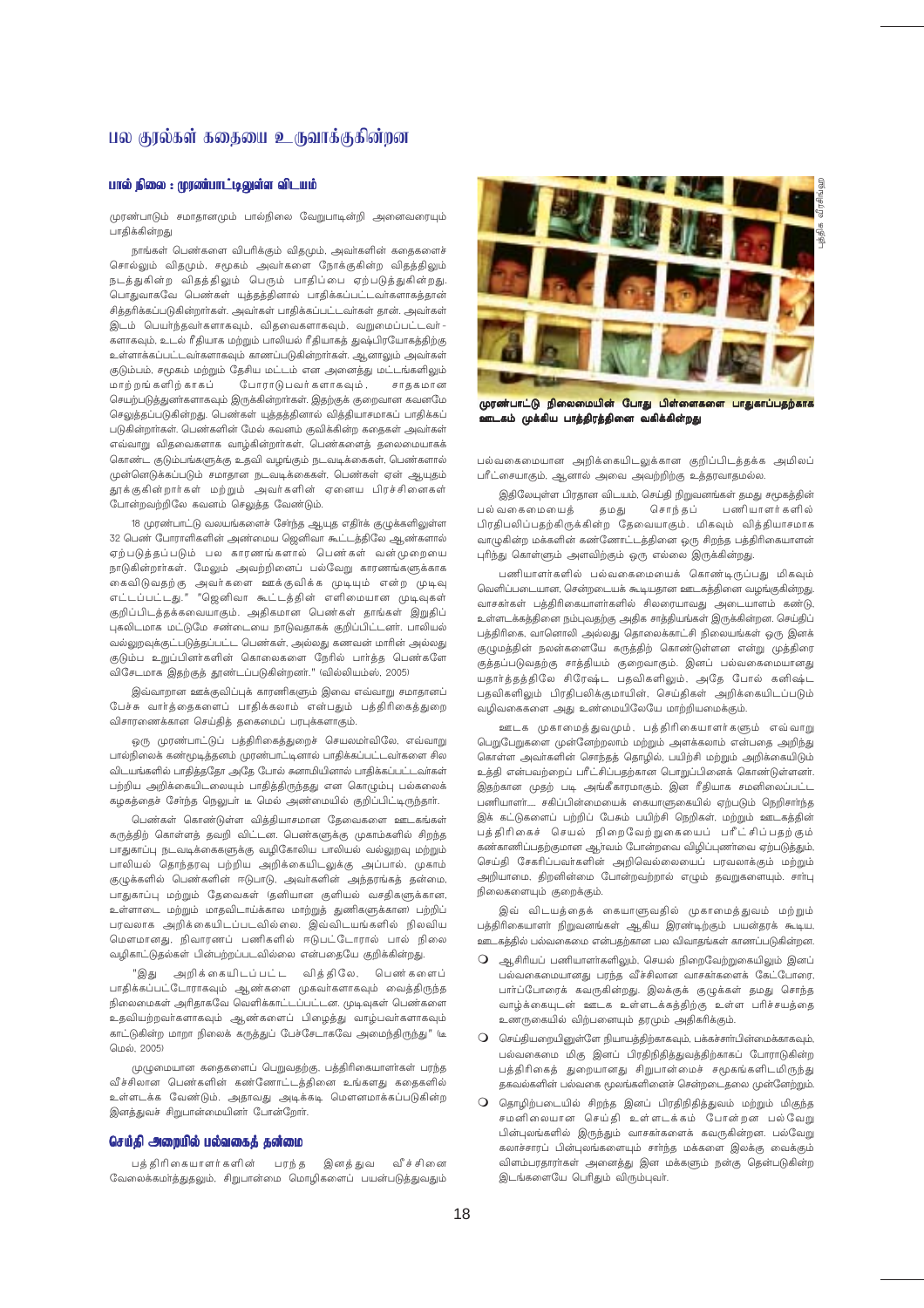$\bigcirc$  தகவல்களைப் பரிமாறவும், ஒருவா் மற்றவரிடமிருந்து கற்பதற்கும் ்பல்வேறு குழுக்களைச் சோந்த பத்திரிகையாளாகளும் ஊடகமும் ஒன்றாகப் பணியாற்ற ஊக்கப்படுத்தப்பட வேண்டும். ஊடகத்திற்குள்ளேயும் பல்வேறு ஊடகங்களுக்கு இடையேயுமான கலந்துரையாடலானது ஊடகத்திற்கும் சமூகத்திற்கும் இடையேயான கலந்துரையாடலைப் போலவே முக்கியமானதாகும்.

# செய்கியின் மொமி

செய்திகளைச் சேகரிப்பதிலும், வழுவற்ற நேரடி அறிக்கைகளைப் பெறுவதிலும், குறிப்பாக ஏனயை சமூகங்களைப் பாதிக்கின்ற ்<br>விடயங்களையும், நிகழ்வுகளையும் அறிந்து கொள்வதிலும் மொழியானது பிரதான தடையாக இருக்கின்றது என்பதை ஆய்வுகள் சுட்டிக் காட்டுகின்றன.

பல் - மொழிப் பத்திரிகையாளா்களை ஊக்குவிப்பதும் குறிப்பிட்ட செய்திகளிற்கு பல்வேறு மொழிகளைச் சேர்ந்த நிருபாகளைக் குழாமாகப் போடுவதும் நம்பிக்கையைக் கட்டி எழுப்புவதுடன், ஏனைய மொழிச் சமூகத்தினைச் சென்றடைய வாய்ப்பினையும் தருகின்றது.

ஆனால் பத்திரிகையாளா்களின் அதிகளவான கட்டுப்பாட்டின் கீழ் ஒரு பரப்பு இருக்கின்றது என்றால் அது, அவாகள் நிகழ்வுகளையும், விடயங்களையும் விபரிக்கவும், தங்களது கதைகளைச் சொல்லவும் பயன்படுத்துகின்ற சொற்களினதும் சொற்றொடாகளினதும் தெரிவாகும்.

தெளிவாகவே, பத்திரிகையாளா்கள் சாதி சாா்ந்த அல்லது இனம் சாா்ந்த அவதூறுகளை ஒரு போதுமே பயன்படுத்தக் கூடாது. அத்துடன் ஏனைய இன மற்றும் சமயக் குழுமங்கள் பற்றிய எந்தவொரு பிரக்ஞையற்ற ஊகத்திற்கும் பதிலளிக்க வேண்டும். சமாதானச் செயன்முறையின் அங்கமாக இருக்கின்ற வன்முறை பற்றிய அறிக்கையிடலானது சில விசேட சவால்களைக் கொண்டுள்ளது. அது இனப் பதற்றத்தினை ஏற்படுத்தக் கூடிய, சமாதான முயற்சிகளைக் கீழறுக்கக் கூடிய ஆற்றல் கொண்ட சொற்களின் தெரிவினை விடக் குறைந்தவையல்ல.

#### இலங்கையிலே,

உதாரணமாக, யுத்த நிறுத்த உடன்படிக்கைக்குப் பிறகு, சமூக - அரசியல் .<br>சூழமைவின் அம்சங்களை விபரிக்க ஊடகமானது மொழியுடன் மல்லாடிக் கொண்டிருக்கின்றது. சமூகம் போன்ற சொற்கள் இனத்துவத்துடனும், சிறுபான்மையுடனும் இணைக்கப்படுகின்றன. மொழியின் நுட்பமான பயன்பாட்டிற்கு மொழி ஊடகங்களின் தவறுகள் மேலதிக சிரமங்களை உருவாக்குகின்றன. பொதுவாகவே, தமிழ் மற்றும் சிங்கள மொழிப் பத்திரிகைகளில் வெளியிடப்படும் போது சமூகப் பதற்றங்கள் இனப் பகைமையாகுகின்றன. மற்றும் சிறு பிணக்குகள் பெரும் இன முரண்பாடுகளாகுகின்றன. பெரும்பான்மை மற்றும் சிறுபான்மை ு<br>என்பவற்றின் வரைவிலக்கணங்கள் குறிப்பிட்ட வாதங்களுக்குப் பொருந்தும் வகையில் திரிபுபடுத்தப்படுகின்றன. சிறுபான்மை என்பது சிங்களப் .<br>பத்திரிகைத் துறையிலே ஏனைய சமூகங்களின் தகவு நிலையினைக் கீழறுப்பதற்காகச் சூழ்ச்சித் திறத்துடன் பயன்படுத்தப்படுகின்றது. இதற்கு மாற்றமாக, "பெரும்பான்மை" எனும் சொற்பதமானது தமிழ் ஊடகத்திலே சிங்களச் சமூகத்தைப் பிரதிநிதித்துவப்படுத்தவே பயன்படுத்தப் படுகின்றது. இதிலே பெரும்பான்மை எனும் இழைமானத்திலே பின்னப்பட்டுள்ள கருத்துக்களின் பல்வகைமையும், அரசியல் சித்தாந்தங்களும் பிரதிபலிப்பதில்லை.

நீண்ட காலமாகப் புரையோடிப் போயிருக்கும் இன முரண்பாட்டின் தவிர்க்க முடியாத விளைவுகளே சமூகங்கள் பற்றிய மாறா நிலைக் ்கருத்துக்களும், சமூகங்களை அவற்றின் மனித நிலையிலிருந்து<br>குறைப்பதுமாகும். எந்தவொரு குற்றச் செயலிலும் குறைப்பதுமாகும். எந்தவொரு குற்றச் செயலிலும் சந்தேகத்துக்கிடமானவராகக் காணப்படுகின்ற ஒரு தமிழருக்கு பயங்கரவாதி என்கின்ற முத்திரை தானாகவே குத்தப்பட்டு விடும். அதே வேளை ஒரு சிங்களவருக்கு சந்தேகத்தின் நன்மை வழங்கப்படுகின்றது. தமிழர், .<br>பயங்கரவாதி, எல்ரிரிஈ - என்று ஒன்றிற்கு ஒன்றாக மாற்றிப் பயன்படுத்த முடியாத சொற்கள் ஒரே செய்தி அறிக்கையிலே அடிக்கடி ஒன்றாக இணைத்துப் பயன்படுத்தப்படுகின்றன.

.<br>பேச்சு வழக்குப் பாங்கும் ஊடகத்திற்குப் பிரச்சினைகளைக் கொடுக்கின்றன. ஒரு முஸ்லிம் நபரினை விபரிக்கவும் அல்லது தமிழ் சமூகங்களை விபரிக்கச் சிங்கள ஊடகங்கள் பயன்படுத்தும் சொற்பதங்கள் (தம்பியா அல்லது மரக்கலயா மற்றும் தெமலயா என்று முறையே பயன்படுத்தப்படுகின்றன) முழு அடையாளக் குழுக்களும் மாறா நிலைக் கருத்துக்களை வழங்கவும், அவாகளைத் தரக்குறைவாக அழைக்கவும் வார்த்தைகளை நுட்பமின்றிப் பயன்படுத்துதல், (தமிழ் சமூகத்தைக் குறிக்க  $"$ தெமமுன்" எனவும் முஸ்லிம் சமூகத்தைக் குறிக்க "மரக்கலயோ" எனவும்) அரசியல் கருத்துக்களின் ஆதரவிகை கீழறுக்க அவற்றினைப் பக்கச்சார்படன் பயன்படுக்குகலும்.

# $f$ றந்த நடைமுறை வினாக்கள்

- $\mathsf O$  அனைத்து வேலைகளும் விளம்பரம் செய்யப்படுகின்றனவா?
- $\mathbf O$  வெண்களை ஒரு கதை எவ்வாறு பாதிக்கும் என்பதை நீங்கள் கருத்திற் கொண்டதுண்டா? நீங்கள் அவாகளின் கருத்துக்களை வேண்டியதுண்டா?
- $\mathbf{Q}$  புறக்கணிக்கப்பட்ட குழுமங்களில் இருந்து விண்ணப்பங்கள் வருவதை ஊக்குவிப்பதற்கு நடவடிக்கைகள் எடுக்கப்படுகின்றதா?
- $\Theta$  நீங்கள் ஒருவருக்கு நோமுகப் பரீட்சைக்குச் சந்தாப்பம் வழங்குவதற்கு முன்பே, அவரின் சுய விபரத் தரவுகளைக் .<br>கொண்டு அவர் பற்றி சில விடயங்களை ஊகித்துக் கொள்கின்றீர்களா?
- பல்வேறு இன/ கலாச்சாரப் பின்புலத்தையும் மொழித் திறனையும் கொண்ட பத்திரிகையாளாகளால் எவ் வேலைப்பரப்பு நன்மை பெறக் கூடும் என்பதை நீங்கள் எப்போதாவது கருத்திற் கொண்டதுண்டா?

பத்திரிகையாளா்கள் என்ஜிஓ, மற்றும் சமாதானச் செயற்படுத்துநா்கள், வெளிநாட்டு உதவி சமஷ்டி வாதம் மற்றும் பரவலாக்கம் போன்ற ்.<br>விடயங்களை அறிக்கையிடும் போது அவாகளின் அறிக்கையினை சுயாதீனமானதும் நிபுணத்துவமானதுமான அணுகுமுறையில் மீள் பரிசீலிக்க வேண்டும். இவற்றை இலங்கையின் பிராந்திய இறைமைக்கும், உறுதிக்கும், ஒற்றுமைக்கும் பாதகமானவை எனக் கூறுகின்ற, உணாவுகளைக் கிளறிவிடும் அறிக்கைககள் எமது சமூகத்திற்கு நம்பத்தகுந்த வழுவற்ற தகவல்களை வழங்கி அதன் மூலம் அவா்கள் தமது சொந்தக் கருத்துக்களை உருவாக்க உதவுகின்ற பத்திரிகைத்துறை சார்ந்த கடப்பாட்டினை நிறைவேற்று-கின்றனவா என்பகைச் செய்கி அறைக் கலந்துரையாடல்கள் சரி பார்க்க முடியும்.

#### $f$ manitaafkoit (aguista) and  $f$ anitaafkoites (aguista) and  $f$

சிறுவர்கள் சுரண்டலுக்குள்ளாவது முரண்பாட்டு சூழ்நிலையில் குறிப்பாக அதிகமாக உள்ளதனால் வளாந்தவாகள் அவாகளைப் பாதுகாப்பது அவசியமாகின்றது. அதிகமான சிறுவாகள் பலவந்தமாக சிறுவா் படையில் சேர்த்துக் கொள்ளப்படுகின்றனர். அத்தோடு நாட்டுக்குள்ளேயும் நாட்டுக்கு வெளியேயும் வியாபார தொழிலுக்காக விற்கப்படுகின்றார்கள். இதில் பாலியல் அடிமை வியாபாரமும் அடங்குகிறது.

ஊடகங்களுக்காக பணிபுரிபவாகள் என்ற வகையிலும், சிறுவாகளை .<br>நோக்கிய வளர்ந்தவர்களின் நடவடிக்கைகளுக்கு பலம் வாய்ந்த உருவங்கொடுப்பவா்கள் என்ற வகையிலும் முரண்பாட்டு சூழ்நிலையில் சிறுவாகள் பாதுகாப்பில் நாம் முக்கிய பங்கு வகிக்கின்றோம்.

உலகம் முழுவதிலும் உள்ள பத்திரிகையாளர்கள்  $\operatorname{IFJ}$  ஊடாக .<br>சிறுவாகளைப் பற்றிய அறிக்கைகளை விடுவதற்கு ஒரு சாவதேச வழிகாட்டல் தொகுதியினை ஏற்றுக் கொண்டுள்ளனர். சிறுவர்களின் கருத்துக்களை தேவைக்கேற்ற முறையில் மாற்றாமல் மற்றும் காமத்தரகாகள், கடத்தல் காராகள், வேலைகளுக்கு அமாத்துபவாகள், துஷ்பிரயோகம் மிகு பெற்றோர்கள் போன்றவர்களுக்கு சிறுவர்களைக் காட்டிக் கொடுக்காமல் .<br>அக் கருத்துக்களை உள்ளடக்குவதன் முக்கியத்துவத்தினை பத்திரிகையாளா்கள் உறுதிப்படுத்தியுள்ளனா்.

சிறுவாகளின் பெயா்களைக் குறிப்பிடுவதா அல்லது அவா்களின் முகங்களை படங்களில், புகைப்படங்களில் காட்டுவதா என்பது மிகவும் கடினமானதொரு விடயமாக இக்கின்றது. இச் சிறுவாகளை கட்புலனாக .<br>அல்லது வேறுவகயைாக அடையாளம் காண்பது பொது நலனுக்காக அல்லாத சமயங்களில் அவர்களை அதிலிருந்து ஊடக தொழில் சார்ந்தவாகள் பாதுகாக்க வேண்டும் என IFJ வழிகாட்டுதல்கள் கூறுகின்றன. சிறுவாகளுக்கு மேலும் தீங்குகள் ஏற்படுத்துவதைத் தவிாப்பதே ஊடகங்களின் முதலாவது கடமையாக இருக்கின்றது. அதிகமான சந்தாப்பங்களிலே மேலதிக ஆபத்து பிரசித்தியினை ஏற்படுத்தி அதன் மூலமாக சிறுவரான போா் வீரா்களையும், பாலியல் துஷ்பிரயோகத்தால் பாதிக்கப்பட்டவர்களையும் அடையாளம் காட்டுவதன் மூலம் எற்படுக்கப்படுகின்றது.

துஷ்பிரயோகத்தினால் பாதிக்கப்பட்ட அல்லது மன அதிாச்சி வடுவிற்கு உள்ளான சிறுவர்களை நேர்காணுவது பத்திரிகையாளர்களுக்குக் குறிப்பாகவே சவால் மிக்கதும், மிகுந்த கவனம் தேவைப்படுகின்ற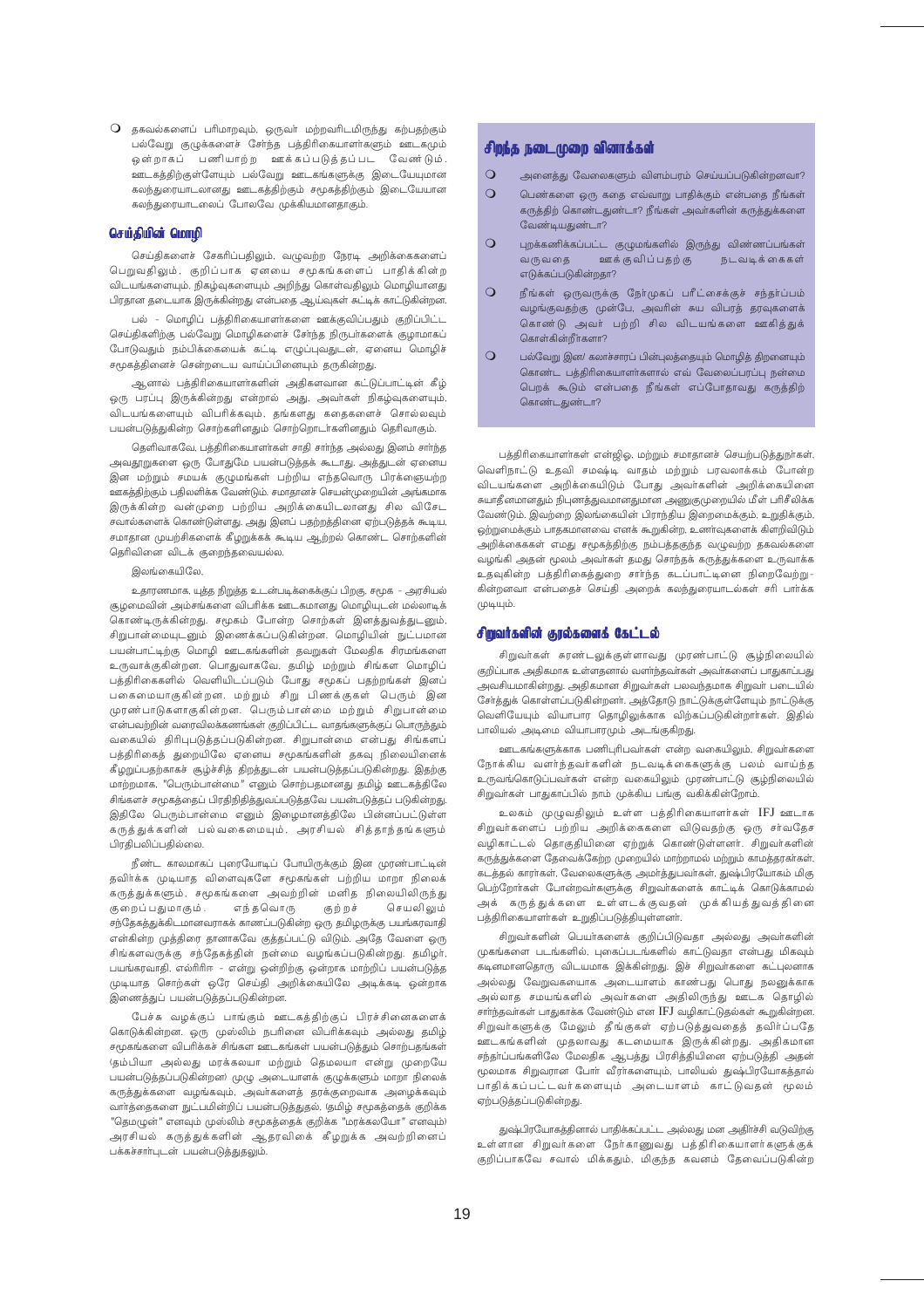# $f$ றந்த நடைமுறை வினாக்கள்

- 1. ஆசிரியா குழாத்தின் கூட்டத்தினைக் கூட்டி அதில் சம காலத்தில் .<br>நடந்த சில சம்பவங்களை, அவற்றின் பால்நிலை, வயது மற்றும் இன அடிப்படையில் கலந்துரையாடவும்.
- 2. செய்திகளிலும் ஆய்வுக் கட்டுரைகளிலும் இனத்துவம் எவ்வாறு கையாளப்படுகின்றது?
- 3. எத்தனை தடவைகளில் "பிரச்சினை" என இனத்துவம் முன்வைக்கப்படுகின்<u>றது</u>?
- 4. சூற்றச் செயல்கள் பற்றிய செய்திகள் மாறா நிலைக் கருத்துக்களை வலுப்படுத்துகின்றதா? (ஒரு வாரத்துக்கு எத்தனை தடவைகள் தொலைபேசி அழைப்புக்களை பொலிஸ் நிலையத்துக்கு எடுக்கின்றார்கள் என்பதை நிருபாகள் எத்தனை தடவைகள் சமூக .<br>உறுப்பினாகளை சென்று சந்தித்து வருகின்றாாகள் என்பதுடன் ஒப்பிடுக)
- 5. சமூகத்துடன் தொடர்பினைக் கட்டியெழுப்ப உறுதியான  $(\text{pump*A}$ களை மேற்கொள்ளவும்.

ஒன்றுமாகும். விரிவிளக்கமான விபரங்களைத் தூண்டி வெளியிடச் செய்ய முயற்சிப்பதானது நிகழ்வுகளைச் சிறுவாகள் மீள் கற்பனை செய்<u>து</u> பார்க்கவும், மீள அனுபவித்துப் பார்க்கவும் நிர்ப்பந்திக்கலாம். சிறுவாகளுடன் நோ்காணலை நடத்துவது பலன்தரக்கூடியதா என்பதையும் மற்றும் ்.<br>கதைகளை அறிக்கையிடுவதற்கு வேறு வழிகள் இல்லையா என்பதையும் முதலாவதாக நாம் கேள்விக்குட்படுத்த வேண்டும்.

#### பல வகையான பரிசோதனைப் பட்டியல்

பத்திரிகை ஆசிரியா்களுக்கும் நிருபா்களுக்கும் பல்வகைமைப் பரிசோதனைப் பட்டியல் ஒன்றை "த சீடல்ஸ் டைம்ஸ்" உருவாக்கியுள்ளது. .<br>இவ் வினாக்கள் அப் பரிசோதனைப் பட்டியலில் இருந்து

எடுக்கப்பட்டது

# $\mu$ ந்திரிகை ஆசிரியர்களுக்கான வினாக்கள்

- 1. சம்பவங்களை வகைப்படுத்துவதிலும், ஒப்படைகளிலும் பல்வகைமைக்கு நான் முன்னுரிமை வழங்குகின்றேனா?
- 2. பல்வகை மூலங்களையும் சம்பவங்களையும் தேடிச் செல்ல நான் நிருபாகளுக்கு போதுமான அளவு அவகாசம் கொடுக்கின்றேனா?
- 3. மூலங்களை விருத்தி செய்யவும் பல்வகை சமூகங்களுக்கிடையே தொடா்புகளை ஏற்படுத்தவும் நான் காாியாலயத்தை விட்டு வெளிச்  $G$ சல்கின்றேனா?

# நிருபர்களுக்காக

- எமது சமூகத்தில் உள்ள பல்வேறு இன சனத்தொகையில் உள்ள மக்களை நான் உள்ளடக்கும் நிறுவனங்களின் நடவடிக்கைகள் எவ்வாறு பாதிக்கும் என்பதை கண்டு பிடிக்க நான் முயற்சி செய்கின்றேனா?
- 2. நிறுவனத்தினால் பாதிக்கப்பட்ட சமூக உறுப்பினாகளின் சம்பவங்களை நான் தேடிச் செல்கின்றேனா?
- 3. நான் எவ்வாறு செய்திக்கான எண்ணக் கருக்களையும், கோணங்களையும், பெற்றுக் கொள்ளும் மக்களையும், இடங்களையும் மற்றும் நிறுவனங்களையும் விரிவுபடுத்திக் கொள்ள முடியும்?
- 4. தொடாபுகளுக்கும் மூலங்களுக்குமான என் சொந்தப் பட்டியலை நான் எவ்வாறு விரிவுபடுத்திக் கொள்ள முடியும்?
- 6. நிருபாகளாக வெளியே சென்று சமூக உறுப்பினாகளை சந்திக்க ஊக்கப்படுத்தவும்.
- 7. இலக்கு வைக்கப்பட்ட சமூகத்தில் இருந்து ஒரு ஆலோசனைக் குழுவை உங்களால் அமைக்க முடியுமா என பாருங்கள்.
- 8.  $\qquad$  ஒருவருக்கு விருந்தினா பத்தி வழங்கவும்.
- 9. தொலைக் காட்சியில் அல்லது பத்திரிகைகளில் நீங்கள் உபயோகிக்கும் படங்களைப் பாருங்கள். அவை உங்களது சமூகத்தின் சமநிலையை பிரதிபலிக்கின்றதா? ஒரு விடயத்தில் அல்லது செய்தியறிக்கையில் தோன்றுபவர்களின் ்.<br>எண்ணிக்கையை கணக்கிடவும். அது சமூகத்தின் ஒரு நியாயமான பிரதிபலிப்பா?
- 10. புறக்கணிக்கப்பட்ட சமூகங்களுக்கிடையில் உங்களின் தொடாபினை அதிகப்படுத்துங்கள்.
- அதிகமாக பெற்றுக் கொள்ள நிருபர்களை அவர்களது தொடாபுகளை பொதுத் தளத்தில் ஆக்கும் படியும் கருத்துக்களை மூளைப் பிரவாகம் செய்யும் படியும் கேளுங்கள்.

## சம்பவம் ஒன்றைப் பற்றி

- 1. இச் சம்பவத்தினை பல்வகை மூலங்களை நான் தேடினேனா?
- 2. பல்வகைமையை உள்ளடக்குவதற்கான எனது முயற்சிகளை மட்டுப்படுத்த எனது முன்புனைவான கருத்துக்களை அனுமதித்தேனா?
- 3. ஒரு சமூகத்தினைப் பிரதிநிதித்துவப்படுத்துவதற்கு ஒரு நபரினை மட்டும் அனுமதிக்கின்றதான டோகன் முறையினை நான் பயன்படுத்துகின்றேனா, அல்லது நான் உணவையான பல்வகைமையினை தேடுகின்றேனா?
- 4. பல்வகைமையினை நான் தேடும் பொழுது நான் மாறாநிலைக் .<br>கருத்துக்களை நான் இன்னும் மிகைப்படுத்துகின்றேனா அல்லது அதற்கெதிராக போராடுகின்றேனா?
- 5. நான் உண்மைகளைக் காண்பது போலவே கூறுகின்றேனா?
- 6. பிரசுரிக்கப்படுவதால் சாத்தியமான எதிர்விளைவுகள் யாது? யார் பாதிக்கப்படுவாா்கள்? யாா் நன்மையடைவாா்கள்?
- 7. எனது தீாமானங்களைப் பற்றி சவால் விடும் எவருக்கும் நியாயம் காட்டி வாதிடாமல், தெளிவாகவும் நோமையான முறையிலும் என்னால் விபரிக்க முடியுமா?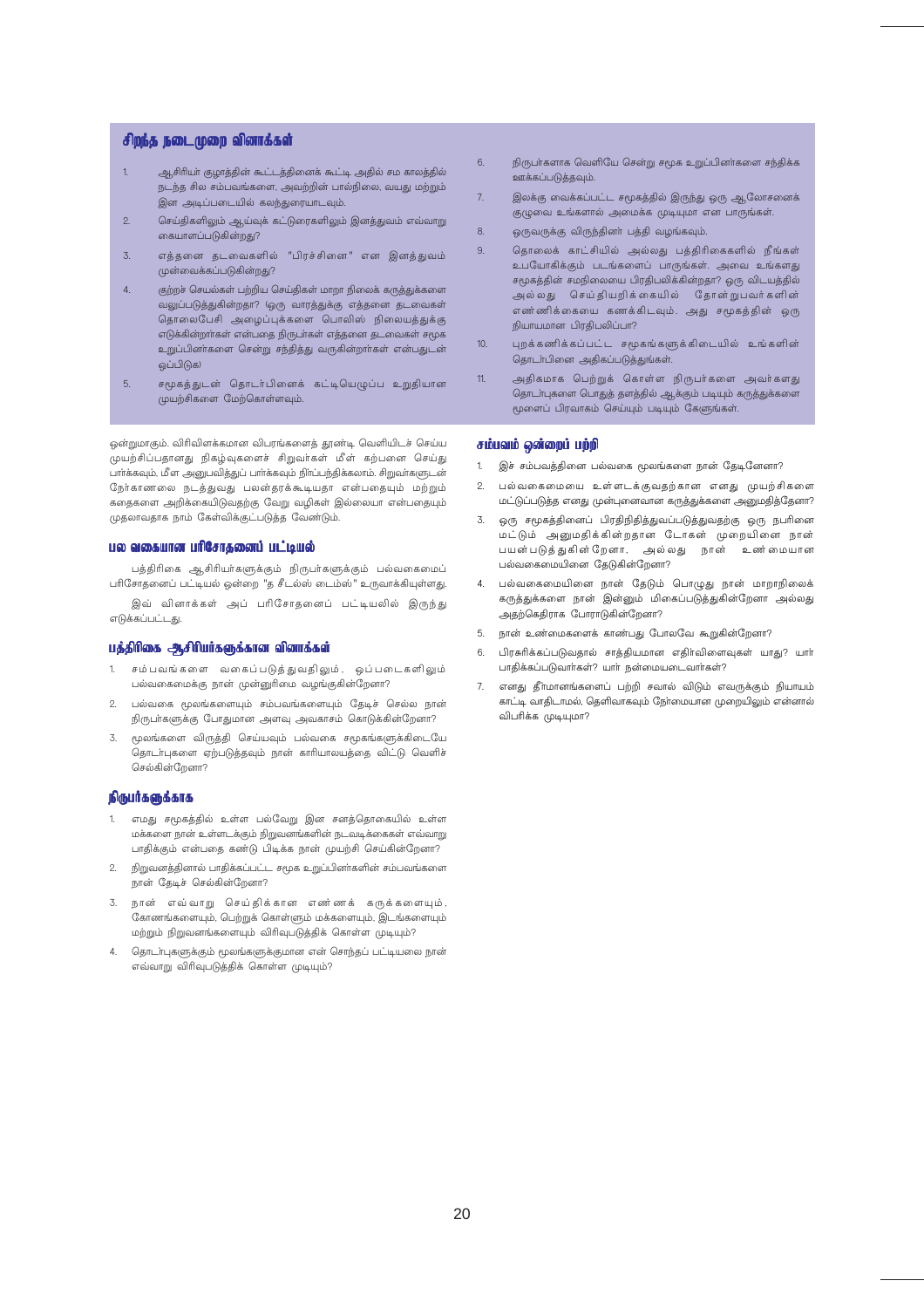# நேரடியாகப் பெறுதல்

சிறந்த பத்திரிகைத் துறையில் அதன் அனுபவத்தின் .<br>நோத்தியும் செழுமையும் பிரதிபலிக்கும். சாதாரண மக்களின் வாழ்க்கை பற்றிய கதைகளை அவா்கள் வாழும் வழிகளை, .<br>அவர்களின் அச்சங்களை, அவர்களின் எதிர்பார்ப்புக்களை, அவாகளின் வெற்றிகளை, அவாகளின் அழிவுகளைச் சொல்ல உதவுகின்ற நேரடியான மூலங்களை விருத்தி செய்வதன் மூலம் மட்டுமே இது சாத்தியமாகும். செய்தி அறையிலே அரசாங்கத்தின் செய்திப் பிரிவினால் வெளியிடப்படும் உத்தியோகபூர்வமான செய்திகளுக்காகக் காத்திருக்கும் பத்திரிகையாளர்களுக்கு இச் செழுமை உணாவோ, அனுபவமோ வராது.

மக்களின் அனுபவங்களைப் பற்றிய விடயங்களைத் தேடி, .<br>கேட்டு, அமைத அறிக்கையிடுவதனை நோக்கி ஒரு அடிப்படை மாற்றம் பத்திரிகையாளா்களுக்கும் ஊடக நிறுவனங்களுக்கும் நிகழ வேண்டும் என்பதே இதன் அர்த்தமாகும். ஊடக நிறுவனங்களைப் பொறுத்த அளவிலே, செய்தி எங்கேயிருக்கின்றதோ அங்கே பத்திரிகையாளர்களைப் பெறுவதற்கான வளங்களைப் போடுவதையே இது அர்த்தப்படுத்தும்.

மக்கள் வாழ்க்கைக்கான சிறந்த வழிகளையே தேடுகிறார்கள். .<br>வளங்களைப் பகிர்வதற்கான நியாயமான வழி வகைகளைத் தேடுகின்றார்கள், தங்களது இருப்பிற்கான சிறந்த சட்டகத்தினைத் தேடுகின்றார்கள். பத்திரிகையாளர்கள் தமது அறிக்கையிடல் மற்றும் விடயங்களை வெளியிடல் மக்களின் அனுபவங்கள் மற்றும் அவாகளின் எதிாபாாப்புக்கள் என்பவற்றினூடாக இச் சட்டகத்திற்கான கண்டு பிடிப்புக்கள் ஒரு பகுதியாகலாம்.

தங்களது கதைகளில் அதிக குரல்களை வேண்டுகின்ற பத்திரிகையாளாகள் வளங்களின் வங்கியினை விருத்தி செய்ய ஆரம்பிக்க வேண்டும். சுவாரஷ்யமான மனிதா்களுடனான ஒவ்வொரு தொடா்பும் .<br>அரசாங்க மூலங்களுக்கு அப்பால் உங்களது மூலப் பட்டியலை விரிவுபடுத்துகின்ற வாய்ப்பாக உருவாக வேண்டும். இந்த அரச மூலங்களே பல தசாப்த காலங்களாக செய்தி நிருபாகளின் பிரதான மூலமாக இருந்து ்<br>வருகின்றது. நீங்கள் வழமையான செய்திக்கு வித்தியாசமான ஒரு கண்ணோட்டத்தினைப் பெற வைத்தியா்களையும், சடத்தரணிகளையும், கல்வியியலாளாகளையும், சமூகத் தலைவாகளையும் உள்ளடக்க வேண்டும்.

பல் - மொழிகளைக் கொண்ட, பல் - இனங்களைக் கொண்ட சமூகத்தின் ஒரு அங்கமாக இருப்பது என்பது, ஏனைய சமூகங்களில் உங்களுக்கு நம்பத்தகுந்த மூலங்கள் தேவை என்பதன் அாத்தமே ஆகும்.

சிறந்த பத்திரிகையாளர்கள் பல்வகைமை மிகு மூலங்களின் மிகப் பரந்த



பெண்கள் யுத்தத்தின் இரைகளாவார்கள்..... ஆனால் அவர்கள் போராளிகளைப் போல் வித்தியாசமானவைகளுக்கு விருப்பமுடையவாகள்.

வலையமைப்பினைக் கொண்டுள்ளார்கள். பல மூலங்களின் வீச்சினையும் பயன்படுத்துவதால் ஏற்படும் இன்னுமொரு நன்மை, தகவல்களை வமுவின்மைக்காகச் சரிபார்க்கக் கூடியதாக இருப்பதாகும். நிகழ்வு அல்லது சம்பவம் நடைபெற்ற இடத்தில் உண்மையாகவே பிரசன்னமாகியிருந்த மக்களிடமிருந்து பெறப்படும் மூலங்கள் அதாவது நேரடியான மூலங்கள் எப்போதும் விரும்பத்தக்கவையாகும். நேரடியற்ற மூலங்களின் வதந்திகளிலும், ஊகங்களிலும் தங்கியிருப்பது வமுவான செய்திகளுக்கே .<br>இட்டுச் செல்லும்,

# சிறந்த நடைமுறைக் குறிப்புகள்

- $Q$  உங்களது மூலங்களின் பட்டியலைத் தொகுக்கவும், அப்பட்டியலை .<br>உங்களின் சகபாடிகளுடன் பகிரவும். ஒரு நிருபா் என்ற ரீதியிலே உங்களது பணி முன்னே செல்லச் செல்ல, பட்டியலுக்குப்புதிய மூலங்களைச் சோத்துக் கொண்டே இருங்கள்.
- $Q$  பல்வேறு விதமான விடயங்கள் பற்றி அதிகாரபூர்வமான .<br>கருத்துக்களை வழங்கக் கூடிய ஏனைய மதங்களையும், இனங்களையும் சாா்ந்த ஆண்கள் மற்றும் பெண்கள் மத்தியில் தொடா்புகளை உருவாக்குவதிலும் கவனம் செலுத்தவும்.

# ஏனைய குழுக்களைச் சேர்ந்த மக்களை நேர்காணுவது பற்றிய சிறு உதவிக் குறிப்புகள்

பத்திரிகையாளா்களுக்காக இந்த உதவிக் குறிப்புகளை ஊடகப் பல்வகைமை நிறுவுனம்  $IFJ$ யுடன் இணைந்து தயாரித்துள்ளது.

- $\mathsf O$  கூருணாவு மிக்கவாகளாகவும், சிந்தனை மிக்கவராகவும் இருக்கவும் - மக்கள் பத்திரிகையாளா ஒருவருடன் பேசுவதையிட்டு அச்சம் கொண்டிருக்கலாம் என்பதைப் புரிந்து கொள்ளுங்கள் - அவாகளைச் சௌகாியமான நிலைக்குக் கொண்டு வாருங்கள்.
- $\mathsf O$  Ghinan ணலுக்கு அவாகள் விகிக்கும் எந்த நிபந்தனைகளையும் புரிந்து கொண்டு அதற்கு மதிப்பளிக்கவும். அவாகளின் பெயரினைப் பயன்படுத்துவதை அவாகள் பொருட்படுத்துகின்றாாகளா இல்லையா என்பதைத் தெளிவுபடுத்திக் கொள்ளுங்கள்.
- $\Omega$  எங்கே நோகாண்பது என்பது பற்றி உங்களுக்கு ஏதாவது தெரிவு .<br>இருப்பின், அவாகளுக்குச் சௌகரியமான ஒரு இடத்தைத் தீர்மானிக்கவும். அவர்களின் சொந்தச் சூழலும் அவர்களின் கண்ணோட்டத்தினைப் புரிந்து கொள்ள உங்களுக்கு உதவலாம்.
- $\mathsf O$  அவாகளின் கதைகளை அவாகளின் சொந்த முறையில் உங்களுக்குச் சொல்ல அனுமதியுங்கள். அவாகள் ஐந்து அல்லது 10 வருடங்களுக்கு முன்பு என்ன நடந்தது என்று கூறி ஆரம்பிக்கத் தொடங்கும் போது அது உங்களுக்குத் தேவையற்றது போல் தோன்றினாலும் அவா்களைக் கூற விடுங்கள்.
- $O$  நெகிழ்வுத் தன்மையுடன் இருங்கள். நேரகாலத்துடன் கேள்விகளின் .<br>பட்டியலைத் தயாரித்துக் கொள்ளுங்கள். ஆனால் அதை ஒரு பொது வழிகாட்டுதலாக மட்டுமே பயன்படுத்தவும். நீங்கள் உங்களது கேள்விகளைக் கேட்கையிலே, அவாகள் கூறுவதைக் கவனமாகச் செவிமடுங்கள். எனவே ஏனைய அணுகுமுறைகளுக்கு நீங்கள் தயாராக இருக்கலாம்.
- $\mathsf O$  அவர்களது வாழ்க்கையை எவ்வாறு வாழ வேண்டும் என அவாகளுக்குப் போதிக்க வேண்டாம். அவாகளது சூழ்நிலையை உங்களை விட அவா்கள் நன்கு புரிந்து கொள்கின்றாா்கள். அதனாற் தான் அவர்களை நேர் காணப்தில் நீங்கள் ஆர்வம் கொண்டுள்ளீர்கள்.
- $\mathsf O$  அவாகளுக்கு உரித்தான சிறுபான்மையினைப் பற்றி நீங்கள் ஏதாவது பக்கச்சாாபு அல்லது தப்பெண்ணம் கொண்டிருந்தால் அதை ஏற்றுக் கொண்டு, அவாகளை நோகாணும் போதும், உங்களது கதையைத் தயாரிக்கும் போதும் அவற்றை ஒதுக்கி வையுங்கள்.
- $\mathbf O$  உங்கள் மூலங்கள் நிபுணா்கள் என்பதை நினைவிற் கொள்ளுங்கள். ஒரு நிபுணர் என்பவர் வெறும் வைத்தியரோ அல்லது விஞ்ஞானியோ அல்ல. உங்களது மூலங்கள் அவா்களது சொந்த வாழ்க்கை பற்றிய நிபுணா்கள் ஆவாா்கள். அவா்களை உங்களுக்கு .<br>அவாகளின் வாழ்க்கையையும் அனுபவத்தையும் பற்றி விபரிக்க வைக்க வேண்டும். அதை உங்களது வாசகா்களுக்கு ஒத்தி வைப்பதே உங்களது கடமையாகும்.
- $\mathbf O$  உரையாடலின் முடிவினிலே, நோகாணப்படும் ஆர்வமுடைய வேறு .<br>யாரையாவது அவாகளுக்குத் தெரியுமா என அவாகளிடம் கேளுங்கள். இதற்கு அல்லது எதிர்காலக் கட்டுரைகளுக்கு ஏனைய மூலங்களைக் கண்டு பிடிப்பதற்கான ஒரு முக்கியமான முறையாக இது இருக்கலாம்.
- $\Theta$  அனைத்திற்கும் மேலாக, நீங்கள் தகவலை எவ்வாறு பயன்படுத்துகின்றீர்கள் என்பதையிட்டுக் கவனமாக இருங்கள். .<br>நீங்கள் அவாகளைப் பற்றி எழுதும் போது கவனமாகவும், கருணையுடனும் செயற்படுங்கள்.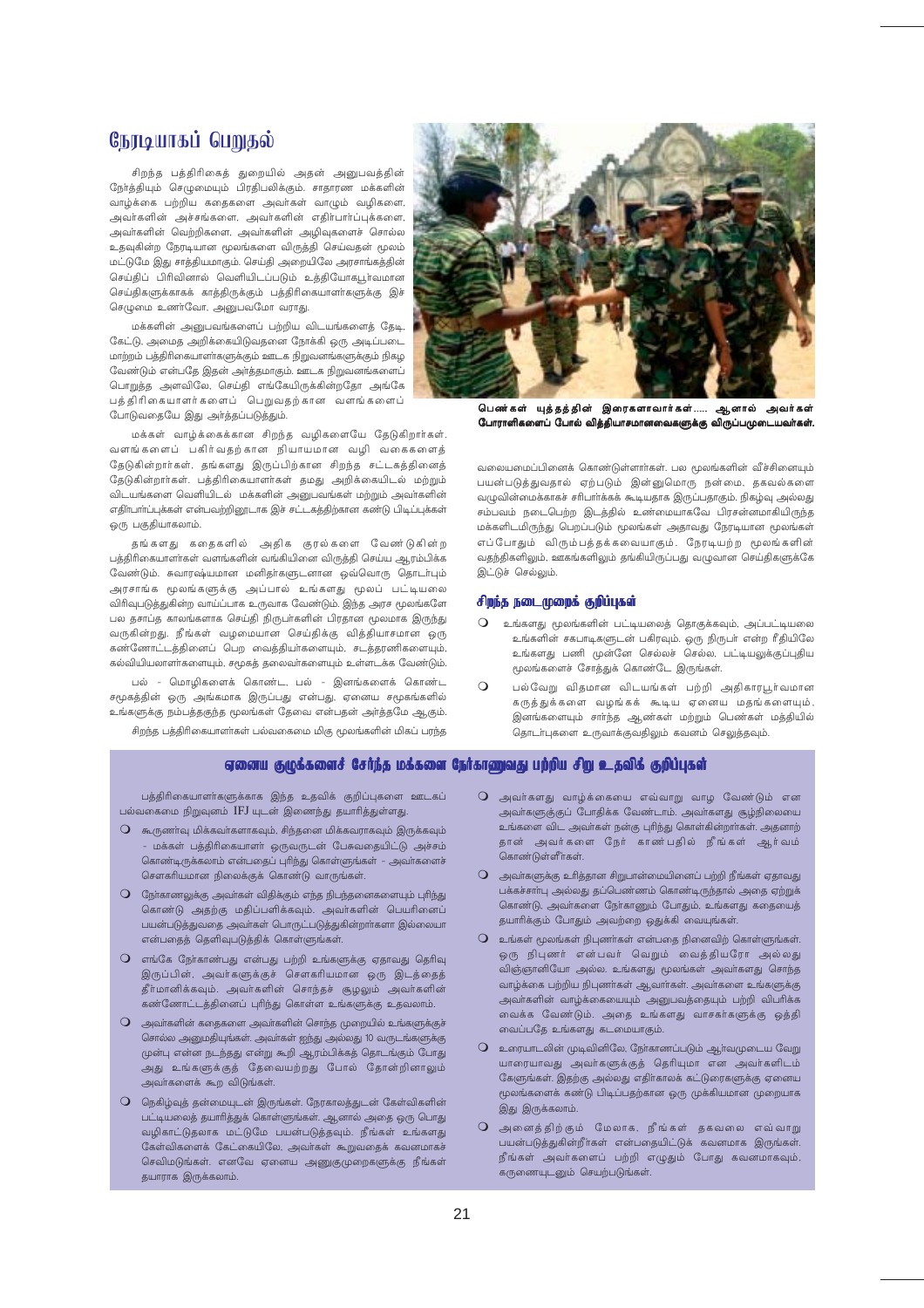# $\mu$ ரண்பாடு அறிக்கையிடலுக்கான IFJ வழிகாட்டுதல்கள்

இலங்கையிலுள்ள ஊடகமானது, முரண்பாட்டினைத் தணிப்பதற்கும், அரசியல் ஸ்திரத்தன்மை மற்றும் மனித உரிமைக்கான கௌரவம் என்பவற்றை அதிகரிப்பதற்குமான ஆற்றலைக் கொண்டுள்ளது. ்<br>வருடக்கணக்கில் நிலவி வரும் அரசியல் மற்றும் சமூக அமைதியின்மையுடன் 2004ம் ஆண்டின் சுனாமியின் நாசம் மிகு தாக்கங்களும் சோந்து முன்னெப்பொழுதுமு் இல்லாத ஒரு முக்கியமான பாத்திரத்தினை ஊடகங்கள் வகிக்க வேண்டிய நிலையை உருவாக்கியிருக்கின்றன. பின்வரும் வழிகாட்டுதல்கள், உலகம் முழுவதும் ்<br>முரண்பாட்டுச் சூழலில் பணியாற்றும் பத்திரிகையாளர்களினால் .<br>உருவாக்கப்பட்ட வழிகாட்டுதல்களை ஒன்றிணைத்துள்ளது. இவ் வழிகாட்டுதல்கள் இங்கே கருத்திற் கொள்வதற்காகவே வழங்கப்பட்டுள்ளன.

#### உண்மை சார்ந்த வழுவின்மை

பல்வகையானதும், நம்பகத்தகுந்ததுமான தகவல் மூலங்களின் வங்கி ஒன்றினை உருவாக்குவதன் மூலம் வழுவின்மையை உறுதிப்படுத்துங்கள். இது பத்திரிகையாளர்கள் தகவல்களை விரைவாகச் சேகரிக்கவும் சரி பார்க்கவும் அனுமதிக்கும். இலங்கைப் பத்திரிகையாளர்களின் அனுபவம் மற்றும் மனப்பாங்கு பற்றி அறிய IFJ யினால் நடத்தப்பட்ட கணிப்பீடு, வருவின்மைக்காகக் குறுக்குப் பரிசோதனை செய்தலின் முக்கியத்துவத்தினைச் சுட்டிக் காட்டியுள்ளது. எந்த மூலத்திடமிருந்தும் முகப் ு<br>பெறுமதிக்காக அறிக்கைகளை ஏற்றுக் கொள்ளக் கூடாது. உத்தியோபூாவ .<br>மூலங்கள் கூடத் தவறாக இருக்கலாம்.

அத்துடன் நேரடியான மற்றும் நேரடியற்ற தகவல்களுக்கிடையில் தெளிவாகப் பேதம் காணுங்கள். செய்தி அறையினுள் பரந்த வீச்சிலான மொழிப் பின்புலத்தைக் கொண்ட பத்திரிகையாளர்களைக் கொண்டிருப்பது மொழித்தடைகளை உடைத்து பரந்த வீச்சிலான மூலங்களைச் சென்றடைய வமி செய்யம்.

ஒரு தவறு விடப்படுமிடத்து, அதை இயலுமான அளவு விரைவாக ஏற்றுக் கொண்டு சரி செய்ய வேண்டும்.

#### சமநிலை

முரண்பாட்டுச் சூழ் நிலைகள் தெளிவானவை அல்ல. எனவே சம்பந்தப்பட்ட சகல தரப்பினரதும் கருத்தக்களையும் பரிசீலித்து அவாகளின் கண்ணோட்டங்களை உள்ளடக்கவும். சிறந்த பத்திரிகைத் துறையில் அதன் அனுபவத்தின் நோத்தியும், செழுமையும் பிரதிபலிக்கும். சாதாரண மக்களின் வாழ்க்கை பற்றிய கதைகளை, அவாகள் வாழும் வழிகளை, அவாகளின் அச்சங்களை, அவாகளின் எதிாபாாப்புகளை, அவாகளின் வெற்றிகளை, அவாகளின் அழிவுகளைச் சொல்ல உதவுகின்ற நேரடியான மூலங்களை அபிவிருத்தி செய்வதன் மூலம் மட்டுமே இது சாத்தியமாகும். உத்தியோகபூர்வ எல்லைக்கு அப்பால் செல்வதும் அனுபவம் சார்ந்த தரவுகளும் பத்திரிகையாளா்களுக்கான முக்கியமான பணியாகும். கதையின் kdpjg; gf;fj;ij ntspapLtJ thrfh;fspd; ftdj;ij கட்டுப்படுத்துவதோடு மட்டுமல்லாது ஒரு விடயம் நிகழ்வதைக் கை கட்டிப் பார்த்துக் கொண்டிருக்காமல் அதிலே அவாகளை ஈடுபடவும் ஊக்குவிக்கும்.

# சிறந்த நடைமுறை வினாக்கள்

- 1. உங்களுடைய அறிக்கையை நீங்கள் சமாப்பிப்பதற்கு முன்.  $\mu$ ரண்பாட்டின் உண்மையான காரணம் உங்களுக்குத் தெரியுமா என உங்களை நீங்களே கேட்கின்றீர்களா?
- 2. உங்களுடைய செய்தி நிறுவனம் ஒரு செய்தியின் அனைத்துப் பக்கங்களையும் பற்றி கிரமமாக அறிக்கை இடுகின்றதா? அல்லது அரசாங்கத்தின் அதிகார நிலைப்பாட்டிலேயே பிரதானமாகத் தங்கியிருக்கின்றதா?
- 3. ஒருவரின் இனத்துவத்தைப் பற்றி குறிப்பிடுவது எப்பொழுது பொருத்தமானது என்பதை எவ்வாறு நாங்கள் தீர்மானிப்பது?
- 4. குற்றச் செயல்களிலே குற்றம் சாட்டப்பட்டுள்ள அல்லது தண்டிக்கப்பட்டுள்ள மக்களின் இன மூலங்களைப் பற்றி .<br>சுறிப்பிடுவது பற்றிய உங்களது செய்தி நிறுவனத்தின் அல்லது ஒலிபரப்பு நிலையத்தின் கொள்கை என்ன?
- 5. குற்றச் செயல்கள் அல்லது பதட்ட நிலைகள் என்பவற்றுக்கு ்.<br>காரணமான ஏனைய காரணிகளைப் பற்றி உரிய முறையில் விசாரிக்காமல் எத்தனை தடவைகள் இனப் பதற்றத்தின் மீது குற்றம் சுமத்தப்படுகின்<u>றது</u>?

# கூருணர்வ

தேவையற்ற விதத்திலே சாதி, சமயம் அல்லது இனத்துவம் என்பவற்றைப் பற்றிக் குறிப்பிடுவது சில மக்களைப் புண்படுத்தலாம். மேலும் ,<br>இருக்கின்ற நிலைத்த கருத்துக்களை ஒன்றில், இன்னும் வலுப்படுக்கலாம். அல்லது புதிய ஊகங்களை உருவாக்கலாம். அதேபோல நடுநிலையானத<mark>ு</mark> போல் தோன்றுகின்ற சொற்கள் அல்லது சொற்றொடர்கள் குறிப்பிட்ட குழுமங்களுக்கு எதிா்மறையான உட்கிடக்கைகளை உணா்த்தலாம். இவ் விளைவை தடுக்கப் பல வழிகள் இருக்கின்றன. முதலாவதாக உங்களுக்கு .<br>ஏதாவது பக்கச்சாாபுகள் இருப்பின் அதை நீங்கள் புரிந்து கொள்ள வேண்டும். இரண்டாவதாக, எது கூறப்படுகின்றதோ அதற்கு மக்கள் எவ்வாறு எகிா் வினையாற்றுவாாகள் என்பதை மனகிற் கொள்ள வேண்டும். இது நீங்கள் எதை எழுதுகின்றீர்களோ அல்லது உங்களது அறிக்கையில் .<br>உள்ளடக்கத் தெரிவு செய்துள்ளீாகளோ அதில் தாக்கத்தை ஏற்படுத்த விடுங்கள். மூன்றாவதாக, சாத்தியமான பொழுது குழப்பம் அல்லது பாதிப்பு ஏற்படுத்தாத வகையில் சொற்களுக்குக் குறைக்கக் கடினமான தகவல்களை விளக்கப் படி மங்களைப் பயன்படுக்கவம்.

# *<b>ELDEDIDAL*

நிகழ்வுகளை அவற்றின் வரலாற்றுச் சூழமைவில் சூழ்நிலைப்படுத்துவது தற்போதைய மாற்றங்களைப் பற்றிய சிறந்த புரிதலை வாசகா்களுக்குக் கொடுக்கும் சூழமைவு இல்லாமல் பரந்த தோற்றத்தின் காட்சியையும் மாற்றத்திற்கான அல்லது மறுசீராக்கலிற்கான சாத்தியத்தையும் இழப்பது இலகுவானதாகும். ஒரு விடயத்தைச் சூழமைவுப்படுத்துவது .<br>சம்பந்தப்பட்டுள்ள மக்களின் அனுபவத்தைப் பரிசீலிப்பதையும் ஈடுபடுத்துகின்றது. எவ்வாறாயினும், ஒரு மூன்றாம் தரப்பினரிடம் கேட்பதை .<br>விடவும் அல்லது எவ்வாறு பல்வேறு குழுக்கள் பாதிக்கப்பட்டுள்ளன என்பகை ஊகிப்பகை விடவம். அவர்களிடம் நோடியாக கேளுங்கள். சூழமைவானது, சம்பந்தப்பட்டுள்ள விடயத்தை வாசகர்கள் புரிந்து கொள்வதையும் அவர்கள் நிலைகுலையாமல் இருப்பதை உறுதிப்படுத்துவதையும் நிகழ்த்தும் காரணத்தினால் முரண்பாட்டுப் பத்திரிகைத் துறையின் ஒரு இன்றியமையாத பாகத்தினையே அது .<br>பிரதிபலிக்கின்றது.

# **Gunguiy**

உயா தரத்திலான கவனமும் பொறுப்பும் இல்லாத பட்சத்திலே, முரண்பாட்டு அறிக்கையிடலானது தற்போது இருக்கின்ற பதற்றத்தினை ு<br>அதிகரிக்கக் கூடியதாக இருப்பதுடன் அரசாங்கத்தினால் அரசியல் சூழ்ச்சித் திறன் மேற்கொள்ளப்படுவதற்கும் வழி திறக்கின்றது. எனவே முரண்பாட:டு அறிக்கையிடலிற்கு உயா் தரத்திலான கவனமும் பொறுப்பும் தேவை. குறிப்பிட்ட அறிக்கைகள், தலைப்புக்கள், படிமங்கள் அல்லது செய்தி உள்ளடக்கங்கள் மக்களைக் குறிப்பாகச் சிறுபான்மைக் குழுமங்களைப் பாதிக்கும் வழிகளைச் சிந்திப்பது அத்தியாவசியமானதாகும். இறுதியாக, ஊடகமானது தற்பொது இடம்பெறுகின்ற ஸ்திரத்தன்மைக்குப் பங்களிப்புச் செய்வது, அதன் சொந்தக் குறிக்கோள்கள் என்பவற்றினூடாக வாசகா்களுக்கான பொறுப்பினைக் கொண்டிருக்கின்றது.

- 6. ஏனைய சமூகங்களில் உள்ள நேரடியான செய்தி மூலங்களை எவ்வாறு நீங்கள் விருத்தி செய்வீாகள்?
- 7. குற்றச் செயல்கள் அல்லது பதற்ற நிலைகள் என்பவற்றுக்கு காரணமான ஏனைய காரணிகளைப் பற்றி உரிய முறையில் .<br>விசாரிக்காமல் எத்தனை தடவைகள் இனப் பதட்டத்தின் மீது குற்றம் சுமத்தப்படுகின்றது?
- 8. ஏனைய சமூகங்களில் உள்ள நேரடியான செய்தி மூலங்களை எவ்வாறு நீங்கள் விருத்தி செய்வீாகள்?
- 9. இனக் குழுக்கள் அல்லது ஏனைய சிறுபான்மைக் குழுக்கள் குற்றச் செயல்கள் மற்றும் வன்முறைகள் போன்ற குறிப்பிட்ட சில விடயங்களுக்காக எப்பொழுதும் குறிப்பிடப்படுகின்றார்களா? நீங்கள்  $\overline{\mathsf{q}}$ ப்பொழுதாவது அவாகளுக்குப் பதிலளிப்பதற்கான உரிமையை வழங்குகின்றீர்களா?
- 10. உங்களது பத்திரிகை வெளியீட்டின், தொலைக்காட்சி நிறுவனத்தின் அல்லது வானொலி நிலையத்தின் அறிக்கைகளில் வெளியீட்டாளரின், ஆசிரியர்களின் அல்லது நிருபர்களின் .<br>இனத்துவத்தின் அல்லது சமயத்தின் செல்வாக்குக் .<br>காணப்படுகின்றதா?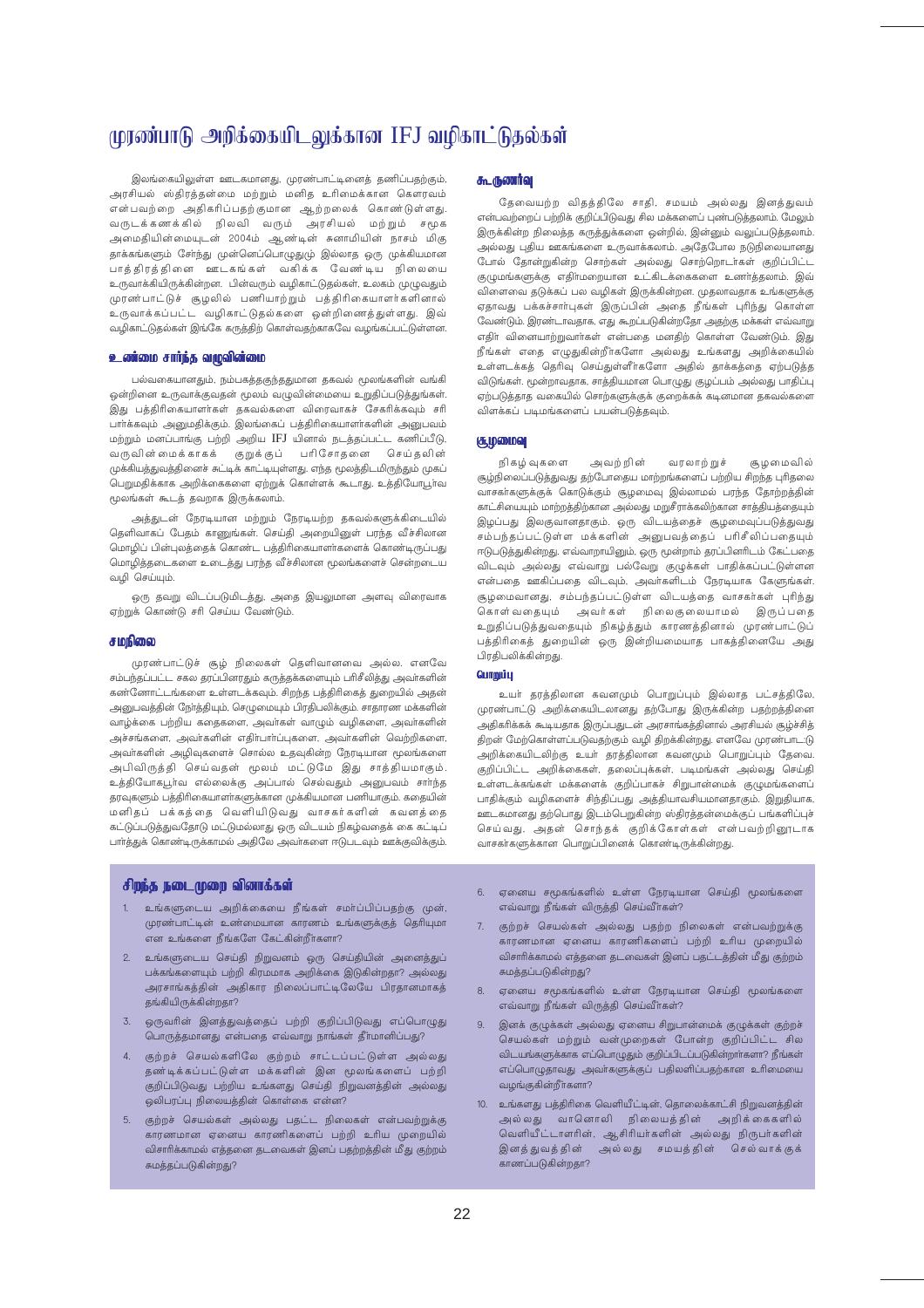# பத்திரிகைத்துறையின் பாதுகாப்பான நடத்தைக்கான IFJ சர்வதேச நடைமுறைக் கோவை

1

2

3

4

5

அபாயகரமான சூழ்நிலைகளிலும், முரண்பாட்டு வலயங்களிலும் பணி புரியும் பத்திரிகையாளாகளும், ஊடகப் பணியாளாகளும் முகம் கொடுக்கும் ஆபத்துக்களே விரிவான பதிவின் விடயங்களாக இருக்கின்றன. கடந்த \_\_<br>வருடத்தில் மாத்திரம் 124 பத்திரிகையாளாகளதும் ஊடகப் பணியாளாகளதும் மரணங்களை IFJ பதிவு செய்துள்ளது.

யுத்த வலயங்களிலே ஒரு தரப்பினால் அல்லது ஏனைய தரப்பினால் இலக்கு வைக்கப்படுவதால் அல்லது வன்முறையின் சமாகளுக்குள் அகப்படுவதால் பல பத்திரிகையாளர்கள் கொல்லப் படுகின்றார்கள், காயமடைகின்றார்கள் அல்லது துன்புறுத்தப்படுகின்றார்கள். குற்றச் .<br>செயல்களைப் புரிபவாகள், பயங்கரவாதிகள் அல்லது சட்ட விரோதமாகவும் மறைமுகமாகவும் இயங்கும் அரசின் முகவாகளான பொலிஸ், இராணுவம் அல்லது பாதுகாப்புப் படை போன்றோரின் திட்டமிடப்பட்ட தாக்குதல் மற்றும் அச்சுறுத்தல்களினால் பாதிக்கப்பட்டவாகளாக ஏனையோா் உள்ளனா்.

ஆபத்துக்கள் ஏற்படுவதைத் தடுப்பதற்கு பத்திரிகையாளர்களினால் அல்லது ஊடக நிறுவனங்களினால் அதிகமான சந்தாப்பங்களில் செய்யக் கூடியது மிகவும் சொற்பமே. பாதுகாப்பினை வழங்குவதற்கு எவ்வளவு தான் கவனம் எடுத்துக் கொண்டாலும், தவிா்க்க முடியாத விதத்திலே .<br>ஆபத்துக்கள் நிகழ்ந்து விடுகின்றன. ஊடகங்களை இலக்கு வைப்பவாகள் பத்திரிகைத்துறை சார்ந்த விசாரணையை நசுக்குவதற்கு கோரமான, மிலேச்சத்தனமான முறைகளைப் பயன்படுத்தும் போது ஒருவரால் செய்யக் கூடியது எதுவுமேயில்லை என்று தான் கூற வேண்டும்.

எவ்வாறாயினும், பணியாளா்களுக்கு ஆபத்து ஏற்படுவதைக் குறைக்க பத்திரிகையாளாகளும் ஊடக நிறுவனங்களும் கட்டாயம் எடுக்க வேண்டிய நடைமுறைகள் இருக்கின்றன. குறிப்பாக, பாதுகாப்பு வழங்குவதிலே, பின்வருவன இன்றியமையாத கருதுகோளாக இருக்கின்றன.

- $\mathsf O$  கடினமான சூழ்நிலைகள் எழும்போது அதற்கு முகம் கொடுக்கப் .<br>பத்திரிகையாளாகளும் ஊடகப் பணியாளாகளும் தயாா நிலையில் ,<br>இருப்பது அத்தியாவசியமானதாகும். தனிப்பட்ட நபாகளுக்கு சுகாதாரக் கவனிப்பினையும், சமூகப் பாதுகாப்பினையும் வழங்குவதற்கு ஒரு .<br>சட்டகம் இருக்க வேண்டும்.
- $\Theta$  ஊடகத் தொழிற் துறையினா் தாம் பணியாற்றுகின்ற பிரதேசத்தின் அரசியல், பௌதீக மற்றும் சமூகச் சூழ்நிலைகள் பற்றி அறிந்திருக்க வேண்டும். அறியாமை அல்லது கவனயீனமான நடத்தை மூலமாகத் தமது நிலைமைகளின் நிச்சயமற்ற தன்மைக்கும், பாதுகாப்பின்மைக்கும் அவாகள் பங்களிப்புச் செய்யக் கூடா<u>கு</u>.
- $\mathsf O$  வியாபார லாபங்களிற்காக இடா்களை எதிா்கொள்வதற்கு எதிராக ஊடக நிறுவனங்கள் பாதுகாக்க வேண்டும். அத்துடன் ஆபத்துக்கள் .<br>சூழ்ந்துள்ள நிலைமைகள் உருவாகும் போது, பத்திரிகையாளாகளுக்கு மத்தியிலே ஒத்துழைப்பினை ஊக்குவிக்க வேண்டும்.
- $\bigcirc$  பத்திரிகைத் துறைக்குள்ள தடைகளை அரசாங்கம் களைய வேண்டும். அரசாங்கமானது தேவையற்ற முறையிலே பத்திரிகையாளர்களின் .<br>நடமாடும் சுதந்திரத்தினைக் கட்டுப்படுத்தக் கூடாது. அல்லது .<br>பாதுகாப்பான நிலைமைகளிலே தகவல்களைச் சேகரித்து, தயாரித்து, பரப்புவதற்கான செய்தி ஊடகத்தின் உரிமையினைத் தாரை வார்க்கக் கூடாகு
- $\mathsf O$  மக்கள் ஊடகத்திலே தலையீடு செய்யாமல் இருக்க வேண்டும். கடமையில் ஈடபட்டுள்ள பத்திரிகையாளரினதும், ஊடகப் பணியாளா்களதும் பௌதீக இறைமையை ஒவ்வொருவரும் மதிக்க .<br>வேண்டும். படப்பிடிப்பு அல்லது ஏனைய ஊடகப் பணியில் பௌதீக .<br>ரீதியாக இடையீடு செய்வது தடை செய்யப்பட வேண்டும்.

இக் கருதுகோள்களை எல்லாம் மனதிற் கொண்டு, பின்வருவனவற்றை மகிக்குமாறு பத்திரிகையாளா குழுக்களையும், ஊடக நிறுவனங்களையும், சம்பந்தப்பட்ட அனைத்து அரச அதிகாரிகளையும்  $\operatorname{IFJ}$  அழைக்கின்றது.



பத்திரிகையாளா்களும் ஏனைய ஊடகப் பணியாளா்களும் .<br>அனைக்கு நிலைமைகளையம் சமாளிக்கக் கூடிய விகக்கில் முதலுதவிப் பொருட்கள், தொடா்பாடல் கருவிகள், போதியளவு போக்குவரத்து வசதிகள் மற்றும் தேவையேற்படின் பாதுகாப்பு ஆடைகள் என்பவை உள்ளடங்கலாக உரிய முறையில் தயாராக இருத்தல் வேண்டும்.

- ஆபத்தான நிலைமைகள் நிலவுகின்ற அல்லது நிலவலாம் ்<br>என நியாயமாக எதிர்பார்க்கப்படுகின்ற பிரதேசத்திலே கடமையில் ஈடுபடும் சாத்தியம் கொண்ட பத்திரிகையாளா்களுக்கும், ஊடகப் பணியாளா்களுக்கும் ஊடக நிறுவனங்களும் பொருத்தமான போது அரச அதிகார அமைப்புக்களும் இடா் வரவு விழிப்புணா்வுப் பயிற்சியை வமங்கலாம். பக்கிரிகையாளாகளின் உரிமைகளை மகிக்க வேண்டிய தேவையினை அரச அதிகார அமைப்புக்கள் தமது ஆளணியினருக்கு அறிவிக்கலாம். மேலும் பத்திரிகையாளா்களும், ஊடகப் பணியாளா்களும் பணியில் ஈடுபட்டிருக்கும் போது அவாகளின் பௌதீக இறைமையை மதிக்குமாறு அவாகளுக்கு அறிவுறுத்தலாம்.
- சாதாரண வேலைத்தளத்திற்கு வெளியே பத்திரிகைத்துறை<br>நடவடிக்கையில் நடுபட்டுள்ள மூனைக்குப் .<br>நடவடிக்கையில் ஈடுபட்டுள்ள அனைக்குப் பணியாளா்களுக்கும் ஆயுள் காப்புறுதி உள்ளிட்ட சமூகப் பாதுகாப்பினை ஊடக நிறுவனங்கள் வமங்கலாம்.
	- சாதாரண வேலைத் தளத்திற்கு வெளியே பணியாற்றியதன் விளைவாக காயத்திற்கும் சுகவீனத்திற்கும் உள்ளான பத்திரிகையாளர்களுக்கும் ஊடகப் பணியாளர்களுக்கும் இலவச மருத்துவச் சிகிச்சை மற்றும் சுகாதாரக் கவனிப்பு (கணப்படுகல் மற்றும் உடல் கேறல் செலவகள் உள்ளிட்ட) போன்றவற்றை வழங்கலாம்.
	- உ டைக நிறுவனங்கள், நிறுவனம் சாராத சுயாதீன ஊழியா்களையும் மற்றும் பகுதி நேர ஊழியா்களையும் பாதுகாக்கலாம். முழு நேரப் பணியாளா்களுக்கு வழங்கப்படும் அதே சமூகப் பாதுகாப்பும் பயிற்சி மற்றும் உபகரணத்திற்கான வசதிகளும் இவாகளுக்கும் சமமான .<br>அடிப்படையில் வமங்கப்படல் வேண்டும்.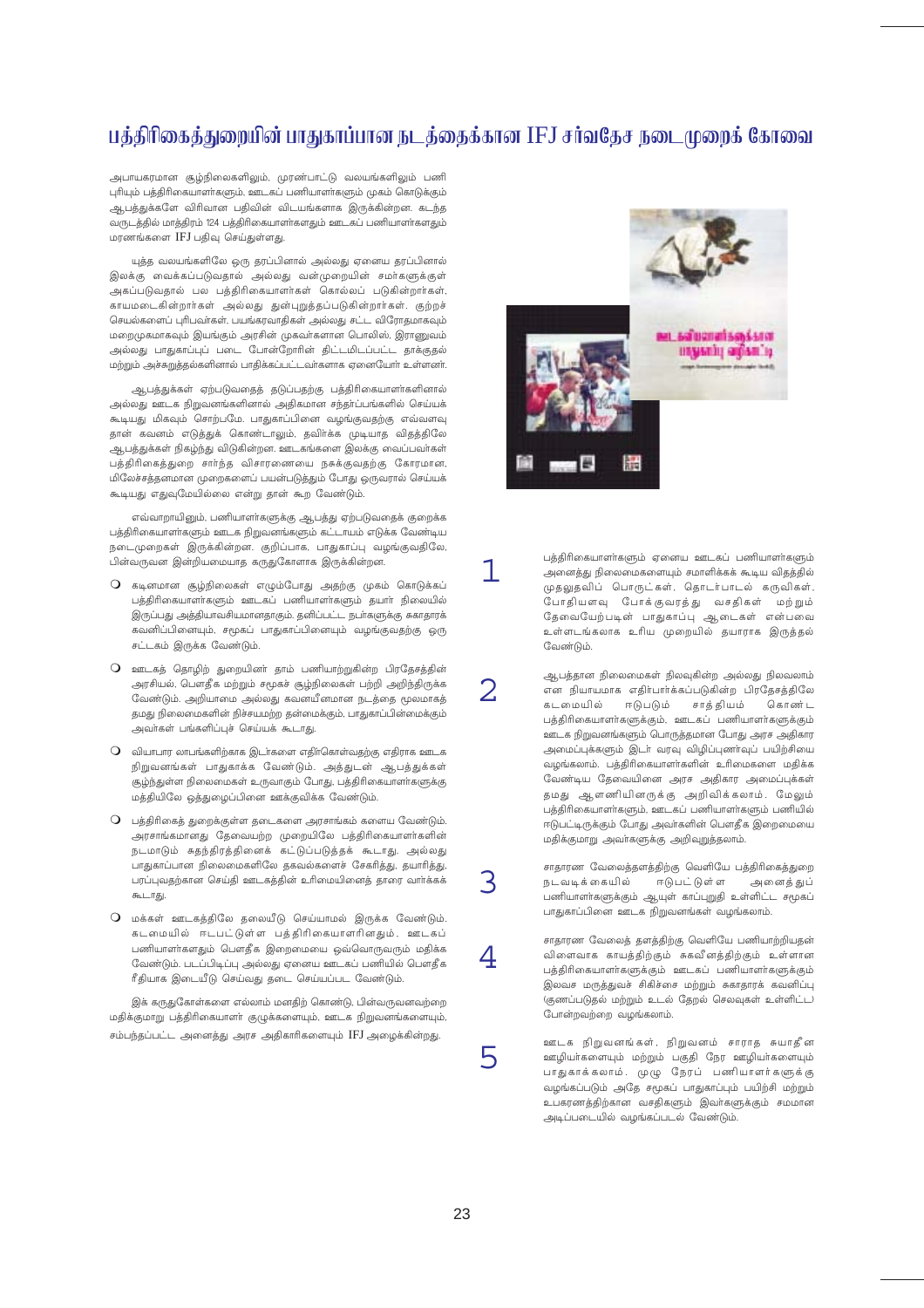# பயன்மிகு வளங்கள்  $\&$  நூற் பெயர்க் கோவை

கிறிஸ் ஹெட்ஜாஸ், நியுயோா்க் ரிவியூ ஒப் புக்ஸ் : யுத்தம் (V.LI.n20)

கிறிஸ் ஹெட்ஜாஸ், 'யுத்தம் எமக்கு படிப்பினைகளைத் தரும் சக்கி" என்கா் பக்ஸ், 2002

பிரன்ட் கனிங்ஹாம், கொலம்பியா ஜேனலிஷம் ரிவியூ

முரண்பாடு தொடா்பாக அறிக்கையிடும் பத்திரிகையாளா்களுக்கு பயன்தரக்கூடிய வளங்களைக் கொண்ட பல அமைப்புக்கள் காணப்படுகின்றன. அவற்றுள் அடங்குபவை

ஊடகப் பல்வகைமை நிறுவனம் லண்டனை மையமாகக் கொண்டு இயங்குகிறது. இதன் அலுவலகங்கள் ஆர்மேனியா, அசா்பைஜான், ஜோா்ஜியா ஆகிய இடங்களில் காணப்படுகிறது. பல்வகைமை (வேற்றுமை) சாா்ந்த விடயங்களை நோ்மையாகவும், விளைவுகளை உடனுக்குடன் தெளிவுப்படுத்தக் கூடியதாகவும், சரியாகவும் வெளிப்படுத்தும் ஆற்றல்களை மேம்படுத்தக் கூடிய ஊடக அமைப்புக்கள், பத்திரிகையாளர்கள், பத்திரிகைத் துறையை கற்பிப்பவாகள், அரசு சாரா நிறுவனங்கள், அரசாங்கங்கள் ஆகியவற்றுடன் இணைந்து ஊடகப் பல்வகைமை நிறுவனம் பணியாற்றுகிறது. *www.media-diversity.org*

யுத்தம் மற்றும் சமாதானம் தொடா்பாக அறிக்கையிடும் நிறுவனம் லண்டனை மையமாகக் கொண்டு இயங்குகிறது. இதன் அலுவலகங்கள் தென் கிழக்கு ஐரோப்பா மற்றும் ஆசியாவில் காணப்படுகிறது. இது சமனிலை மிக்கதும் சரியானதுமான அறிக்கைகளை உருவாக்கும் வகையில், உள்ளுர் பத்திரிகையாளர்களின் ஆற்றல்களை கட்டியெழுப்புவதன் மூலம் முரண்பாடுகளினால் பாதிக்கப்பட்ட பிராந்தியங்களின் உள்ளு பத்திரிகைத்துறையை வலுப்படுத்துவதை தொனிப் nghUshff; nfhz;Ls;sJ. *www.iwpr.net*

ஐக்கிய அமெரிக்காவை மையமாகக் கொண்டு இயங்கும் பொயின்டா் நிறுவனமானது பயிற்சியின் மூலமாகவும்

அதன் இணையத்தளம் மூலமாகவும் சுதந்திர பத்திரிகைத் துறையின் பெறுமானங்களை மேம்படுத்துகிறது. *www.poynter.org*

 $\hat{p}$ க்கிய அமெரிக்காவை மையமாகக் கொண்டு இயங்கும் உலகிற்கு, அறிக்கையிடல் அமைப்பானகு மாண்பாடுகள் .<br>மற்றும் சாவதேச செய்திகள் தொடாபான விடயங்களில் பிரதிநிதித்துவம் மற்றும் பொறுப்புகள் பற்றிய விடயங்கள் சாா்பாக பத்திரிகையாளா்களுக்கு மத்தியில் தற்போது இடம்பெறுகின்ற கலந்துரையாடலுக்கு ஆதரவு வழங்குவதை கருத்திற் கொண்டு செயற்படுகின்றது. *www.reportingtheworld.org.uk*

டெனிஸ் சா்வதேச ஊடக உதவி அமைப்பானது உதவிகளையும் ஒத்தாசைகளையும் ஊடகங்களுக்கு வழங்குவதில் அா்பணிப்புடன் செயற்படுகிறது. மேலும் முரண்பாடு காணப்படுகின்ற பிரதேசங்கள் அல்லது முரண்பாட்டினால் அச்சுறுத்தப் பட்டிருக்கின்ற இடங்கள் போன்றவற்றில் ஜனநாயக மேம்பாட்டை உறுதிப்படுத்தும் Nehf;fpy; nraw;gLfpd;wJ. *www.i-ms.dk*

ஊடகம், கொள்கை மற்றும் சிவில் சமூகக்கிற்கான நிறுவனமானது

கனடாவை மையமாகக் கொண்டு இயங்குகிறது. இது ஒரு தாமஸ்தாபனமாகும். ஜனநாயக விருத்திக்கு ஆதரவளிக்கக் கூடிய அரசாங்கக் கொள்கைகள் மற்றும் பொறுப்புக் கூறக்கூடிய, அனுகக் கூடிய ஊடகங்கள் Nghd;wtw;wpw;F JizGhptjhFk;. *www.impacs.org*

கொழும்பை மையமாகக் கொண்டு செயற்படுகின்றது. ஜனநாயக நல்லாட்சி மற்றும் வன்முறையற்ற முரண்பாட்டுத் தீா்வுகளுக்கான மாற்றுக் கொள்கைகளை பரிந்துரைத்தல், அவற்றை பரப்புதல் போன்றன இதன் பிரதான நோக்கமாகக் குறிப்பிடப்படுகின்றது. பாரிய ஆராய்ச்சி ஆக்கக் கூறுகள் மூலமாக சரியான, நம்பத்தகுந்த, பக்கச்சாா்பற்ற அறிக்கையிடலை மேம்படுத்துவது இவ் அமைப்பின் பணிகளுடன் xd;wpizf;fg;gl;Ls;sd. *www.cpalanka.org*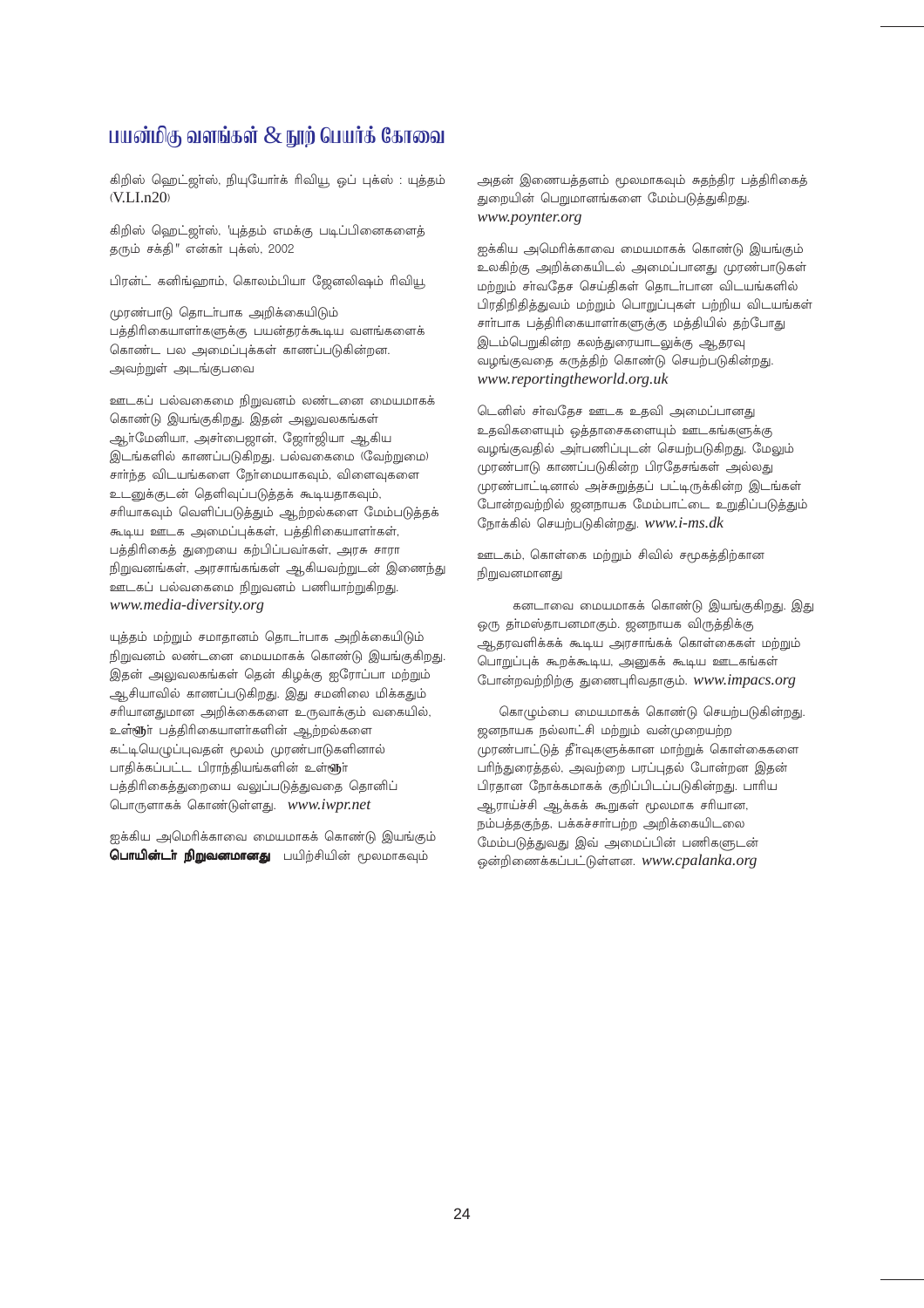International Federation of Journalists President: Christopahrerre nW General SecretaAriyd:a n White Blok D.1

IFJ Headquarters International Federation of Journalists Residence Palace, Block C 155 Rue de la Loi B-1040 Brussels Belgium Telephone: +32 2 235 22 00 Telefax: +32 2 235 22 19 E-Mail: ifj@ifj.org W ebsite: w.wiwfj.org

IFJ Asia-Pacific 245 Chalmers Street Redfern NSW 201A6u stralia Telephone: +61 2 9333 0999 Fax: +61 2 9333 0933 Email: ifj@ifj-asia.org W ebsite: w.wiwfj-asia.org

IFJ SouthA sia Office Mobile: +91 9818 383 669 Email: ifjsouthasia@hotmail.com

IFJ Europe (EFJ/IFJ) E-mail: afjiicoef@aji-indones.iiad. oorr IFJ South EasAts ia Office c/-A liansi Jurnalis Independen (AJI) l. Danau Poso No. 29 Bendungan Hilir Jakarta Pusat 10210 Indonesia Telephone: +62 21 579 00 489 Fax: +62 21 571 10 63 sekretariat\_aji@yahoo.com

IFJ Sri Lanka Office  $c$ /- CP A 24/2, 28th Lanef ,F lOofwer Road Colombo 07 Sri Lanka. Telephone: +914 41714460 Fax: +941- 12565304/6 Email: ifjsrilanka@cpalanka.org

Telefax: +58 212 793 28 83 Telephone/eTlefax: +81 3 3239 4055 IFJ Tokyo Itoh Building 203 Kudan Minami 4-2-12 Chiyoda-KuT,o kyo Japan T102-0074 Email: ifj-tokyo@triton.ocn.ne.jp

IFJ Africa

17, Boulevard de la R publique, BP 21 722 Dakar S n gal Telephone: +221 842 01 42/ 842 01 41 Fax: +221 842 02 69 Email: fijafrica@sentoo.sn W ebsite: http:/./iwfwjwafrique.org

Residence Palace Rue de la Loi 155 B-1040 Brussels Belgium Telephone: +32 2 235 22 02 Telefax: +32 2 235 22 19 E-Mail: efj@ifj.org

IFJ LatiAnm erica c/- SNTP Casa Nacional de Periodistas Oficina 3, piAsloa 2, B AvenidaA ndres Bello, entre Las Palmas y La Salle Caracas V enezuela Telephone: +58 212 793 19 96 E-Mail: sntp@reacciun.ve